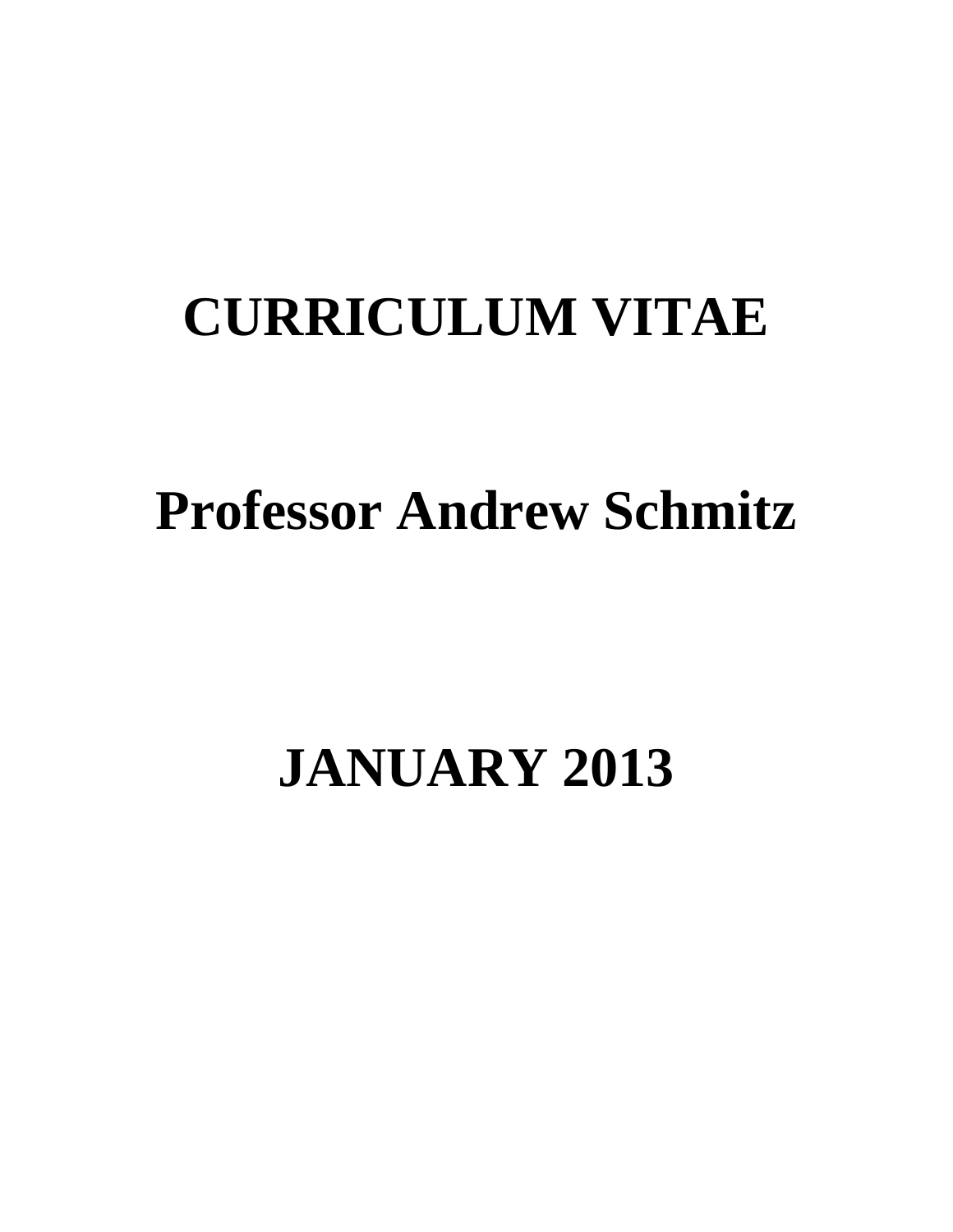#### **CURRICULUM VITAE**

#### **January 2013**

**Name**: Andrew Schmitz

- **Title:** Ben Hill Griffin, Jr. Eminent Scholar and Professor, Food and Resource Economics, University of Florida, 1994-present Research Professor, University of California at Berkeley, 1994-present Adjunct Professor, University of Saskatchewan, 1986-present Honorary Chair, Centre for the Study of Agriculture, Law, and the Environment, University of Saskatchewan, 2001-2003
- **Address:** Department of Food and Resource Economics 1130 McCarty Hall Post Office Box 110240 University of Florida Gainesville, Florida 32611-0240 (352) 294-7685 aschmitz@ufl.edu
- **Birthplace**: Central Butte, Saskatchewan, Canada

**Date of Birth**: October 5, 1940

#### **EDUCATION**

| Institution                | Degree  | Year | Field                         |
|----------------------------|---------|------|-------------------------------|
| University of Saskatchewan | B.S.A.  | 1963 | <b>Agricultural Economics</b> |
| University of Saskatchewan | M.Sc.   | 1964 | <b>Agricultural Economics</b> |
| University of Wisconsin    | M. A.   | 1966 | Economics                     |
| University of Wisconsin    | Ph.D.   | 1968 | Economics                     |
| University of Saskatchewan | D.Litt. | 1999 | <b>Agricultural Economics</b> |

#### **THESIS AND DISSERTATION**

- M.S. thesis, University of Saskatchewan, 1964. "Function Analysis of Agriculture Resource Utilization in Saskatchewan's Census Division Sixteen."
- Ph.D. dissertation, University of Wisconsin, 1968. "An Economic Analysis of the World Wheat Economy in 1980."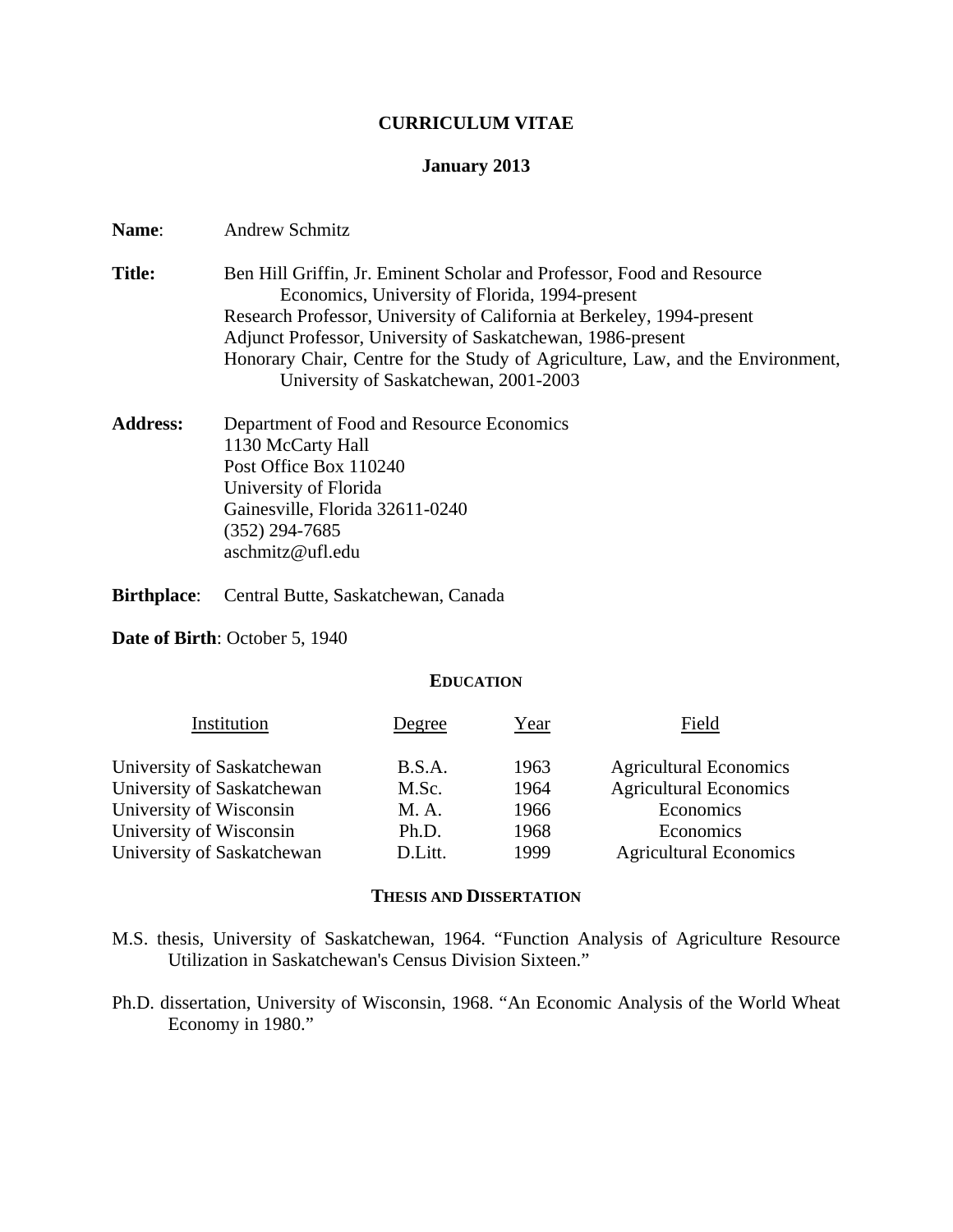#### **TEACHING AND RESEARCH INTERESTS**

International trade; marketing; cost benefit; and anti-trust economics.

#### **FARMING INTERESTS**

Dr. Schmitz was raised on a farm near Central Butte, Saskatchewan, Canada. He continues to maintain an active interest in the operation and management of Schmitz Farms, located in the three municipalities of Chaplin, Enfield, and Moose Jaw, of which he is part owner. Schmitz Farms specialize in durum and spring wheat production and beef cattle. Dr. Schmitz also has farming interests in Iowa and California.

#### **FACULTY POSITIONS HELD**

- Professor, University of California at Berkeley, 1968-1994 (excluding 1974, 1982-1983 and 1986-1988 at the University of Saskatchewan).
- Adjunct Professor, Department of Agricultural Economics, University of Saskatchewan, 1986-present.
- Chair, Department of Agricultural and Resource Economics, University of California–Berkeley, 1989-1993.
- Eminent Scholar and Professor, Food and Resource Economics Department, University of Florida, 1994-present.

#### **AWARDS AND HONORS (EXCLUDING UNDERGRADUATE)**

Master's Thesis Award for the best thesis in Agricultural Economics in Canada, 1964.

Harold Groves Doctoral Dissertation Award for the best thesis in the Department of Economics, University of Wisconsin, for the period 1967-1968; submitted in the Irving Fisher Award competition.

American Agricultural Economics Association Award for Best Published Research, 1970 *(The World Sugar Economy)*.

American Agricultural Economics Association Award for Outstanding Article in *The American Journal of Agricultural Economics*, 1970 ("Mechanized Agriculture and Social Welfare: The Case of the Tomato Harvester").

American Agricultural Economics Association Award for Best Published Research, 1978 ("Storage and Price Uncertainty in International Trade").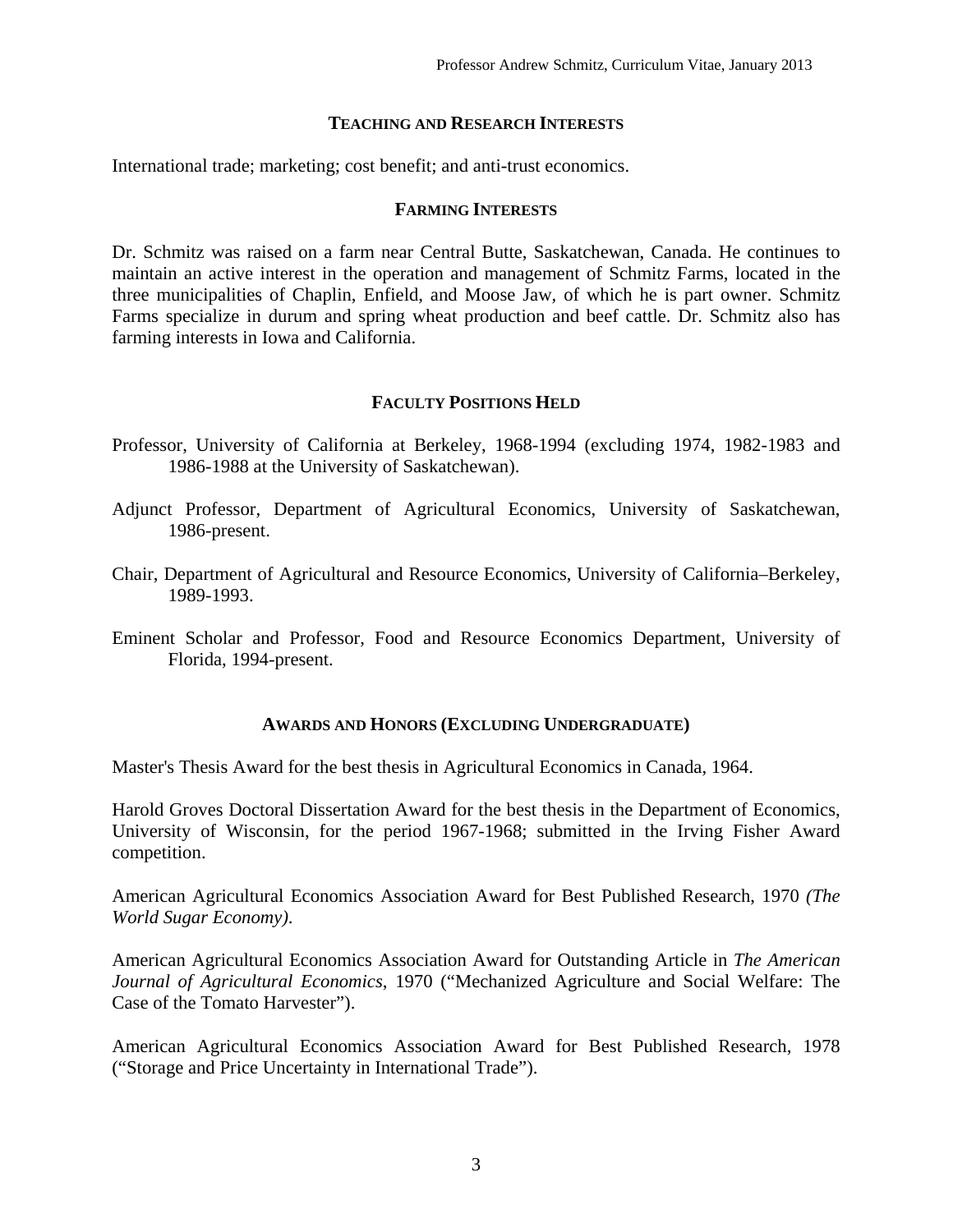American Agricultural Economics Association Award for Quality of Communication, 1979 (*International Trade Arrangements*).

Western Agricultural Economics Association Award for Best Published Research, 1980 (*Consumer's Surplus, Price Instability, and Consumer Welfare*).

American Agricultural Economics Association Award for Best Published Research, 1981 (*Grain Export Cartels*).

American Agricultural Economics Association Award for Research of Enduring Quality, 1981 (*Mechanized Agriculture and Social Welfare: The Case of the Tomato Harvester*).

Special Recognition given to Andrew Schmitz as "An Outstanding Contributor," in *Agricultural Economics and Agribusiness*, Second Edition, (Gail L. Cramer and Clarence W. Jones, editors, John Wiley and Sons, New York, NY, 1982.

The J.C. Snyder Memorial Lecture at Purdue University, 1983 (*North America's Agricultural Trade and the Policy Debate*).

Fellow of the American Agricultural Economics Association, 1985 (August).

George W. and Elsie M. Robinson Endowed Chair in Agricultural Economics, University of California, March 1986 – June 1994.

The Anderson Scholar Lecture at Ohio State University, 1986 (*Grain Cartels and Agricultural Trade*).

Outstanding Graduate Award, College of Agriculture's 75th Anniversary, University of Saskatchewan, Saskatoon, Canada, 1986 (July).

Van Vliet Endowed Chair, University of Saskatchewan, 1986-1988.

American Agricultural Economics Association Award for Research of Enduring Quality, 1987 ("Concept of Economic Surplus").

Fellows Address, American Agricultural Economics, 1989. (*GATT: The Role of Special Interest Groups*).

American Agricultural Economics Association Award for Research of Enduring Quality, *Applied Welfare Economics and Public Policy*, Prentice Hall, Englewood Cliffs, NJ, 1994.

Ben Hill Griffin, Endowed Chair and Eminent Scholar, University of Florida, June 1994.

Currie M., J. Murphy, and A. Schmitz. "The Concept of Economic Surplus and Its Use in Economic Analysis," 1966 (*The Economic Journal*, Awarded a Classic by the Royal Academy of Sciences, London, England).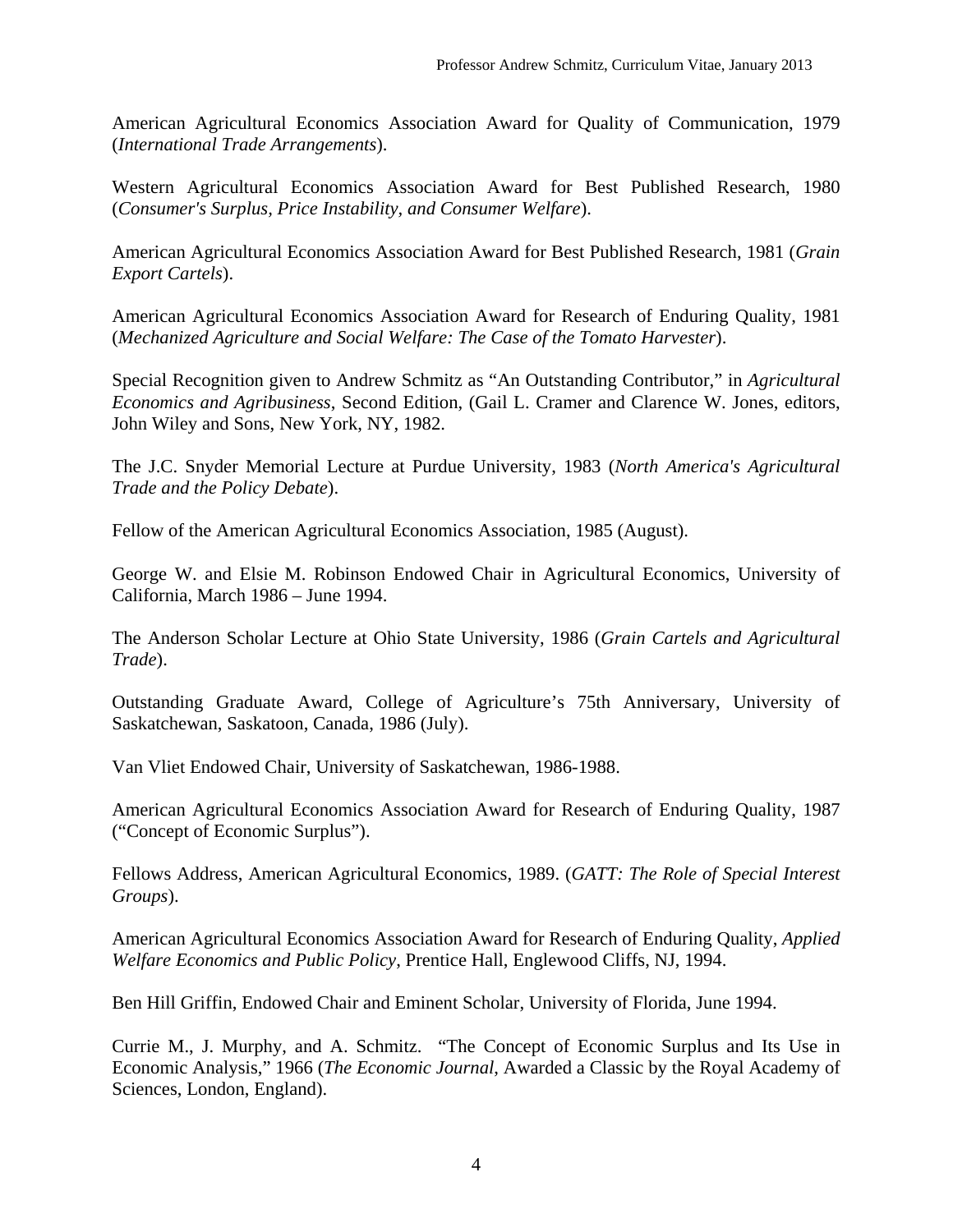American Agricultural Economics Association Waugh Medal and Lecture, "Boom Bust Cycles and Ricardian Rents," 1995 (August).

American Agricultural Economics Association, Babcock, B. and A. Schmitz, "Look for Hidden Costs: Why a Direct Subsidy Can Cost Us Less Than a 'No Cost' Trade Barrier," 1996 (*The Best of Choices 1986-1996*).

L. Tweeten Distinguished Lecture at Ohio State, "Canada-US Trade Disputes," 1996.

M.L. Wilson Distinguished Lecture at Montana State, 1996 (*Grain Marketing and Trade: Where Are They Headed?*).

Invited Lecture, 1996 ("The Adaptation of New Technologies in Agriculture," 100th Anniversary, University of Vicosa, Brazil).

Earned Doctors of Letters Degree, University of Saskatchewan, 1999.

Outstanding Publication Award, "Canadian Wheat Board: Marketing in the New Millennium," 2001 (The Saskatchewan Book Writers Guild).

Member of National Research Council Food Safety Committee, National Academy of Sciences, July 2000 to present.

Lifetime Achievement Award, Southern Agricultural Economics Association, 2003.

Research Fellow, Rural Development Research Consortium, University of California, Berkeley, CA, 2003.

Enduring Research Quality Award-American Agricultural Economics Association, G. Feder, R. Just, and A. Schmitz, "Futures Markets and the Theory of the Firm under Uncertainty," 2003.

Outstanding Contribution in Research Award, Food and Resource Economics Department, Institute of Food and Agricultural Sciences, University of Florida, Gainesville, FL, 2003-2004

Who's Who in America Award, 2004.

#### **PROFESSIONAL CONSULTING ACTIVITIES (1968 TO PRESENT)**

#### **LEGAL CONSULTATIONS**

#### **Legal Firms (Including)**

Alioto and Alioto, San Francisco, California Hawkins and Norris, Des Moines, Iowa Keker and Brockett, San Francisco, California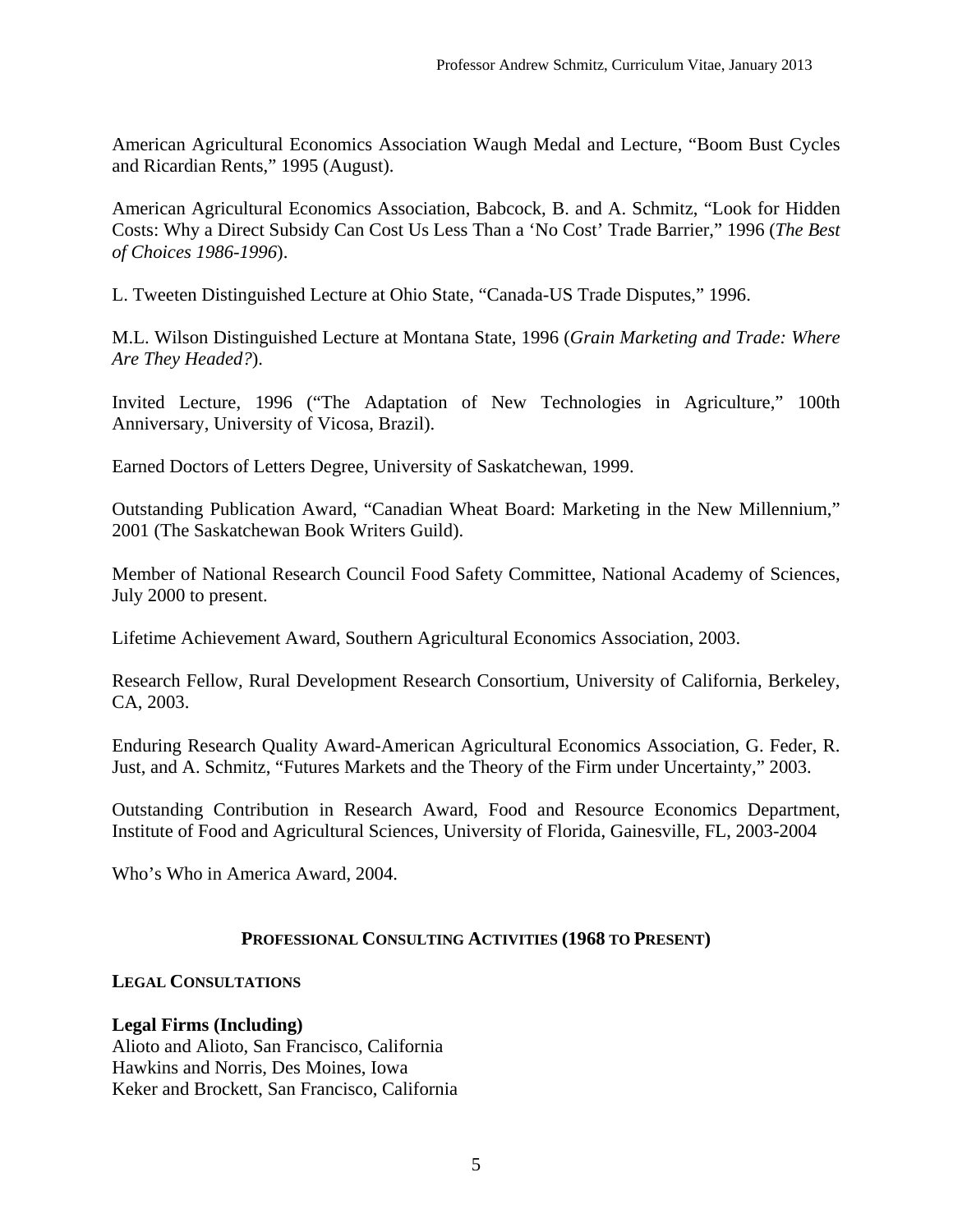Donald Martin, Thunder Bay, Ontario, Canada McKercher and McKercher, Saskatchewan, Canada Tuttle and Taylor, Los Angeles, California Lubé and Lewis, Oakland, California Ardent and Fox, Washington, DC Beard and Associates Cohen, Milstein Hausfeld & Toll, P.L.L.C. Levin, Middlebrooks, Thomas, Mitchell, Echsner. Proctor & Papantonio, P.A. Bartlit, Beck, Herman, Palenchar, and Scott, L.L.P. Barnes, Richardson, and Colburn Devine Goodman

#### **Companies and Government Agencies (Including)**

Attorney General's Office, Arizona Peat, Marwick, San Francisco, California Wells Fargo Bank, Oakland, California United States Department of Justice Canadian Department of Justice

#### **Other Consultations (Including)**

American Enterprise Institute Armour and Company Marv Anderson and Associates Canada Agriculture Canadian Wheat Board Environmental Protection Agency Food West Resource Consultants The Ford Foundation Government of Saskatchewan Hall Commission International Food Policy Research Institute International Trade Commission Lawrence Livermore Laboratory Meat Price Investigators, Inc. National Grain and Feed Association Potash Corporation of Saskatchewan Prairie Farm Rehabilitation Authority, Ottawa, Canada Resources and Development Corporation Sugar Users Group, Washington, D.C. Sunkist Growers, Inc. Teknekron, Inc. United States Central Intelligence Agency United States Department of Agriculture Canada Grains Council United States Department of Transportation United States General Accounting Office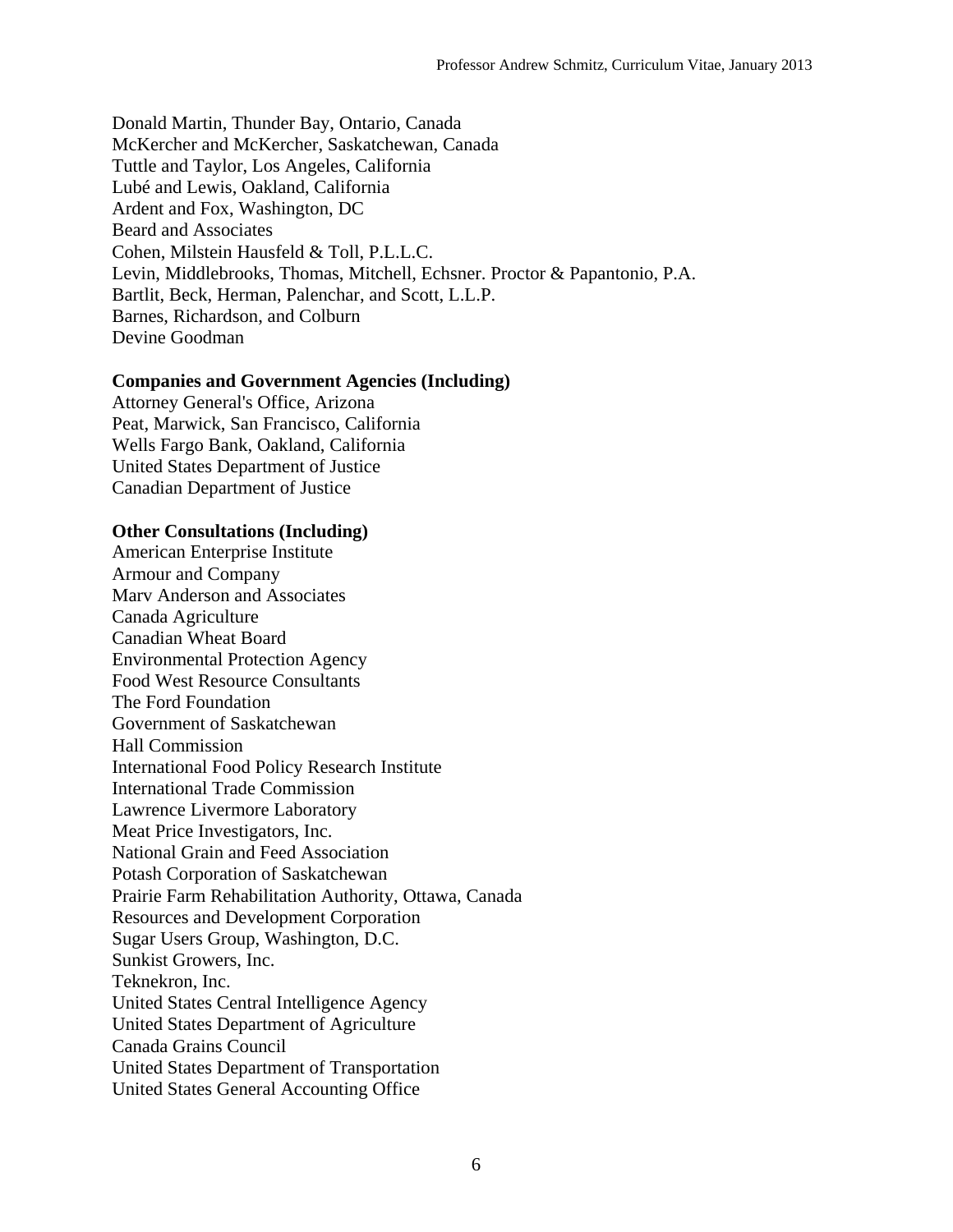United States Office of Technology Assessment United States Tariff Commission Uppsala University, Sweden The World Bank Mac Arthur Foundation Food and Agriculture Organization of the United Nations

## **International Consulting and Other International Activities** (selected activities)

- 1. The World Bank
	- Analyze food aid and food security of less developed countries and impact of food storage on income and price instability
	- Analyze world grain trade, with specific emphasis on the market structure
	- Analyze optimal world grain stocks
- 2. International Trade Consortium
	- Founding member; group meets twice annually at international locations, averaging 150 to 200 participants; membership includes Agriculture Canada and ERS/USDA
- 3. Technokron
	- Copper industry dynamics in Zaire; analyze long-run factors affecting copper production, and develop copper price forecasting models
- 4. Economic Council of Canada
	- Project director of Economic Council of Canada study on the future of Prairie agriculture, 1986–1989 (most of work done while at the University of Saskatchewan, 1986–1988, as Van Vliet Endowed Chair); competed for a research grant from Economic Council of Canada for about \$500,000, and co-authored two major reports)
- 5. Sweden
	- Invited by various groups in Sweden to give lectures at the University of Uppsala and to organize and lead a workshop on Cost Benefit Analysis
- 6. United States Feed Grain Association
	- Market comparisons between the United States and Canada; presented paper, *Market Demand for Feed Grains in Latin America*, in Venezuela
- 7. Van Vliet Endowed Chair, Agricultural Economics, University of Saskatchewan.
	- Along with several others, was instrumental in getting University of Saskatchewan and Government of Saskatchewan to endow Chair for \$1 million
- 8. Geneva Delegation (1990)
	- Part of US delegation, including Mark Ritchie (US Delegation Coordinator), that met with GATT Director Arthur Dunkel and others, including Dr. Mansholt (Former President, European Commission), to express concerns on the direction of the GATT Agriculture Trade Negotiations (also met in Germany and Holland)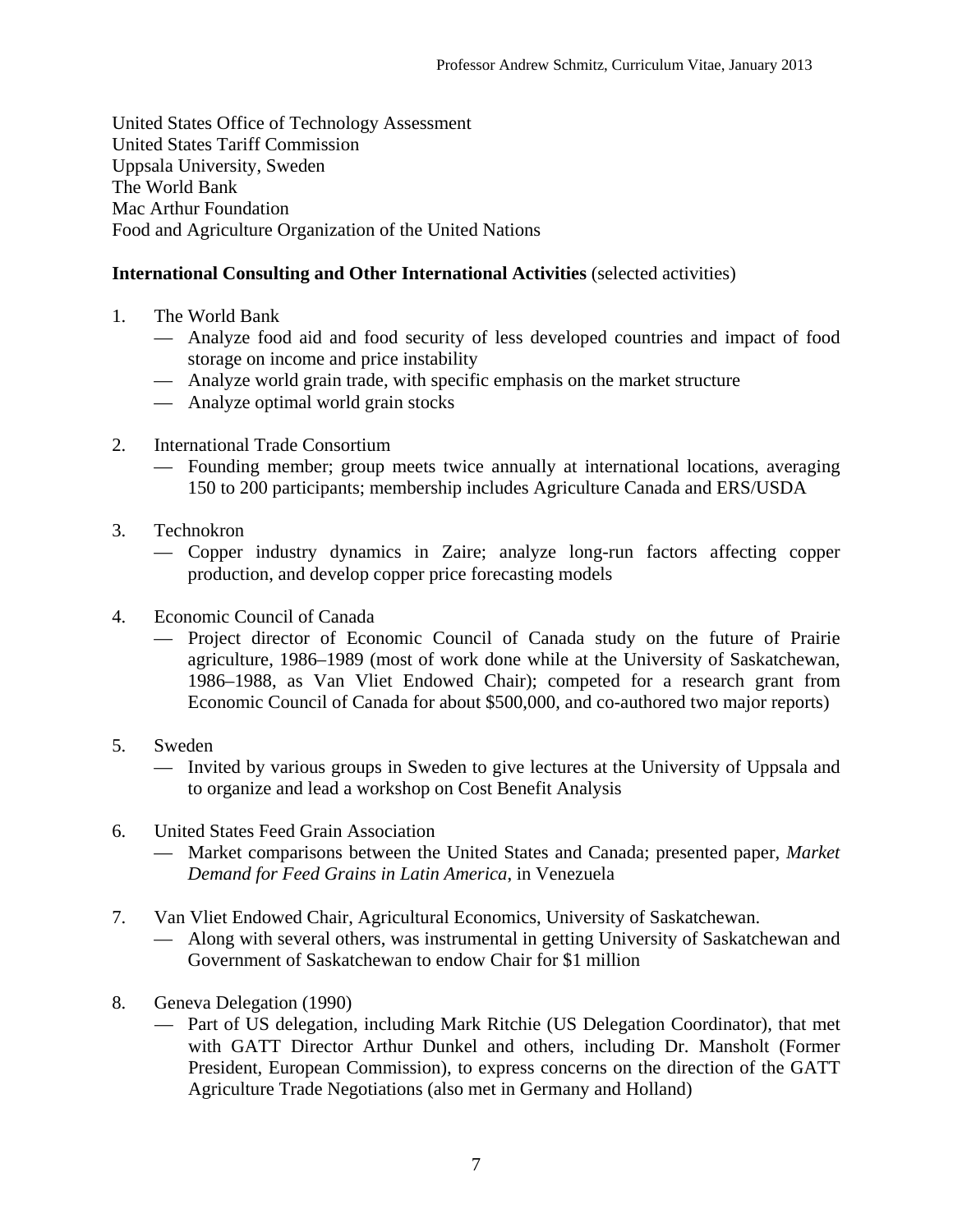- 9. United States Information Agency (Bulgarian Project)
	- Wrote book on privatization of Bulgarian agriculture, with specific emphasis on grains and livestock, including poultry; spent time in Bulgaria on research that was the basis for book; group received a competitive grant for an amount exceeding \$100,000
- 10. Supply Management in Canada
	- Supply management project; received substantial funding to research Canadian supply management (funding obtained from several groups, including National Farm Products Council, Agriculture and Agri-Food Canada, and Canadian Dairy Commission); major paper presented in Ottawa; organized conference at McGill University in Québec (1994); conference led to book, *Regulation and Protectionism under GATT*
- 11. Big Green Initiative
	- A major player in international work on the use of alternative pesticide technologies; this resulted in a major research output, including our paper in *Science* with Professor Zilberman from the University of California at Berkeley
- 12. Saskatchewan Agricultural Development Fund
	- Received several large grants with Professors Furtan and Rosaasen (University of Saskatchewan)
		- a. Feed grain study on comparison of feed grain prices and efficiency of feed grain markets in both the United States and Canada
		- b. Implication of prairie farmers pulling out of Canadian Supply Management study
		- c. The role of Parastatals in world agricultural trade and their effects on Canadian single desk selling entities study
- 13. United States Corn Growers' Economic Expert
	- Canadian dumping case against shipments of US corn into Ontario
- 14. USAID Sri Lanka Project (Received grant from USAID in an open bid process.)
	- Estimating the impact of Title III grain shipments to Sri Lanka, both in terms of their effect in eliminating malnutrition and in terms of privatization activities
	- Established private grain auctions in Bangladesh
- 15. MacArthur Foundation
	- Received significant grant with Professor Zilberman from University of California at Berkeley to organize and participate at the IICA Conference, San Jose, Costa Rica
	- My research dealt with GATT, trade, and the environment
- 16. Israel (Bard Project)
	- Grain storage in less developed countries
- 17. United States Beef Export Opportunities in Japan.
	- Extensive work in Japan sponsored by several groups, including private cattle sector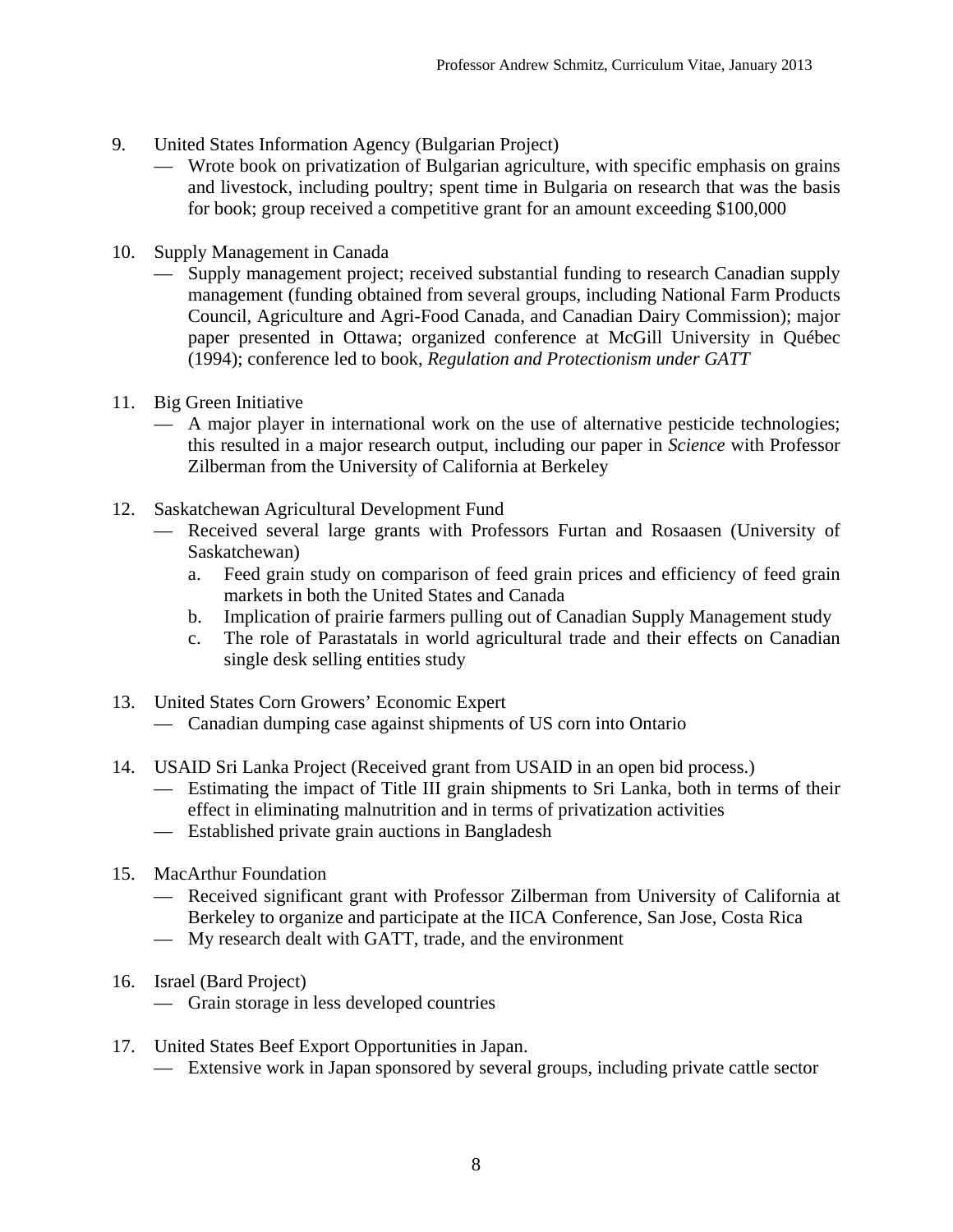- 18. Canadian Economic Development (CEDA)
	- Received funding under a competitive grant from CEDA for project on the Caribbean (potential for agricultural exports and development)
- 19. The USDA Embargo Study (1985)
	- Conducted major research for Congress-mandated analysis of two controversial aspects of US agricultural trade policy: embargoes and surplus disposal programs
- 20. Canada Grains Council
	- Participated in an international effort with Doug Campbell and others on the impact of US trade and agricultural policies on world grain trading nations
- 21. The Association of Regulated Importers (Canada)
	- Expert witness on the effect of replacing poultry quotas in Canada with tariffs
- 22. International Water Consortium
	- This group formed while I was Chair at the University of California at Berkeley; participants included various Israeli groups and universities in Florida, California, and Australia; meetings are held at various locations around the world.
- 23. Canadian Department of Justice
	- Major expert witness on economic performance of the Canadian Wheat Board pertaining to Charter Case (Calgary, Alberta, October 1996); report submitted to Canadian Justice Department, *The Economic Performance of the Canadian Wheat Board: Myth or Reality* (testimony given in Calgary)
- 24. World Trade Conference (Ankara, Turkey, 1997) — Helped organize and participate in a conference on Global World Agricultural Trade
- 25. WTO and GATT Conferences (Saskatoon, SK, Canada)
	- Part of group that organized conference in Saskatoon on GATT and Agriculture (1994)
	- Invited Speaker (WTO and GATT Conference, Saskatoon, Canada (October 1997)
- 26. Beijing, China, 1997
	- Participated in meetings under Parastatal Project (University of Saskatchewan)
- 27. Turkish Agricultural Economics Research Institute, Ankara, Turkey, 1998
	- Research Director on "Marketing Orders and State Trading in Turkish Agriculture" project with Professors Erol Cakmak (Middle East Technical University), Richard Gray (University of Saskatchewan), and Troy Schmitz (Arizona State University)
- 28. USAID Project in Guyana (in conjunction with Chemonics), 1999
	- Research Director on "Marketing Orders and State Trading in Turkish Agriculture" project with Professors Erol Cakmak (Middle East Technical University), Richard Gray (University of Saskatchewan), and Troy Schmitz (Arizona State University).
	- Project evaluating effectiveness, Guyana's Ministry of Trade, Industry, and Tourism.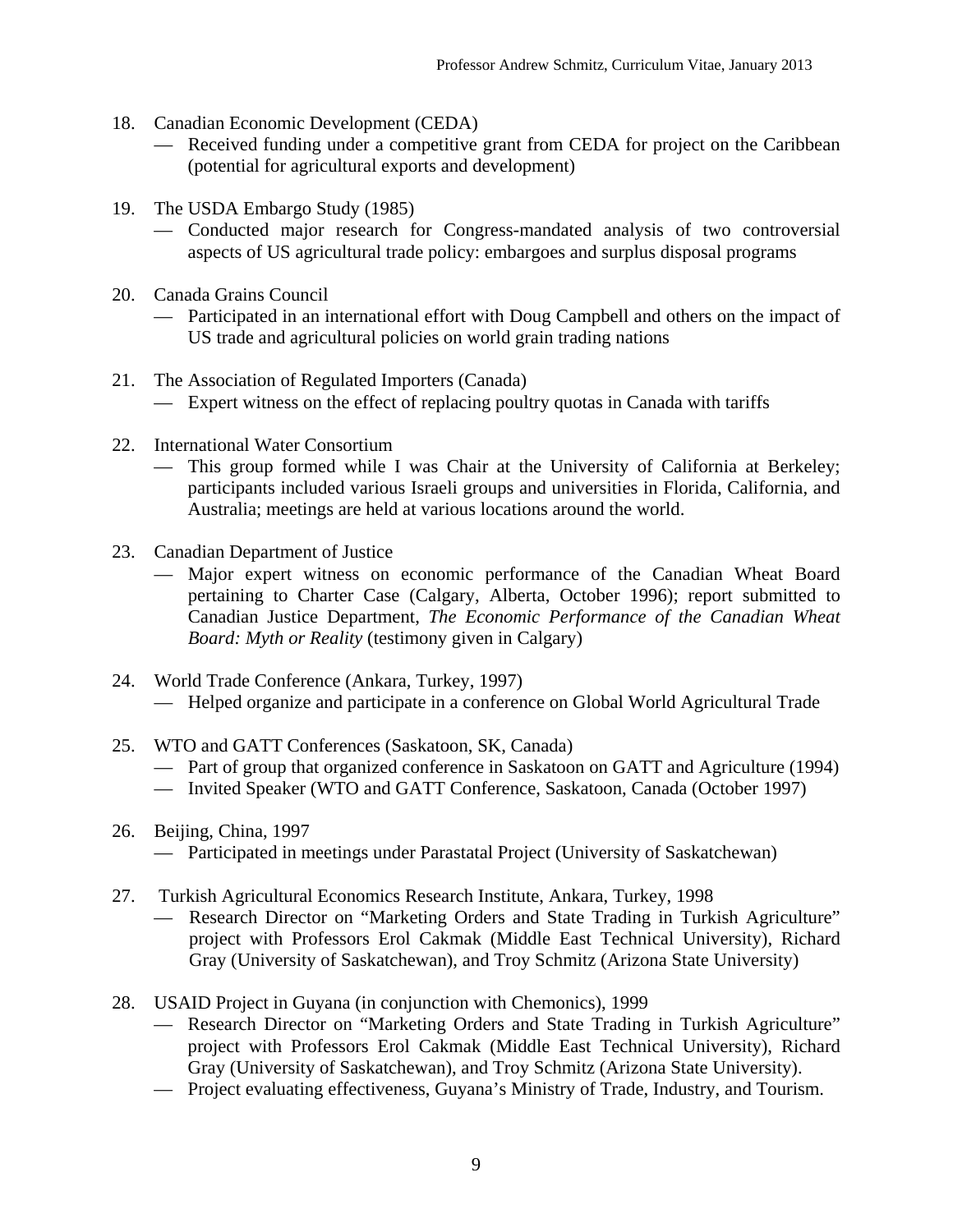# **PUBLICATIONS**

### **BOOKS**

- Schmitz, A. 1966. *Functional Analysis of Agricultural Resource Use in North Western Saskatchewan*. Saskatchewan, Canada: Canadian Center for Community Studies.
- Hillman, J. and A. Schmitz, editors. 1979. *International Trade and Agriculture: Theory and Policy*. Boulder, CO: Westview Press.
- Schmitz, A., A. McCalla, D. Mitchell, and C. Carter. 1981. *Grain Export Cartels*. Cambridge, MA: Ballinger Press.
- Just, R., D. Hueth, and A. Schmitz. 1982. *Applied Welfare Economics and Public Policy*. Englewood Cliffs, NJ: Prentice-Hall, Inc.
- Storey, G., A. Schmitz, and A. Sarris, editors. 1984. *International Agricultural Trade: Advanced Readings in Price Formation, Market Structure, and Price Instability*. Boulder, CO: Westview Press.
- Schmitz, A. 1986. *The US Sugar Program under Price Uncertainty*. Washington, D.C.: American Enterprise Institute.
- Schmitz, A. 1986. *Wheat Trade and Trade Policy*. Saskatoon, Canada: University of Saskatchewan and Modern Press.
- Carter, C., A. McCalla, and A. Schmitz. 1989. *Canada and International Grain Markets: Trends, Policies, and Prospects*. Ottawa, Canada: Economic Council of Canada, Canadian Government Publishing Centre.
- Fulton, M., K. Rosaasen, and A. Schmitz. 1989. *Canadian Agricultural Policy and Prairie*  Agriculture. Ottawa, Canada: Economic Council of Canada, Canadian Government Publishing Centre.
- Schmitz, A., editor. 1989. *Free Trade and Agricultural Diversification: Canada and the United States.* Boulder, CO: Westview Press.
- Becker, T., R. Gray, and A. Schmitz, editors. 1992. *Improving Agricultural Trade Performance under the GATT.* Kiel, KG: Wissenschaftsverlag Vauk.
- McGarry, M. and A. Schmitz, editors. 1992. *The World Grain Trade: Grain Marketing, Institutions, and Policies.* Boulder, CO: Westview Press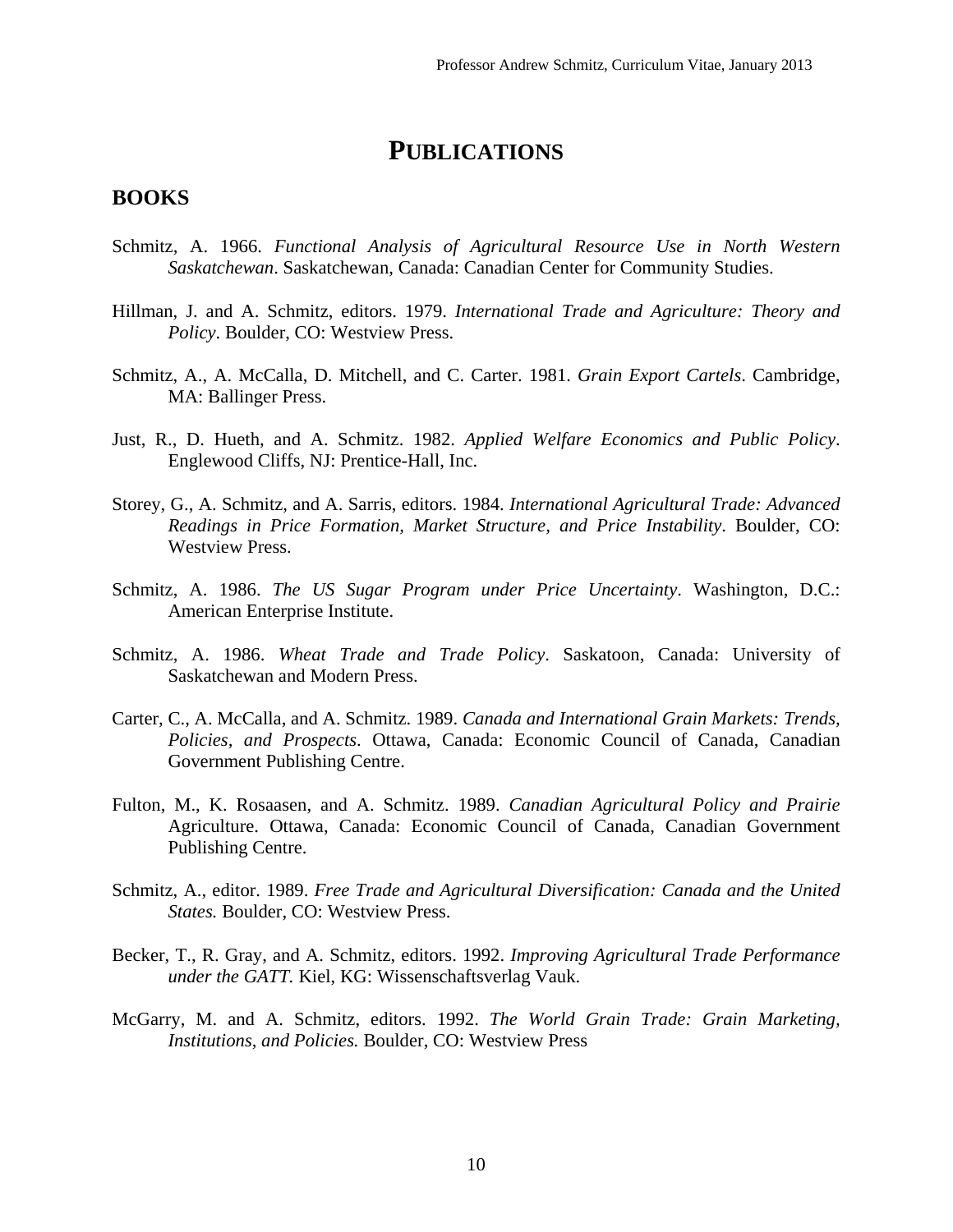- Schmitz, A., K. Moulton, A. Buckwell, and S. Davidova, editors. 1994. *Privatization of Agriculture in New Market Economies: Lessons from Bulgaria.* Norwell, MA: Kluwer Academic Publishers.
- Schmitz, A., G. Coffin, and K. Rosaasen, editors. 1996. *Regulation and Protectionism under GATT: Case Studies in North American Agriculture*. Boulder, CO: Westview Press.
- Schmitz, A., E. Cakmak, T. Schmitz, and R. Gray. 1998. *Policy, State Trading, and Cooperatives in Turkish Agriculture*. Ankara, Turkey: Agricultural Research Institute.
- Yildirim, T., A. Schmitz, and W. Furtan, editors. 1998. *World Agricultural Trade*. Boulder, CO: Westview Press.
- Casey, F., A. Schmitz, S. Swinton, and D. Zilberman. 1999. *Flexible Incentives for the Adoption of Environmental Technology in Agriculture*. Amsterdam: Kluwer Publishing.
- Schmitz, A. 1999. *The Canadian Wheat Board: Marketing in the New Millennium*. Calgary, Canada: The Canadian Plains Research Institute.
- Schmitz, A. and H. Furtan. 2000. *The Canadian Wheat Board: Marketing in the New Millennium*. Calgary, Canada: Canadian Plains Research Center.
- Moss, C., G. Rausser, A. Schmitz, T. Taylor, and D. Zilberman. 2002. *Agricultural Globalization Trade and the Environment*. Boston, MA: Kluwer Academic Publishers.
- Schmitz, A., H. Furtan, and K. Baylis. 2002. *Agricultural Policy, Agribusiness, and Rent-Seeking Behaviour*. Toronto, Canada: University of Toronto Press.
- Schmitz, A., T. Spreen, W. Messina, and C. Moss. 2002. *Sugar and Related Sweetener Markets: International Perspectives*. NY: CABI Publishing.
- Moss, C. and A. Schmitz, editors. 2003. *Government Policy and Farmland Markets: The Maintenance of Farmer Wealth*. Ames, IA: Iowa State University Press.
- Schmitz, A., contributing author. 2003. *Frontiers in Agricultural Research: Food, Health, Environment, and Communities*. Washington, D.C.: National Academies Press.
- Just, R., D. Hueth, and A. Schmitz. 2004. *Applied Welfare Economics and Public Policy*, Second Edition. Englewood Cliffs, NJ: Prentice-Hall.
- Schmitz, A., C. Moss, T. Schmitz, and W. Koo. 2004. *Agricultural Trade Disputes: Case Studies in North America*. Calgary, Canada: University of Calgary Press.
- Just, R., D. Hueth, and A. Schmitz. 2005. *The Welfare Economics of Public Policy: A Practical Approach to Project and Policy Evaluation*. Cheltenham, UK: Edward Elgar Publishing.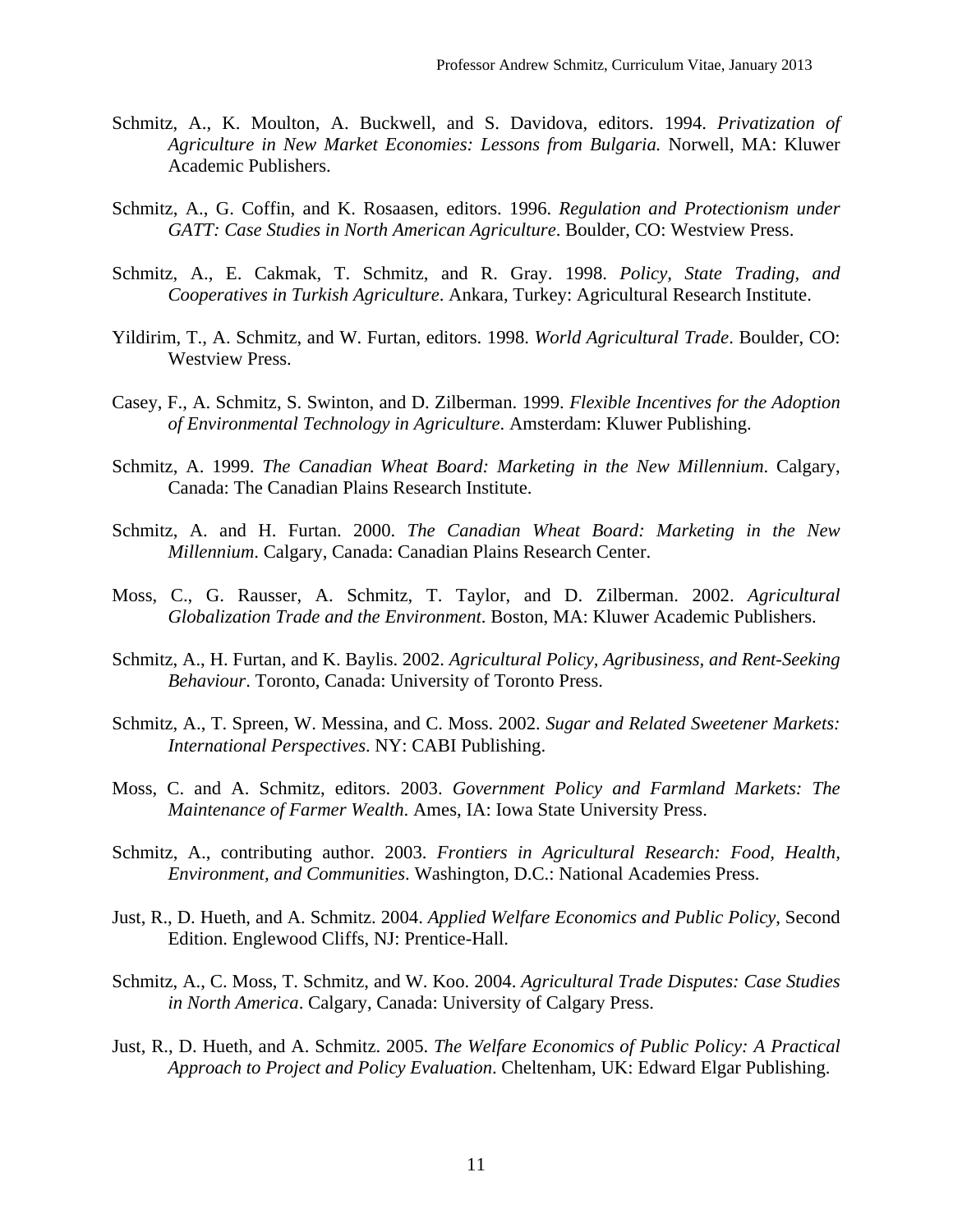- Schmitz, T., C. Moss, A. Schmitz, A. Kagan, and B. Babcock, editors. 2005. *E-Commerce in Agribusiness*. Longboat Key, FL: Florida Science Source.
- Just, R., D. Hueth, and A. Schmitz, editors. 2008. *Applied Welfare Economics* (The International Library of Critical Writings in Economics 220). Cheltenham, UK: Elgar Publishing.
- Schmitz, A. and R. Zerbe, editors. 2008. *Applied Benefit-Cost Analysis* (The International Library of Critical Writings in Economics 231). Cheltenham, UK: Elgar Publishing.
- Schmitz, A., C. Moss, T. Schmitz, W. Furtan, and H. Schmitz. 2010. *Agricultural Policy, Agribusiness, and Rent-Seeking Behaviour, Second Edition*. Toronto: University of Toronto Press.
- Schmitz, A., N. Wilson, C. Moss, and D. Zilberman, editors. 2011. *The Economics of Alternative Energy Sources and Globalization*. UAE: Bentham Publishing

# **CHAPTERS IN BOOKS**

- Schmitz, A. and D. Bawden. 1973. A spatial price analysis of the world wheat economy: some long-run predictions. In *Studies in Economic Planning over Space and Time*, edited by G. Judge and T. Takayama. Amsterdam: North-Holland Publishing.
- Hertford, R. and A. Schmitz. 1976. Measuring economic returns to agricultural research. In *Resource Allocation and Productivity in National and International Agricultural Research*, edited by T. Arndt, D. Dalrymple, and V. Ruttan. Minneapolis, MN: University of Minnesota Press.
- Schmitz, A. and A. McCalla. 1978. The Canadian Wheat Board. In *Marketing Boards: An International Perspective*, edited by S. Hoos. Cambridge, MA: Ballinger Press.
- Chambers, R., J. Letiche, and A. Schmitz. 1979. The gains from international trade. In *International Trade and Agriculture: Theory and Policy*, edited by J. Hillman and A. Schmitz. Boulder, CO: Westview Press.
- Letiche, J., R. Chambers, and A. Schmitz. 1979. The development of gains from trade theory: classical to modern literature. In *Economic Perspectives: An Annual Survey of Economics*, edited by M. Ballabon. NY: Gordon and Bresch Publishing.
- Schmitz, A. 1979. Research in international trade: methods and techniques with emphasis on agricultural trade. In *International Trade and Agriculture: Theory and Policy*, edited by J. Hillman and A. Schmitz. Boulder, CO: Westview Press.
- Rausser, G., A. de Janvry, A. Schmitz, and D. Zilberman. 1981. Principal issues in the evaluation of public research in agriculture. In *Evaluation of Agricultural Research*, edited by B. Sundquist. St. Paul, MN: University of Minnesota Press.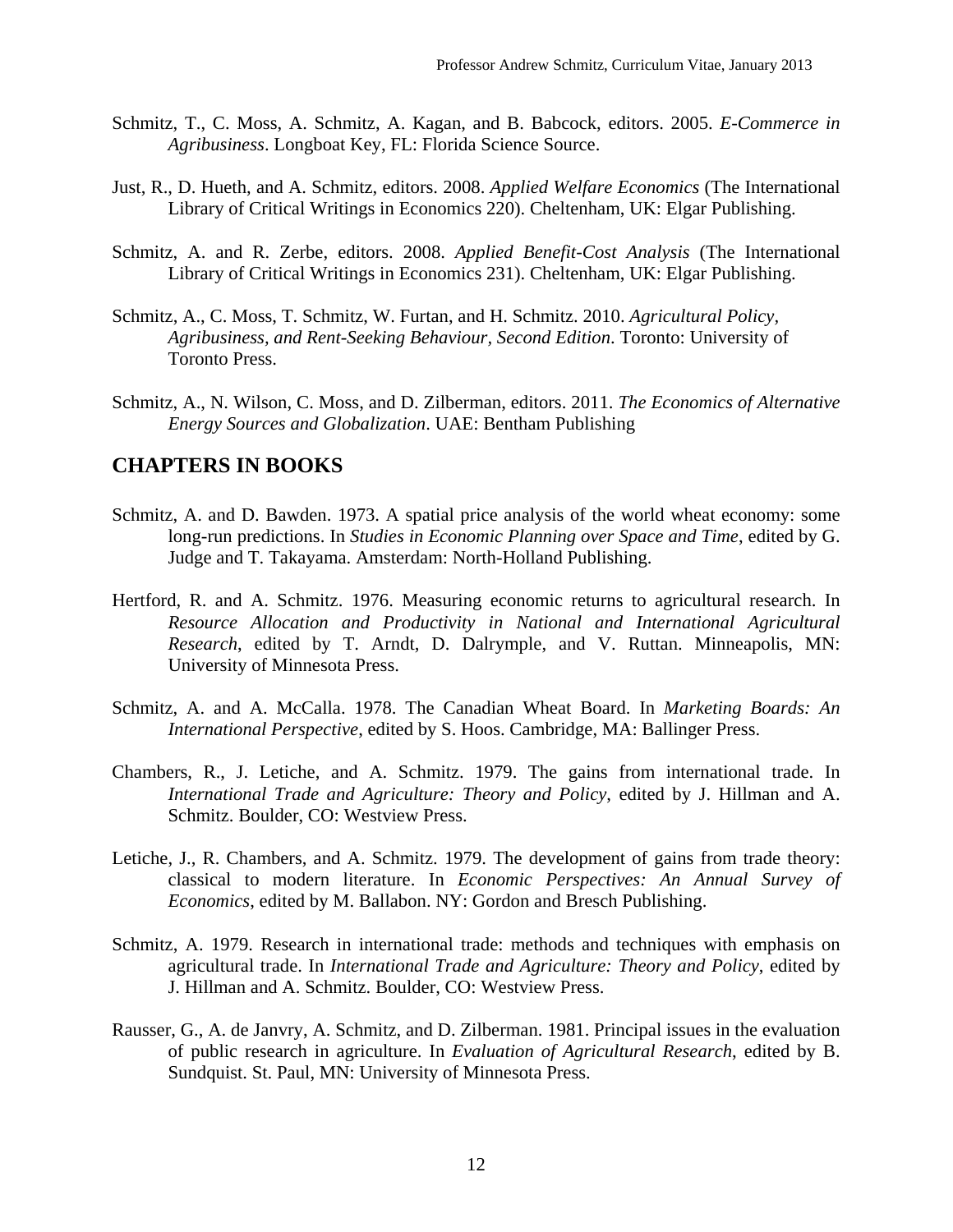- Sarris, A. and A. Schmitz. 1981. Price formation in international agricultural trade. In *International Agricultural Trade and Imperfect Markets*, edited by A. McCalla and T. Josling. Montclair, NJ: Allanheld, Osmun, and Company.
- Schmitz, A. and A. McCalla. 1981. Analysis of imperfections in international trade: the case of grain export cartels. In *Imperfect Markets in Agricultural Trade*, edited by A. McCalla and T. Josling. Montclair, NJ: Allanheld, Osmun and Company.
- Chambers, R., R. Just, L. Moffitt, and A. Schmitz. 1982. An empirical investigation of disequilibrium in the US beef import market. In *New Directions in Econometric Modeling and Forecasting in US Agriculture*, edited by G. Rausser. NY: Elsevier North-Holland, Inc.
- Letiche, J., R. Chambers, and A. Schmitz. 1982. The development of gains from trade theory: classical to modern literature. In *International Economic Policies and Their Theoretical Foundations*, edited by J. Letiche. NY: Academic Press.
- McCalla, A. and A. Schmitz. 1982. State trading in grains. In *State Trading in International Markets: Theory and Practice of Industrialized and Developing Countries*, edited by M. Kostechi. NY: The Macmillan Company.
- Doering, O., A. Schmitz, and J. Miranowski. 1983. Farm costs and exports. In *Increasing Understanding of Public Problems and Policies*. Oak Brook, IL: The Farm Foundation.
- Berck, P. and A. Schmitz. 1984. Price supports in the context of international trade. In *International Agricultural Trade: Advanced Readings in Price Formation, Market Structure, and Price Instability*, edited by G. Storey, A. Schmitz, and A. Sarris. Boulder, CO: Westview Press.
- Schmitz, A. 1983. Canada's agricultural trade and growth potential. In *Transforming Western Canada's Food Industry in the 1980s and 1990s*, edited by B. Sadler. Calgary, Canada: University of Calgary Press.
- Schmitz, A. 1984. Prospects for change in livestock production and trade. In *World Agricultural Policies and Trade*, edited by G.E. Lee, pp. 134-162. Saskatoon, Canada: University of Saskatchewan.
- Young, L. and A. Schmitz. 1984. Storage under a cartel. In *International Agricultural Trade: Advanced Readings in Price Formation, Market Structure, and Price Instability*, edited by G. Storey, A. Schmitz, and A. Sarris. Boulder, CO: Westview Press.
- Hueth, D. and A. Schmitz. 1985. Rates of return to research from joint investment: public and private. In *Economics of Agricultural Research in Canada*, edited by K. Klein and W. Furtan. Calgary, Canada: University of Calgary Press.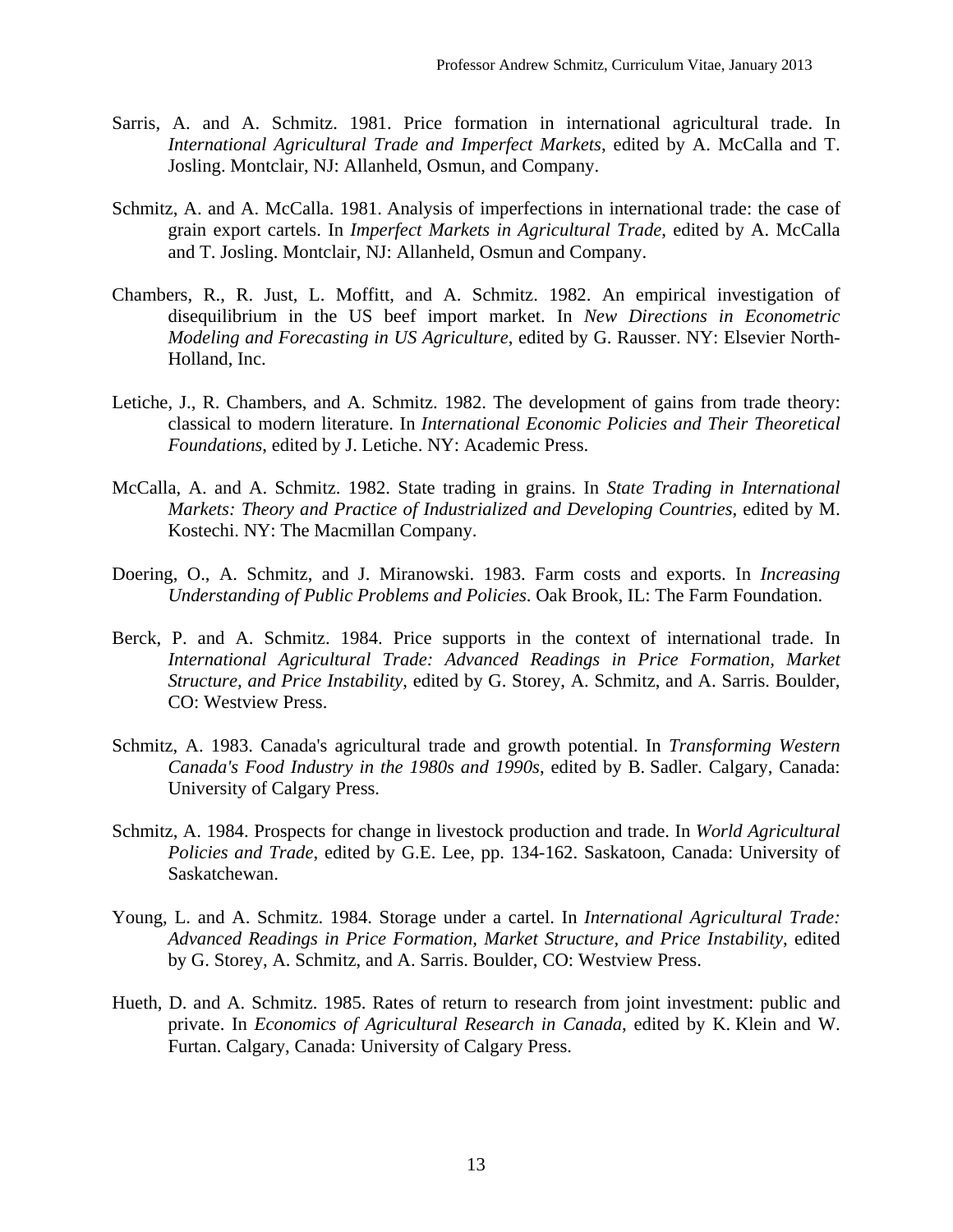- Schmitz, A., R. Allen, and G-J Leu. 1985. The US sugar program and its effects. In *Alternative Agricultural and Food Policies and the 1985 Farm Bill*, edited by G. Rausser and K. Farrell (Giannini Foundation of Agricultural Economics, Division of Agriculture and Natural Resources). Berkeley, CA: University of California at Berkeley.
- Ulrich, A., H. Furtan, and A. Schmitz. 1985. Public and private returns from joint venture research in agriculture: the case of malting barley. In *Economics of Agricultural Research in Canada*, edited by K. Klein and W. Furtan. Calgary, Canada: University of Calgary Press.
- Paarlberg, P., A. Schmitz, and A. McCalla. 1987. The economics of export subsidies. Chapter 18, in *Embargoes, Surplus Disposal, and US Agriculture* (Agricultural Economics Report 564). Washington, D.C.: Economic Research Service, United States Department of Agriculture.
- Schmitz, A. and C. Carter. 1987. A sectoral perspective: agriculture. In *Perspectives on a US-Canadian Free Trade Agreement,* edited by R. Stern, P. Trezise, and J. Walley, 245-259. Washington, D.C.: The Brookings Institution.
- Schmitz, A. and A. McCalla. 1987. Embargoes: a review of conceptual, theoretical, and empirical analyses. Chapter 8, in *Embargoes, Surplus Disposal, and US Agriculture* (Agricultural Economics Report 564). Washington, D.C.: Economic Research Service, United States Department of Agriculture.
- Hayes, D. and A. Schmitz. 1988. The price and welfare implications of current conflicts between the agricultural policies of the United States and the European Community. Chapter 3, in *Issues in US–E.C. Trade Relations,* edited by R. Baldwin, C. Hamilton, and A. Sapier. Chicago, IL: The University of Chicago Press.
- Schmitz, A., G. van Kooten, and W. Furtan. 1988. Issues in commodity trade: implications for natural resources. Chapter 10, in *Agricultural Trade and Natural Resources*, edited by J. Sutton. Boulder, CO: Lynne Rienner Publishers.
- Just, R. and A. Schmitz. 1989. The effect of US farm programs on diversification. Chapter 9, in *Free Trade and Agricultural Diversification: Canada and the United States*, edited by A. Schmitz. Boulder, CO: Westview Press.
- Schmitz, A. 1989. Agricultural diversification strategies: Canada and the United States. Chapter 2, in *Free Trade and Agricultural Diversification: Canada and the United States*, edited by A. Schmitz. Boulder, CO: Westview Press.
- Schmitz, A. 1989. Trade in primary products: Canada, the United States, and Japan. Chapter 2, in *Trade and Investment Relations among the United States, Canada, and Japan*, edited by R. Stern. Chicago, IL: The University of Chicago Press.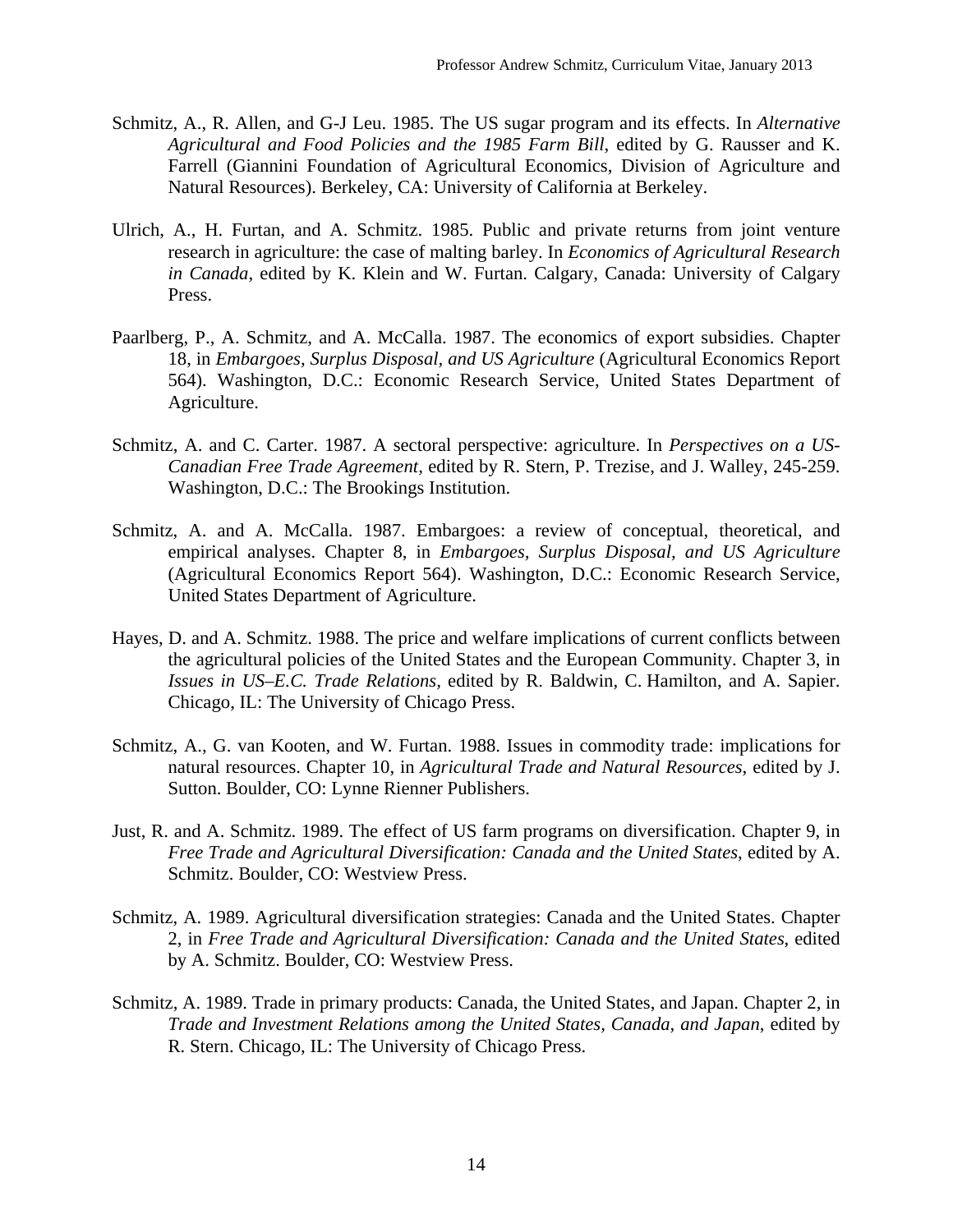- Carter, C., R. Stern, and A. Schmitz. 1990. The potato war and US–Canada agricultural trade. Chapter 8, in *Canadian Agricultural Trade: Disputes, Actions, and Prospects*, edited by G. Lermer and K. Klein. Calgary: University of Calgary Press.
- Schmitz, A. 1990. Price discovery in the US beef industry. Chapter 6, in *Competitive Issues in the Beef Sector: Can Beef Compete in the 1990s?*, edited by D. Johnson, J. Connor, T. Josling, A. Schmitz, and G. Schuh. Minneapolis, MN: Hubert Humphrey Institute of Public Affairs, University of Minnesota.
- Schmitz, A. and D. Sigurdson. 1990. Stabilization programs and countervailing duties: Canadian hog exports to the United States. Chapter 5, in *Canadian Agricultural Trade: Disputes, Actions, Prospects*, edited by G. Lermer and K. Klein. Calgary, Canada: University of Calgary Press.
- Wahl, T., D. Hayes, and A. Schmitz. 1992. Agriculture and trade in the Pacific: toward the twenty-first century. In *The Japanese Beef Policy: Political Preference Function*. Boulder, CO: Westview Press.
- Cochran, N., A. Schmitz, and S. Bojnec. 1994. Agriculture diversification and productivity. In *Privatization of Agriculture in New Market Economies: Lessons from Bulgaria*, edited by A. Schmitz, K. Moulton, A. Buckwell, and S. Davidova. Norwell, MA: Kluwer Academic Publishers.
- Meekhof, R., A. Schmitz, and I. Penov. 1994. The grain sector: wheat is king. In *Privatization of Agriculture in New Market Economies: Lessons from Bulgaria,* edited by A. Schmitz, K. Moulton, A. Buckwell, and S. Davidova. Norwell, MA: Kluwer Academic Publishers.
- Moulton, K., A. Schmitz, A. Buckwell, and R. Trendafilov. 1994. Agricultural transformation: an overview. In *Privation of Agriculture in New Market Economies: Lessons from Bulgaria*, edited by A. Schmitz, K. Moulton, A. Buckwell, and S. Davidova. Norwell, MA: Kluwer Academic Publishers.
- Moulton, K., A. Schmitz, and A. Simova. 1994. Liquidation committees, land commission, and no fruit. In *Privation of Agriculture in New Market Economies: Lessons from Bulgaria*, edited by A. Schmitz, K. Moulton, A. Buckwell, and S. Davidova. Norwell, MA: Kluwer Academic Publishers.
- Schmitz, A., R. Just, and W. Furtan. 1994. Crop insurance in the context of Canadian and US farm programs. In *Economics of Agricultural Crop Insurance: Theory and Evidence*, edited by D. Hueth and W. Furtan, 167-201. Boston, MA: Kluwer Academic Publishers.
- Schmitz, A., K. Moulton, R. Trendafilov, and J. Slavova. 1994. The cotton industry in decay. In *Privation of Agriculture in New Market Economies: Lessons from Bulgaria*, edited by A. Schmitz, K. Moulton, A. Buckwell, and S. Davidova. Norwell, MA: Kluwer Academic Publishers.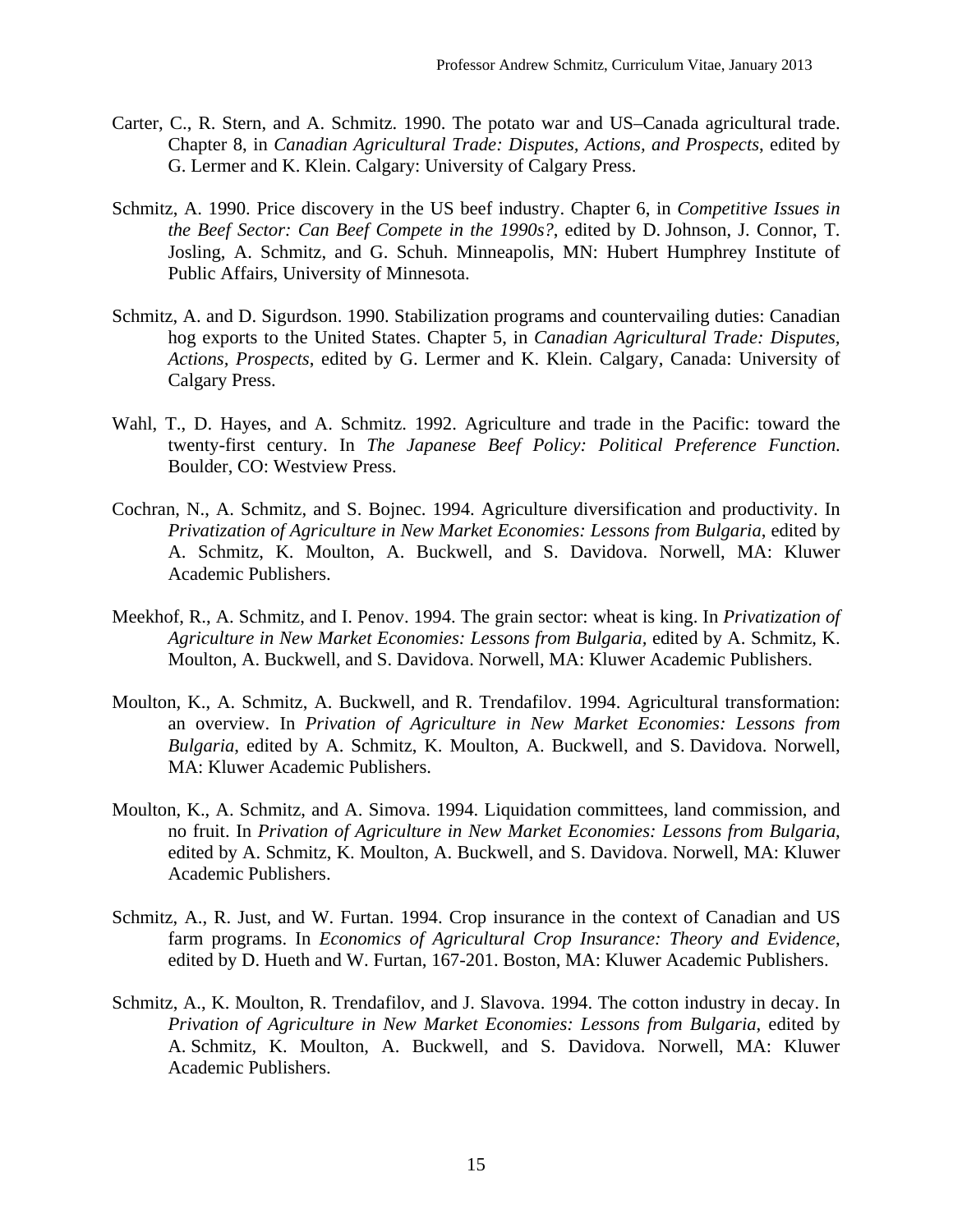- Schmitz, A. and T. Schmitz. 1994. Tariffication and Canadian supply management. In *World Agriculture in a Post-GATT Environment: New Rules! New Strategies!*, edited by R. Gray, T. Becker and A. Schmitz. Saskatoon, Canada: University Extension Press, University of Saskatchewan.
- Schmitz, A. and T. Schmitz. 1994. Tariffs and trade. In *Encyclopedia of Agricultural Sciences*, Volume 4. Manhattan, KS: Academic Press, Inc.
- Schmitz, A. 1995. Political economic analysis in agricultural trade and competitiveness. In *Agricultural Competitiveness: Market Forces and Policy Choice*. Dartmouth, CT: Dartmouth Publishing Company.
- Schmitz, A. and J. Vercammen. 1995. Efficiency of farm programs and their trade-distorting effects. In *GATT Negotiations and the Political Economy of Policy Reform,* edited by G. Rausser. Amsterdam: Springer-Verlag Publishers.
- Schmitz, A. 1996. Introduction: trade and regulations in transition. In *Regulation and Protectionism under GATT: Case Studies in North American Agriculture*, edited by A. Schmitz, G. Coffin, and K. Rosaasen, 3-19. Boulder, CO: Westview Press.
- Schmitz, A. and D. Christian. 1996. The US sugar industry: the free trade debate. In *Regulation and Protectionism under GATT: Case Studies in North American Agriculture*, edited by A. Schmitz, G. Coffin, and K.A. Rosaasen, 180-202. Boulder, CO: Westview Press.
- Schmitz, A, H. de Gorter, and T. Schmitz. 1996. Consequences of tariffication. In *Regulation and Protectionism under GATT: Case Studies in North American Agriculture*, edited by A. Schmitz, G. Coffin, and K. Rosaasen, 37-50. Boulder, CO: Westview Press.
- Vercammen, J. and A. Schmitz. 1996. Imports into Canada: why have they remained low? In *Regulation and Protectionism under GATT: Case Studies in North American Agriculture*, edited by A. Schmitz, G. Coffin, and K. Rosaasen, 64-77. Boulder, CO: Westview Press.
- Schmitz, A. and W. Furtan. 1998. State trading, trade distortions, and GATT. In *World Agricultural Trade*, edited by T. Yildirim, A. Schmitz, and W. Furtan, 255-279. Boulder, CO: Westview Press.
- Schmitz, A. and L. Polopolus. 1999. Alcohol fuel tax policy: sugar, corn, and the environment. In *Flexible Incentives for the Adoption of Environmental Technology in Agriculture*, 157- 178. Amsterdam: Kluwer Publishing.
- Schmitz, T. and A. Schmitz. 2001. State trading enterprises, price discrimination, and the WTO. In *Globalization and Agricultural Trade Policy*, edited by H. Michelmann, J. Rude, J. Stabler, and G. Storey, 111-132. Boulder, CO: Lynne Rienner Publishers.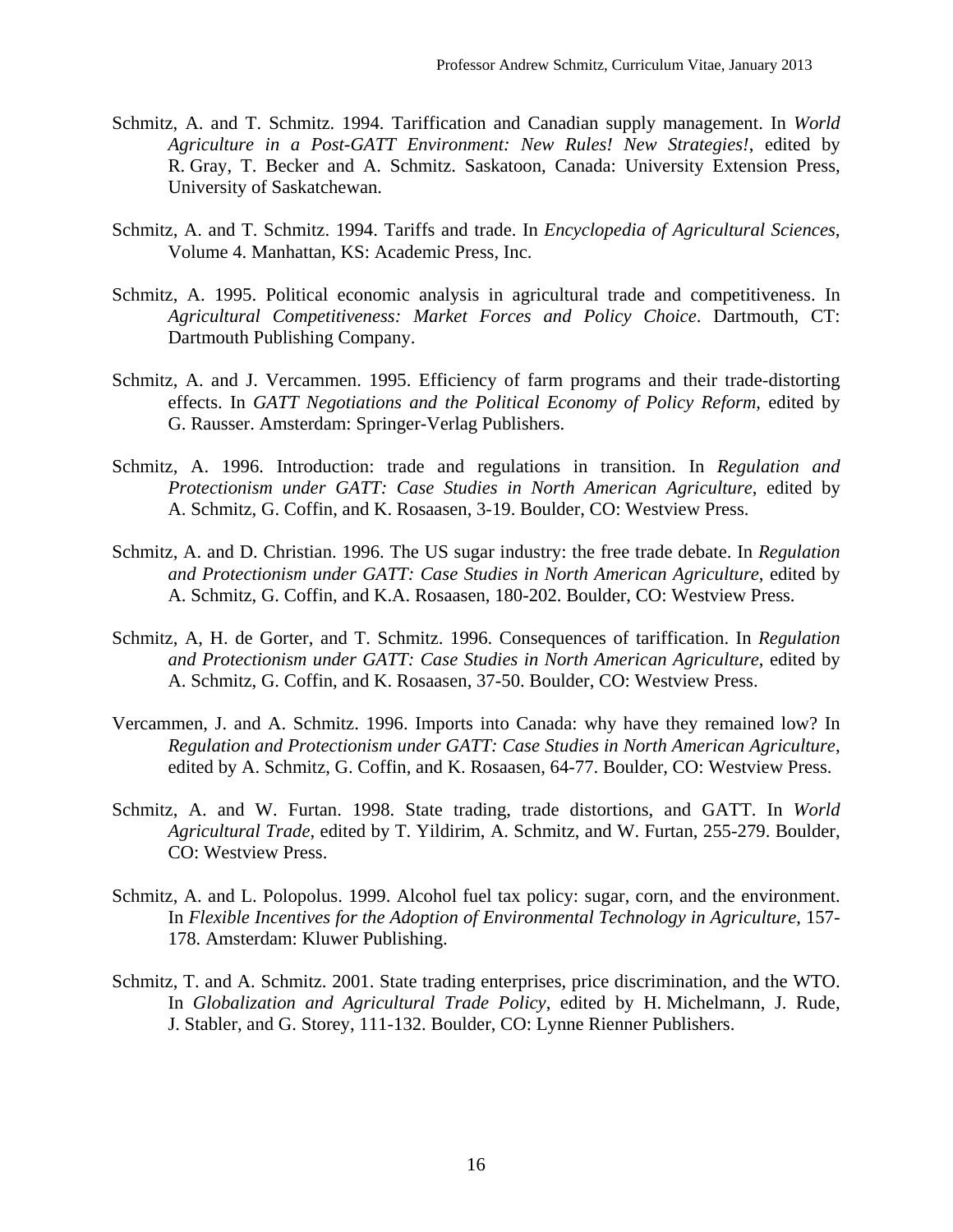- Vercammen, J. and A. Schmitz. 2001. Marketing and distribution: theory and statistical measurement. Chapter 20, in *Handbook of Agricultural Economics,* Volume 1B, edited by B. Gardner and G. Rausser. Amsterdam: Elsevier Publishing.
- de Gorter, H., G. Rausser, and A. Schmitz. 2002. Rent seeking and international trade in agriculture. In *Agricultural Globalization Trade and the Environment*. Boston, MA: Kluwer Academic Publishers.
- Dumas, C., C. Moss, and A. Schmitz. 2002. Tradable permits and agricultural sequestration of carbon. In *Agricultural Globalization Trade and the Environment*. Boston, MA: Kluwer Academic Publishers.
- Moss, C. and A. Schmitz. 2002. Coalitions and competitiveness: why has the sugar program been resilient? In *Agricultural Policy for the 21<sup>st</sup> Century*, edited by L. Tweeten and S. Thompson. Ames, IA: Iowa State University Press.
- Moss, C. and A. Schmitz. 2002. Coalition structures and US sugar policy. In *Sugar and Related Sweetener Markets: International Perspectives*, edited by A. Schmitz, T. Spreen, W Messina, and C. Moss. NY: CABI Publishing.
- Moss, C. and A. Schmitz. 2002. Trade in HFCS: cointegration with substitute goods. In *Sugar and Related Sweetener Markets: International Perspectives*, edited by A. Schmitz, T. Spreen, W. Messina, and C. Moss. NY: CABI Publishing.
- Rude, J. and A. Schmitz. 2002. CUSTA: good or bad? Chapter 1, in *Challenges in Agricultural Trade under CUSTA*, edited by L. Kennedy and W. Koo. Hauppauge, NY: Nova Science Publishers.
- Schmitz, A. 2002. The European Union's high-priced sugar-support regime. In *Sugar and Related Sweetener Markets: International Perspectives*, edited by A. Schmitz, T. Spreen, W. Messina, and C. Moss. NY: CABI Publishing.
- Schmitz, A. 2002. Progress in agricultural trade negotiations. In *Agricultural Trade Policies in the New Millennium*, edited by L. Kennedy and W. Koo. NY: Haworth Press.
- Moss, C., J. Shonkwiler, and A. Schmitz. 2003. The certainty equivalence of farmland values: 1910 to 2000. In *Government Policy and Farmland Markets: The Maintenance of Farmer Wealth*, edited by C. Moss and A. Schmitz, 209-222. Ames, IA: Iowa State University Press.
- Schmitz, A. and R. Just. 2003. The economics and politics of farmland values. In *Government Policy and Farmland Markets: The Maintenance of Farmer Wealth*, edited by C. Moss and A. Schmitz, 53-80. Ames, IA: Iowa State University Press.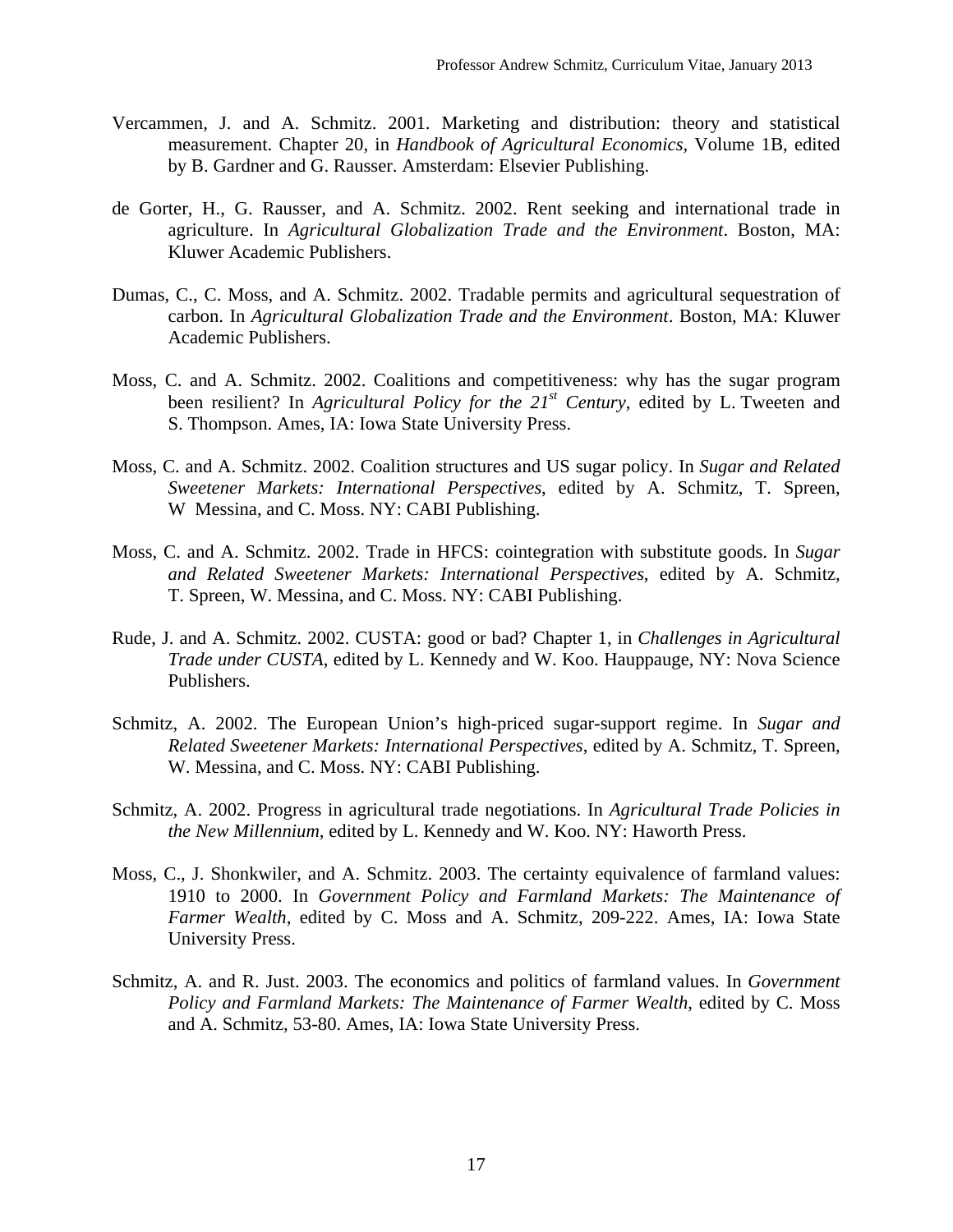- Furtan, W. and A. Schmitz. 2004. The impact of changing the crow rate on prairie producers. In *University of Manitoba Selected Papers in Honor of Professor Daryl Kraft*. Winnepeg, Canada: University of Manitoba.
- Moss, C., A. Schmitz, T. Spreen, and D. Orden. 2004. Mexico's antidumping regime against high fructose corn syrup from the United States. In *Agricultural Trade Disputes: Case Studies in North America*. Calgary, Canada: University of Calgary Press.
- Schmitz, A. 2004. Summary. In *Agricultural Trade Disputes: Case Studies in North America*. Calgary, Canada: University of Calgary Press.
- Schmitz, A. 2004. US sugar policy and implications for water use. In *Agricultural Production Trends and the Future of the Trans-boundary Rio Grande/Rio Bravo Basin*, edited by D. Lauer. San Antonio, TX: Environmental Defense and Woodrow Wilson International Center for Scholars, Mexico Institute.
- Schmitz, A. and H. Furtan. 2004. Canada–US agricultural trade. In *North American Economic and Financial Integration*, edited by A. Rugman. NY: Elsevier Publishing.
- Schmitz, T., C. Moss, and A. Schmitz. 2004. Segmentation of GMO and non-GMO soybean markets under identity preservation costs and government price supports. In *The Regulation of Agricultural Biotechnology*, edited by R. Evenson and V. Santaniello, 201- 210. Cambridge, MA: CABI Publishing.
- Wohlgenant, M. and A. Schmitz. 2004. Canada–US beef dumping and countervailing disputes. In *Agricultural Trade Disputes: Case Studies in North America*. Calgary, Canada: University of Calgary Press.
- Moss, C., T. Schmitz, and A. Schmitz. 2005. The new institutional economics, schumpeter, and e-commerce. In *E-Commerce in Agribusiness*, edited by T. Schmitz, C. Moss, A. Schmitz, A. Kagan, and B. Babcock, 3-24. Longboat Key, FL: Florida Science Source.
- Schmitz, T., A. Schmitz, and C. Moss. 2005. E-commerce and other marketing outlets in Florida's cattle market. In *E-Commerce in Agribusiness*, edited by T. Schmitz, C. Moss, A. Schmitz, A. Kagan, and B. Babcock, 121-150. Longboat Key, FL: Florida Science Source.
- Moss, C. and A. Schmitz. 2006. Farmland markets, boom/bust cycles and farm size. In *Agriculture in the Face of Changing Markets, Institutions and Polices: Challenges and Strategies*, edited by J. Curtiss, A. Balmann, K. Dautzenberg, and K. Happe, 80-102. Halle, Germany, IAMO.
- Rossi, F., A. Schmitz, and T. Schmitz. 2006. The multiplicative effect of water subsidies and price dupport payments: the case of US cotton. Chapter 4, in *New Topics in International Agricultural Trade and Development*, edited by D. Miljkovic. Hauppauge, NY: Nova.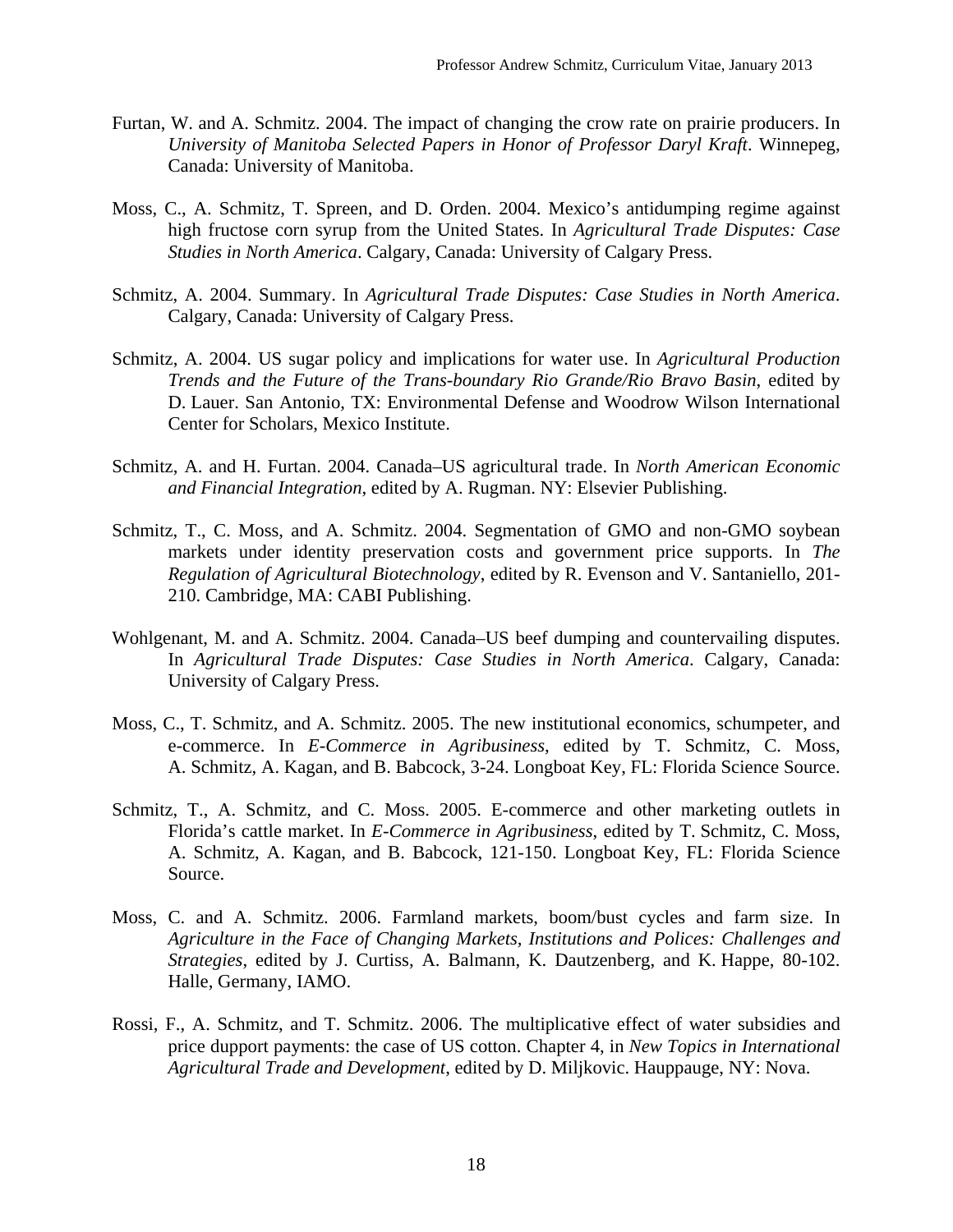- Just, R., D. Hueth, and A. Schmitz, editors. 2008. Introduction. In *Applied Welfare Economics*. Cheltenham, UK: Elgar Publishing.
- Schmitz, A. and R. Zerbe, editors. 2008. Introduction. In *Applied Benefit-Cost Analysis*. Cheltenham, UK: Elgar Publishing.
- Zilberman, D., A. Schmitz, A. Dinar, and F. Shah. 2009 (reprint from 2006). A water scarcity or a water management crisis? In *Economics of Water Resources: The Analysis of Scarcity, Policies, and Projects, Volume II*, edited by R.C. Griffin. Cambridge, MA: MIT Press.
- Schmitz, A. 2011. Introduction. In *The Economics of Alternative Energy Sources and Globalization*. UAE: Bentham Publishing.

### **MONOGRAPHS AND MISCELLANEOUS PUBLICATIONS**

- Bates, T. and A. Schmitz. 1969. *A Spatial Equilibrium Analysis of the World Sugar Economy*. Giannini Foundation Monograph 23. University of California, Berkeley, CA.
- Schmitz, A., R. Courtney, and J. Bieri. 1969. World trade and United States commercial agriculture. *Proceedings of the Western Agricultural Economics Association* 1:100-105.
- Schmitz, A. and D. Bawden. 1973. *The World Wheat Economy: An Empirical Analysis*. Giannini Foundation Monograph 32. University of California, Berkeley, CA.
- Schmitz, A. 1974. Appendix D: a quantitative assessment. In *Wheat and Milled Wheat Products: Report to the President on Investigation No. 22-38*. US Tariff Commission Publication 675. Washington, D.C. (May).
- Schmitz, A., S. Anderson, T. Biggs, and J. Andersen. 1975. Climatic changes and agriculture: a case study on wheat. In *Economic and Social Measures of Biologic and Climatic Change*. CIAP Monograph 6. US Department of Transportation, Washington, D.C. (September).
- Schmitz, A. 1976. International grain markets: the prospects for stability. In *Economic and Social Issues*. California Cooperative Extension Service Newsletter. University of California at Berkeley and Davis (September/October).
- Schmitz, A. 1977. Implications of prospective international commodity trade agreements and changes in marketing structures for farm income levels and stability. In *Farm and Food Policy*. Kansas State University/Great Plains Agricultural Council Publication No. 84. Kansas State University, Manhattan, KS.
- Schmitz, A. and R. Nelson. 1977. The impact of US beef quotas. In *Conditions of Competition in US Markets between Domestic and Foreign Live Cattle and Cattle Meat Fit for Human Consumption*. USITC Publication No. 842. US International Trade Commission, Washington, D.C. (November).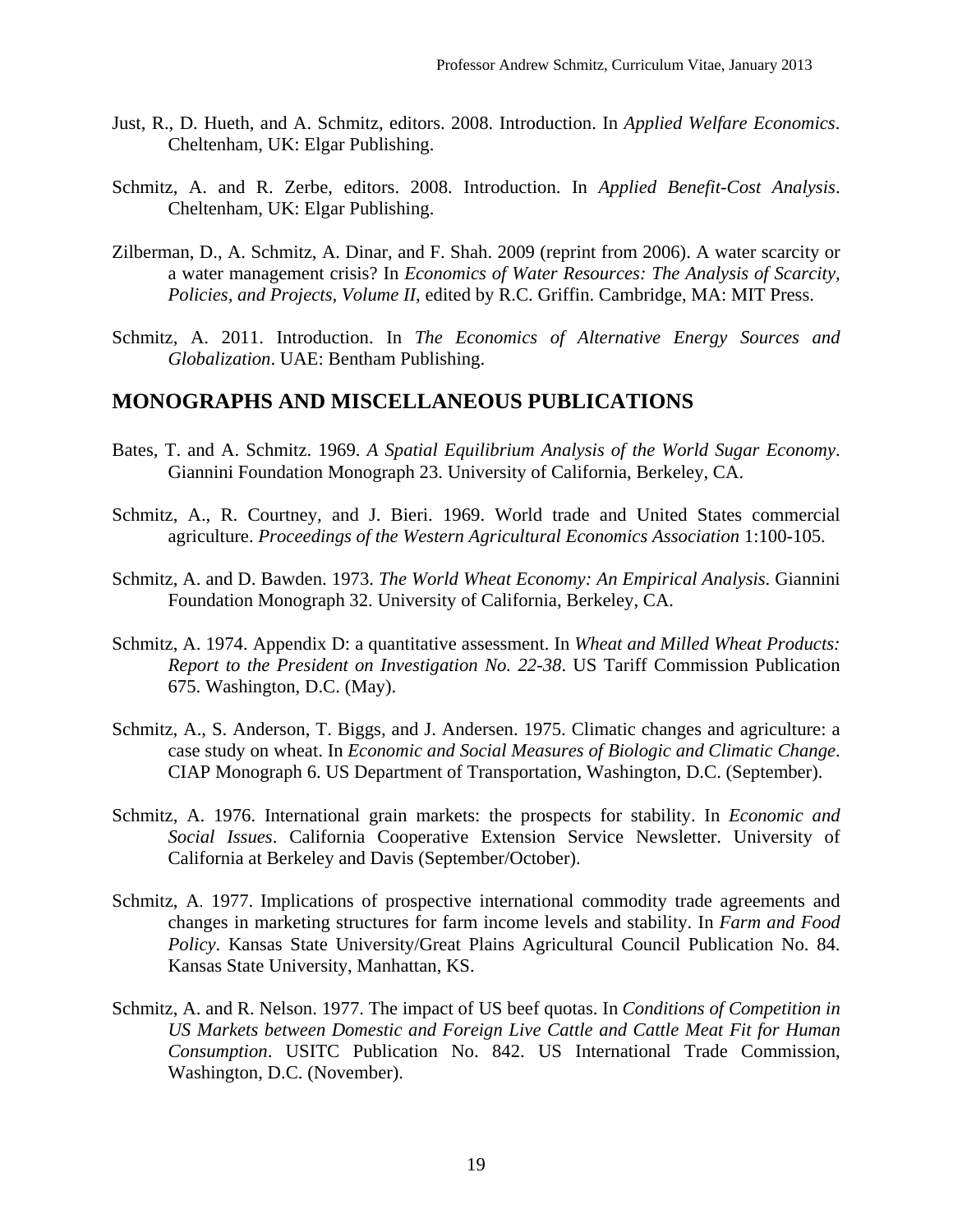- Just, R., A. Schmitz, and D. Zilberman. 1978. The social impact of technological change in agriculture. In *Technological Change, Farm Mechanization and Agricultural Employment*. Davis, CA: University of California at Davis (July).
- Hillman, J., A. Peck, and A. Schmitz. 1978. International trade arrangements. In *Speaking of Trade: Its Effect on Agriculture*. Agricultural Extension Service Special Report No. 72. University of Minnesota, St. Paul, MN (November).
- Carter, C. and A. Schmitz. 1983. The economics and location of cattle feeding: Alberta vs. Saskatchewan. RDIA, Agriculture Canada, Regina, Saskatchewan, Canada (August).
- Rosaasen, K. and A. Schmitz. 1984. The Saskatchewan beef industry: constraints and opportunities for growth. Technical Bulletin BL 84-02. University of Saskatchewan, Saskatchewan, Canada (March).
- Schmitz, A. 1984. Commodity price stabilization: the theory and its application. World Bank Staff Working Papers No. 668. World Bank, Washington, D.C. (September).
- Rosaasen, K. and A. Schmitz. 1985. *The Influence of Feed Grain Freight Rates on the Red Meats Industry in the Prairie Provinces*. Report, Hall Committee of Inquiry on Method of Payment, Government of Canada (February).
- Fulton, M., and A. Schmitz. 1987. *Factors Influencing Output and Investment Decisions in the World Potash Market*. Potash Corporation of Saskatchewan, Saskatoon, Canada (June).
- Schmitz, A. 1988. *Handling the Risks: A Report on the Prairie Grain Economy.* Economic Council of Canada, Canadian Government Publishing Centre, Ottawa, Canada.
- Ulrich, A., A. Schmitz, and W. Furtan. 1992. *Canadian and American Grain Programs and Their Impacts on Feedgrain Costs: Case Studies.* Report, Saskatchewan Agricultural Development Fund (ADF Project No. V-90-ME-0468), Saskatchewan, Canada.
- Coffin, G., A. Schmitz, and K. Rosaasen. 1994. Supply management in transition towards the 21st century. *Proceedings of Supply Management in Transition toward the 21st Century Conference*. Macdonald Campus of McGill University, Saint Anne de Bellevue, Quebec, Canada (June 28-30).
- Gray, R., T. Becker, and A. Schmitz, editors. 1994. World agriculture in a post-GATT environment: new rules! new strategies!" *Proceedings of Saskatchewan Wheat Pool and University of Saskatchewan Symposium*, University Extension Press, University of Saskatchewan, Saskatoon, Canada (June 13-15).
- Schmitz, A., H. de Gorter, and T. Schmitz. 1994. Consequences of tariffication for supply management in Canadian agriculture. *Proceedings of Supply Management in Transition toward the 21st Century Conference*, Macdonald Campus of McGill University, Saint Anne de Bellevue, Quebec, Canada (June 28-30).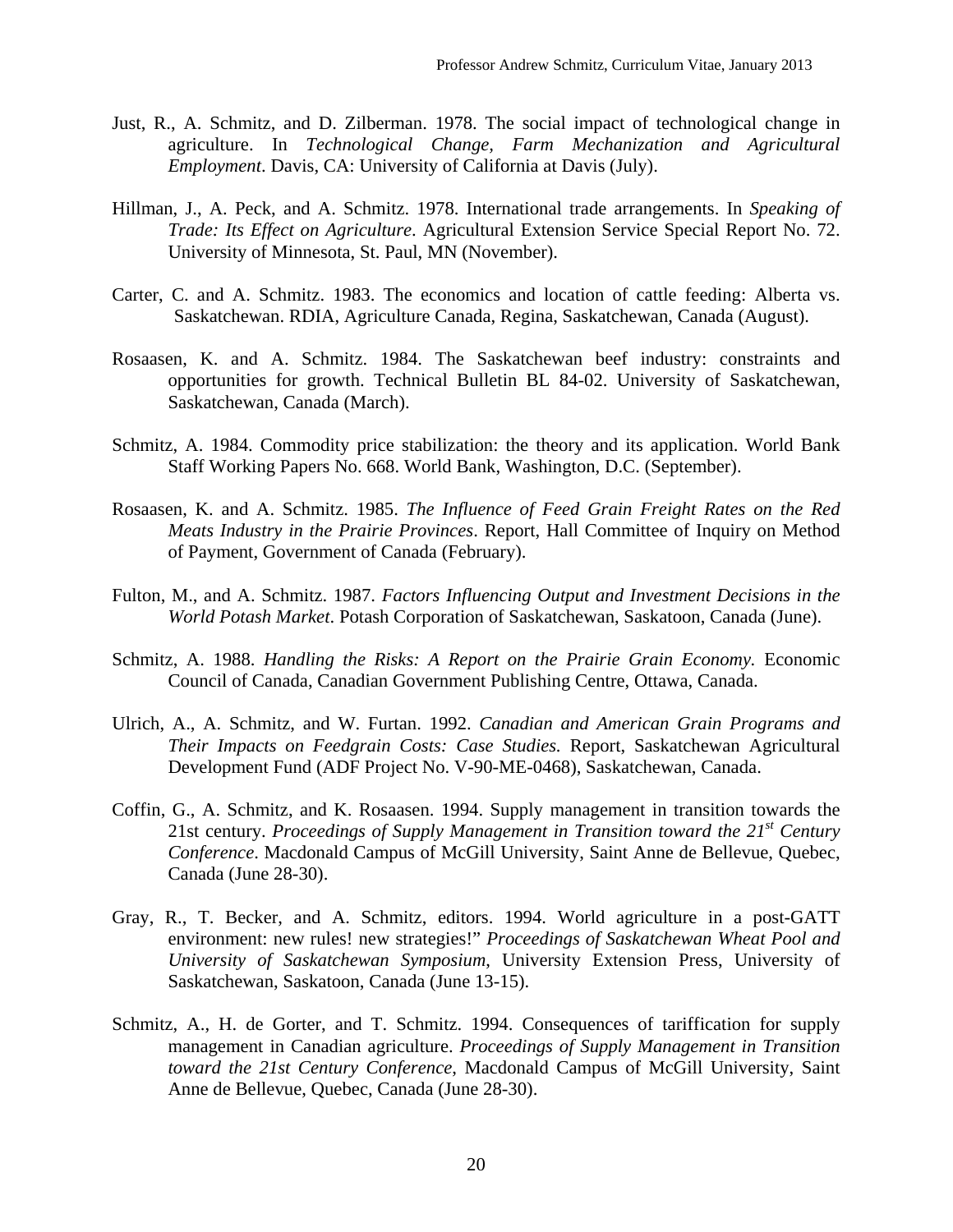- Schmitz, A., R. Gray, and A. Ulrich. 1994. The continental barley market: where are the gains? Department of Agricultural Economics Publication #300, University of Saskatchewan, Saskatchewan, Canada.
- Vercammen, J. and A. Schmitz. 1994. Deregulating supply-managed industries: the unexpected trade effects. *Proceedings of Supply Management in Transition toward the 21st Century Conference*, Macdonald Campus of McGill University, Saint Ann de Bellevue, Quebec, Canada (June 28-30).
- Schmitz, A. 1995. Sugar: the free trade myth and the reality of European subsidies. International Working Paper Series No. IW95-20. Food and Resource Economics Department, University of Florida, Gainesville, FL (December).
- Schmitz, A. 1996. *The Economic Performance of the Canadian Wheat Board: Myth or Reality*. Canadian Department of Justice, Ottawa, Canada.
- Schmitz, A., R. Gray, T. Schmitz, and G. Storey. 1997. *The CWB and Barley Marketing: Price Pooling and Single-Desk Selling*. Canadian Wheat Board, Calgary, Canada.
- Schmitz, A. 1998. *Dual Markets in the United States: Are They Applicable to Single Desk Buyers and Sellers?* Canadian Wheat Board, Calgary, Canada (December).
- Schmitz, A. 1998. *The Efficiency and Operation of Calcot Lt., Application to State Trading Enterprises*. Canadian Wheat Board, Calgary, Canada (December).
- Moss, C. and A. Schmitz. 1999. The changing agenda for agribusiness: sweetener alliances in the 21st. century. International Working Paper IW-95-20. Department of Food and Resource Economics, University of Florida, Gainesville, FL (December).
- Schmitz, A., E. Cakmak, T. Schmitz, and R. Gray. 1999. *Policy, State Trading, and Cooperatives in Turkish Agriculture*. Agricultural Economics Research Institute, Ankara, Turkey (February).
- Moss, C. and A. Schmitz. 2002. Government policy and farmland markets: implications of the new economy–part 1. Electronic Data Information Source (EDIS) FE342. University of Florida, Gainesville, FL (October).
- Moss, C. and A. Schmitz. 2002. Government policy and farmland markets: implications of the new economy–part 2. Electronic Data Information Source (EDIS) FE342. University of Florida, Gainesville, FL (October).
- Schmitz, A. 2003. Commodity outlook 2003: US and world sugar markets. Electronic Data Information Source (EDIS) FE375. University of Florida, Gainesville, FL (February).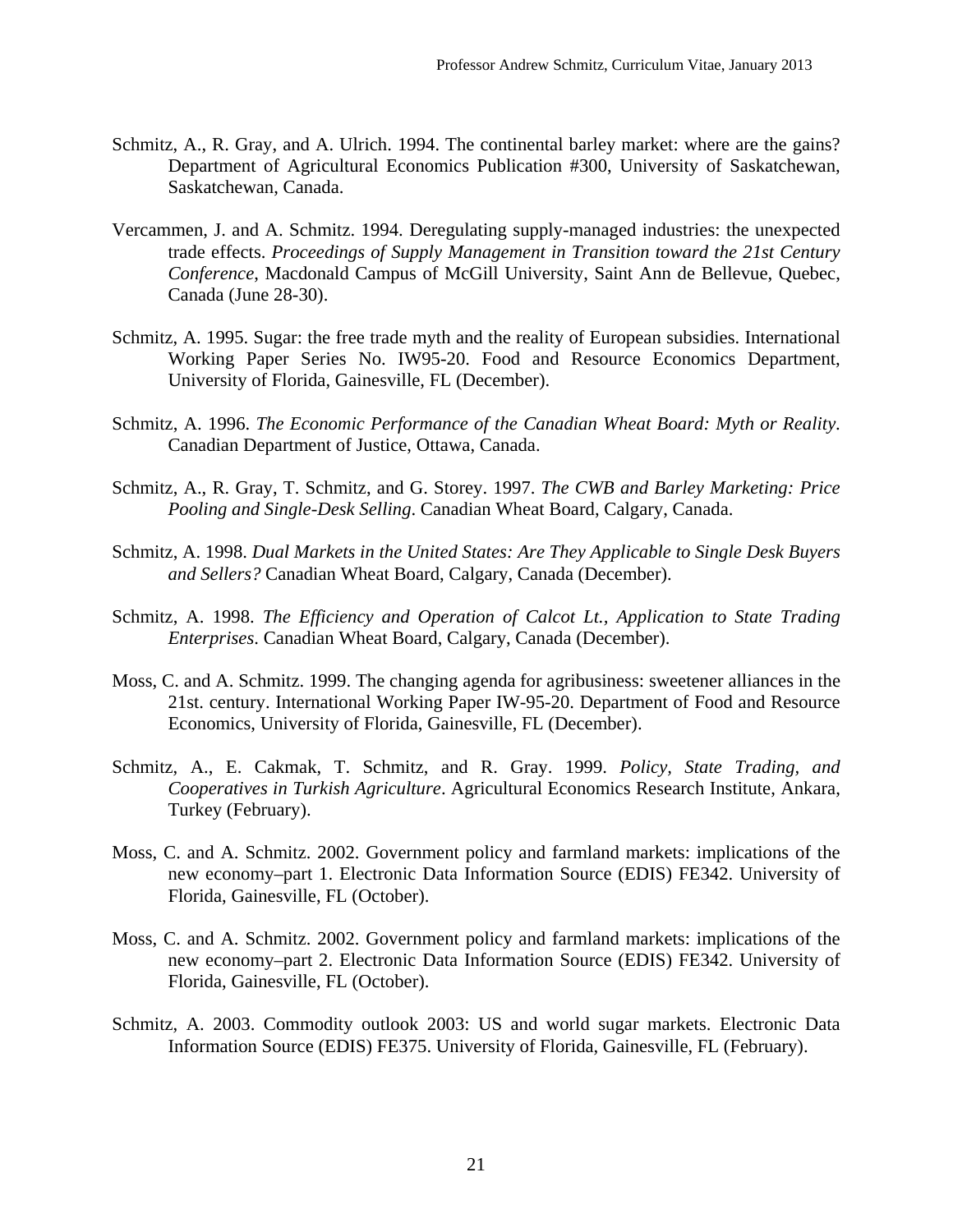- Schmitz, A. 2003. *United States and European Union Agricultural Policies: Future Directions*. Agriculture and Agri-Food Canada, Ottawa, Canada (March).
- Schmitz, A., M. Ayars, T. Highmoor, and B. Perillat. 2003. *An Assessment of Western Canadian Beef Development*. Center for Study of Agricultural Law and Environment, University of Saskatachewan, Canada (October).
- Schmitz, A., C. Moss, and W. Koo. 2003. The role of GMOs in trade disputes. Electronic Data Information Source (EDIS) FE471. University of Florida, Gainesville, FL (December).
- Schmitz, A., W. Koo, and C. Moss. 2003. International agricultural trade disputes: case studies in North America. Electronic Data Information Source (EDIS) FE381. University of Florida, Gainesville, FL.
- Schmitz, A., T. Spreen, W. Messina, and C. Moss. 2003. Sugar and related sweetener markets: international perspectives. IATPC Monograph MGTC-03-01. International Agricultural Trade and Policy Center, University of Florida, Gainesville, FL.
- Javelosa, J. and A. Schmitz. 2004. Cost-benefit analysis of a WTO dispute. IATPC Working Paper WPTC-04-03. International Agricultural Trade and Policy Center, University of Florida, Gainesville, FL.
- Schmitz, A. and C. Moss. 2004. The role of GMOs in trade disputes: FRED Research in GMOs. *FRE Dispatch* 2:5-6.
- Schmitz, A. and T. Schmitz. 2004. *Potential Bilateral and Regional Free Trade Agreements: The Economic Viability of the Florida Sugar Industry*. American Sugar Alliance, Washington, D.C. http://www.sugaralliance.org.
- Schmitz, A., T. Schmitz, and J. Seale. 2004. The optimal processor tariff under the Byrd Amendment. IATPC Technical Paper TPTC-04-01. International Agricultural Trade and Policy Center, University of Florida, Gainesville, FL.
- Schmitz, A. 2005. The current state of the FTAA negotiations. *Proceedings of the F.O. Licht's Sugar and Ethanol Brazil Conference*, Sao Paulo, Brazil (March 14-16).
- Seale, J., J-Y Lee, A. Schmitz, and T. Schmitz. 2005. Import demand for fresh fruit in Japan and uniform substitution for products from different sources. IATPC Monograph MGTC-05- 02. International Agricultural Trade Policy Center, University of Florida, Gainesville, FL.
- Schmitz, A., T. Schmitz, and J. Seale. 2006. CAFTA and US sugar. Electronic Data Information Source (EDIS) FE578. University of Florida, Gainesville, FL.
- Schmitz, A. and T. Schmitz. 2008. US and EU agricultural policy: divergence or convergence? *Proceedings of the II AIEA2-USDA International Conference* (*The Economic Impact of Public Support to Agriculture*), Bologna, Italy (June).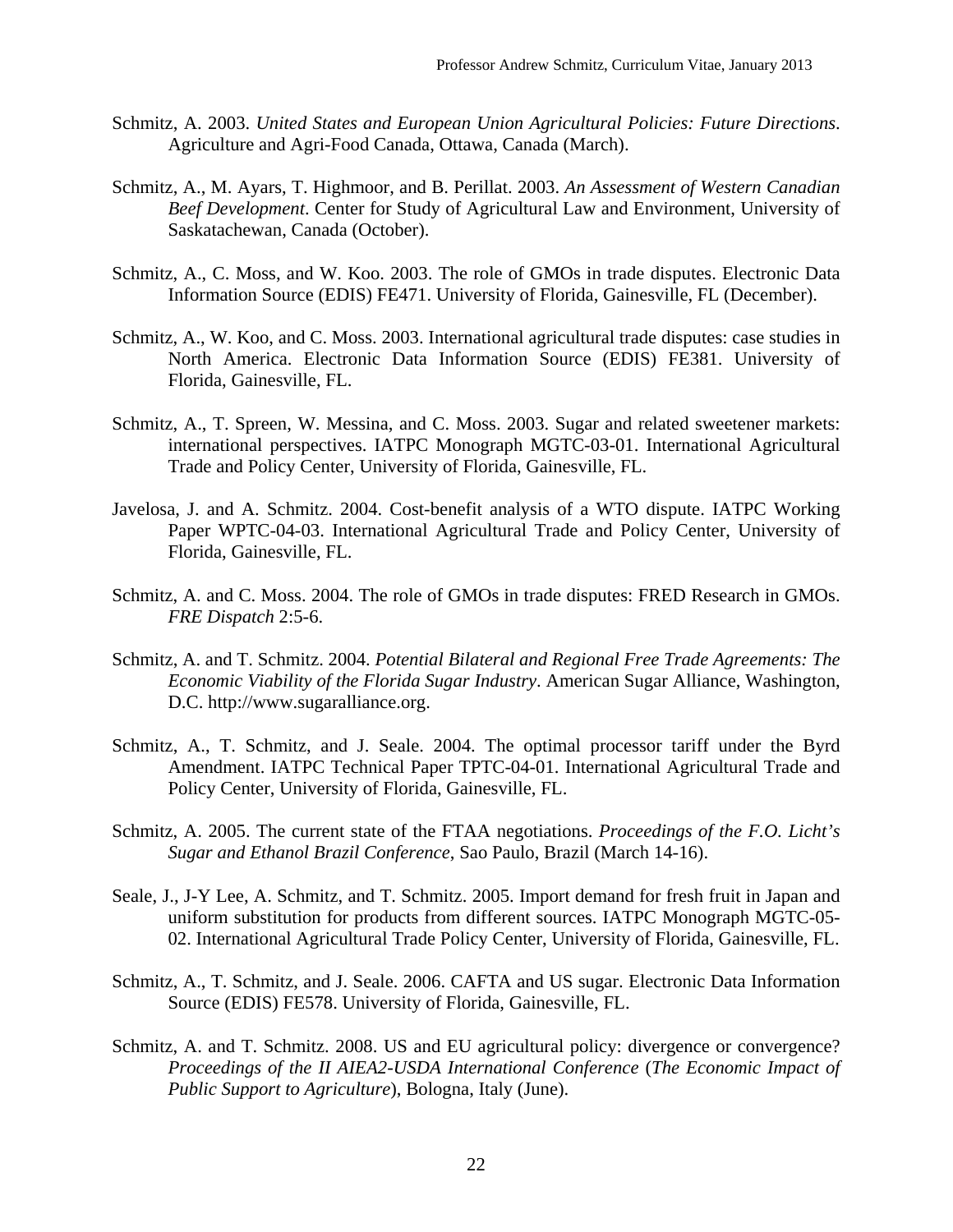- Powell, S. and A. Smith. 2009 (reprint from 2005). The cotton and sugar subsidies decisions: WTO's dispute settlement system rebalances the agreement on agriculture. The National Agricultural Law Center, University of Arkansas, Fayetteville, AR.
- Schmitz, A.. 2011. United States Department of Agriculture (USDA). *Encyclopedia of Consumer Safety and Protection* (ABC-CLIO).
- Schmitz, A.. 2011. United States Environmental Protection Agency (USEPA). *Encyclopedia of Consumer Safety and Protection* (ABC-CLIO).

## **REFEREED JOURNAL ARTICLES**

- Schmitz, A. 1965. Agricultural resource-use efficiency in northwestern Saskatchewan. *Canadian Journal of Agricultural Economics* 13(2):34-46. (Master's Thesis Award, 1964).
- Schmitz, A. 1967. Production function analysis as a guide to policy in low income farm areas. *Canadian Journal of Agricultural Economics* 15(1):100-111.
- Schmitz, A. 1968. Canadian wheat acreage response. *Canadian Journal of Agricultural Economics* 16(2):79-86.
- Schmitz, A. 1968. Production function analysis as a guide to farm policy—a reply. *Canadian Journal of Agricultural Economics* 16(2):130.
- Bjarnason, H., M. McGarry, and A. Schmitz. 1969. Converting price series of internationally traded commodities to a common currency prior to estimating national supply and demand equations. *American Journal of Agricultural Economics* 51(1):188-192.
- Bieri, J. and A. Schmitz. 1970. Time series modeling of economic phenomena. *American Journal of Agricultural Economics* 52(5):805-813.
- Leuthold, R., A. MacCormick, A. Schmitz, and D. Watts. 1970. Forecasting daily hog prices and quantities: a study of alternative forecasting techniques. *Journal of the American Statistical Association* 65(329):90-107.
- Schmitz, A. 1970. Book review, *The Impact of Trade Liberalization*, G. Trant et al. *Canadian Journal of Agricultural Economics* 18(3):208-209.
- Schmitz, A. 1970. Book review, *International Financial Decisions*, S. Carlson*. Journal of the American Statistical Association* 65(331):1407-1408.
- Schmitz, A. 1970. Discussion: priorities in agricultural economics programs in the 1970s. *American Journal of Agricultural Economics* 52(5):840-841.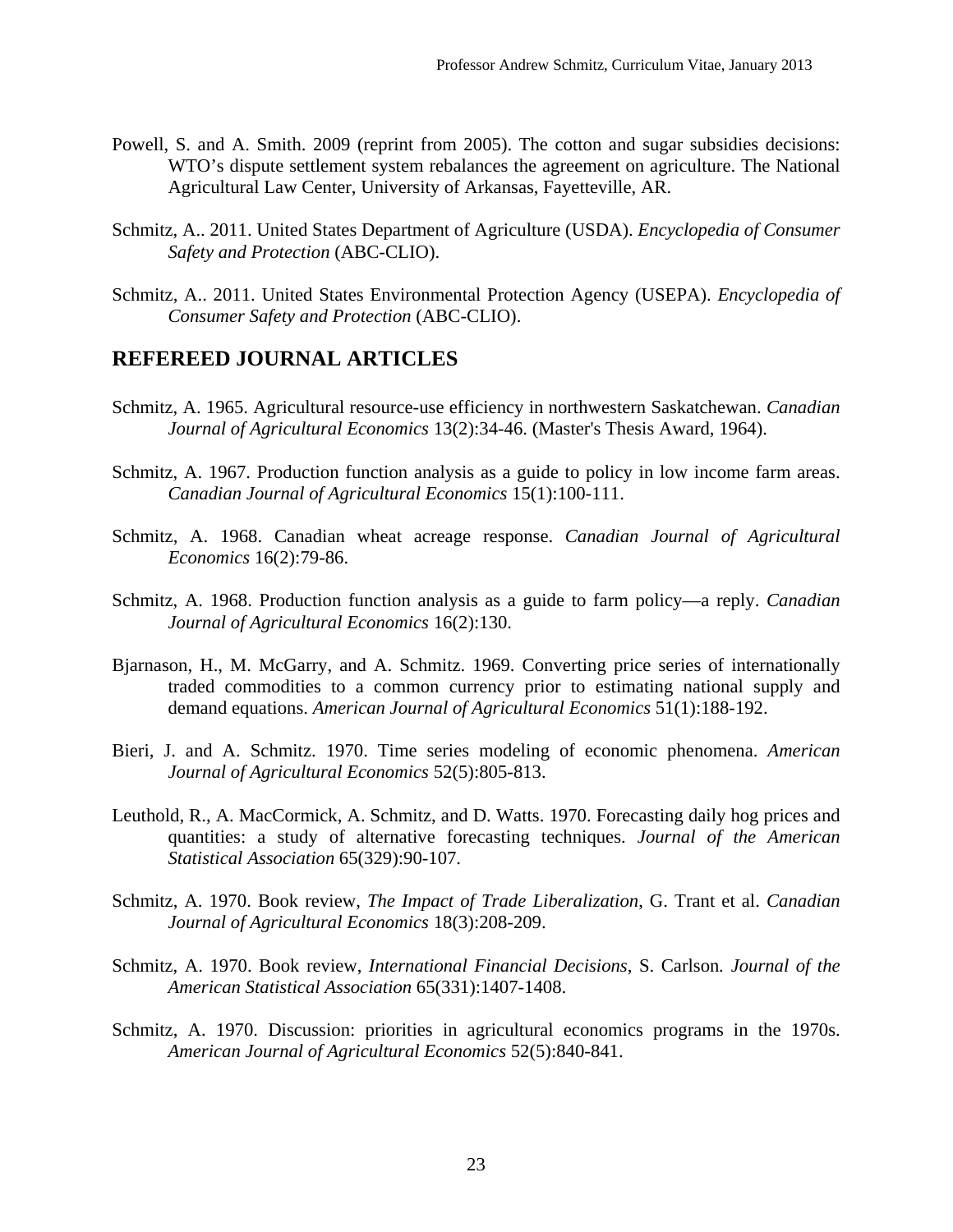- Schmitz, A. 1970. The impact of trade blocs on foreign direct investment. *Economic Journal* 80:723-731.
- Schmitz, A., D. Chen, and J. Murphy. 1970. The allocation of research, teaching, and extension personnel in US colleges of agriculture: comment. *American Journal of Agricultural Economics* 52(1):161-163.
- Schmitz, A. and P. Helmberger. 1970. Factor mobility and international trade: the case of complementarity. *American Economic Review* 60(4):761-767.
- Schmitz, A. and D. Seckler. 1970. Mechanized agriculture and social welfare: the case of the tomato harvester. *American Journal of Agricultural Economics* 52(4):569-577.
- Schmitz, A. and D. Watts. 1970. Forecasting wheat yields: an application of parametric time series modeling. *American Journal of Agricultural Economics* 52(2):247-254.
- Currie, J., J. Murphy, and A. Schmitz. 1971. The concept of economic surplus and its use in economic analysis. *Economics Journal* 81(324):741-799.
- Bieri, J., A. de Janvry, and A. Schmitz. 1972. Agricultural technology and the distribution of welfare gains. *American Journal of Agricultural Economics* 54(5):801-808.
- Chen, D., R. Courtney, and A. Schmitz. 1972. A polynomial lag formulation of milk production response. *American Journal of Agricultural Economics* 54(1):77-83.
- Hueth, D. and A. Schmitz. 1972. International trade in intermediate and final goods: some welfare implications of destabilized prices. *Quarterly Journal of Economics* 84(3):351- 365.
- Schmitz, A. 1972. Tariffs and declining-cost industries. *Economica* 39(156):419-426.
- Schmitz, A. and J. Bieri. 1972. 0EEC tariffs and US direct investments. *European Economic Review* 3(3):259-270.
- Bieri, J. and A. Schmitz. 1973. Export instability, monopoly power, and welfare. *Journal of International Economics* 3(4):389-396.
- Schmitz, A. 1973. Book review, *International Mobility and Movement of Capital*, edited by F. Machlup, W. Salant, and L. Tarshis. *American Journal of Agricultural Economics* 55(4):690-692.
- Schmitz, A. 1973. Distortions and product specialization in international trade. *Economic Record* 49(126):263-269.
- Bieri, J. and A. Schmitz. 1974. Market intermediaries and price instability: some welfare implications. *American Journal of Agricultural Economics* 56(2):280-285.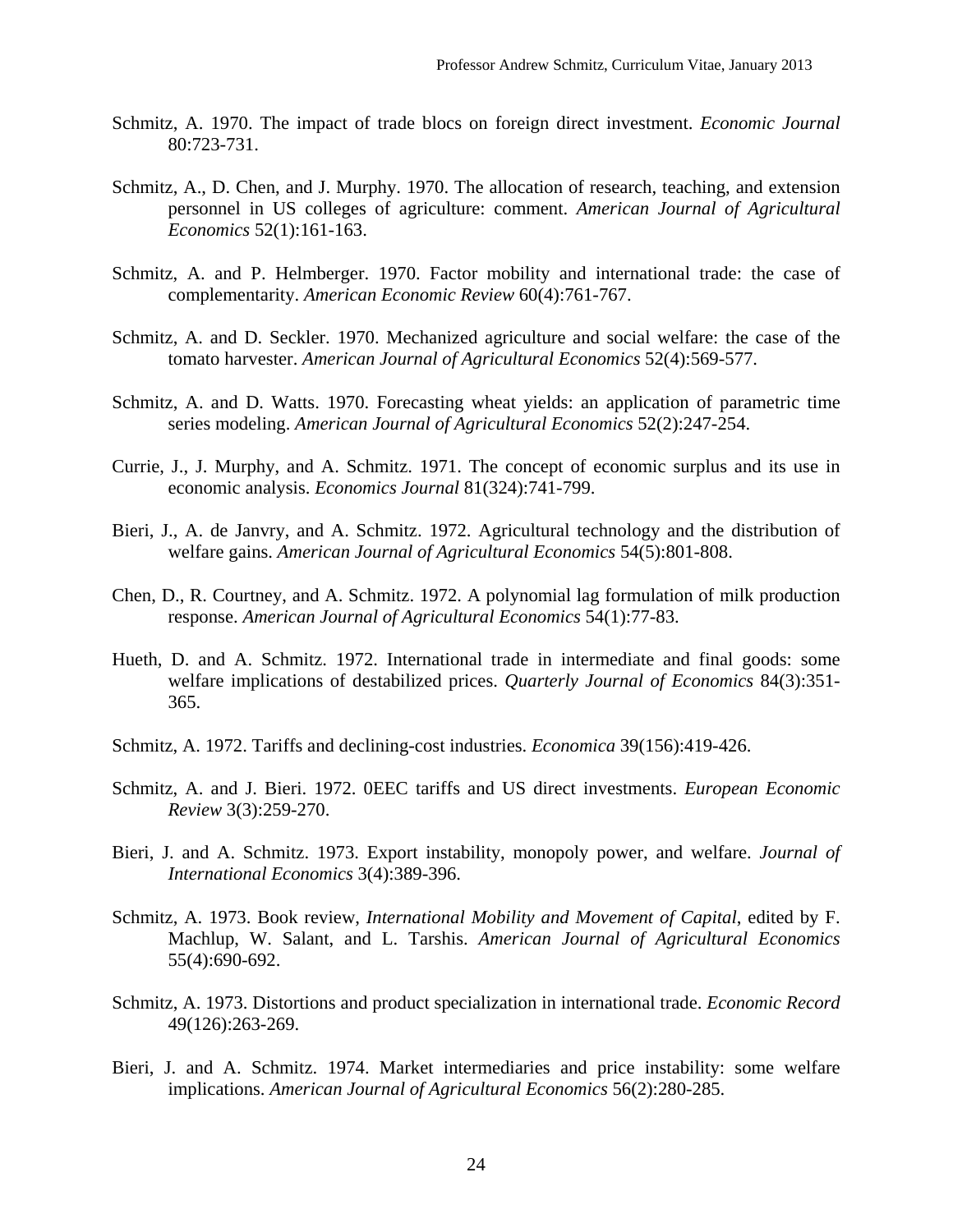- Feder, G. and A. Schmitz. 1976. Learning by doing and infant industry protection: a partial equilibrium approach. *Review of Economic Studies* 43(1):175-178.
- Schmitz, A. 1976. Instability in international grain markets. *International Trade Digest* 1:1-7.
- Feder, G., R. Just, and A. Schmitz. 1977. Storage with price uncertainty in international trade. *International Economic Review* 18(3):553-568.
- Just, R., E. Lutz, A. Schmitz, and S. Turnovsky. 1977. The distribution of welfare gains from international price stabilization under distortions. *American Journal of Agricultural Economics* 59(4):652-661.
- Schmitz, A. and R. Just. 1977. Semi-price discrimination. *Economic Record* 53(144):559-564.
- Just, R., E. Lutz, A. Schmitz, and S. Turnovsky. 1978. The distribution of welfare gains from price stabilization: an international perspective. *Journal of International Economics* 8(4):551-563.
- Konandreas, P. and A. Schmitz. 1978. Welfare implications of grain price stabilization: some empirical evidence for the United States. *American Journal of Agricultural Economics* 60(1):4-84.
- Carter, C. and A. Schmitz. 1979. Import tariffs and price formation in the world wheat market. *American Journal of Agricultural Economics* 61(3):517-522.
- Hall, L., A. Schmitz, and J. Cothern. 1979. Beef marketing margins and concentration. *Economica* 46(183):295-300.
- Just, R., A. Schmitz, and D. Zilberman. 1979. Price controls and optimal export policies under alternative market structures. *American Economic Review* 69(4):706-714.
- Just, R., A. Schmitz, and D. Zilberman. 1979. Technological change in agriculture. *Science* 206(4424):1277-1280.

McCalla, A.F. and A. Schmitz. (1979). "Grain Marketing Systems: The Case of the United States versus Canada." *American Journal of Agricultural Economics* 61(2):199-212.

- McCalla, A., A. Schmitz, and G. Storey. 1979. Australia, Canada, and the United States: trade partners or competitors. *American Journal of Agricultural Economics* 61(5):1022-1029.
- Carter, C., N. Gallini, and A. Schmitz. 1980. Producer–consumer tradeoffs in export cartels: the wheat cartel case. *American Journal of Agricultural Economics* 62(4):812-818.
- Carter, C. and A. Schmitz. 1980. Import tariffs and price formation in the world wheat market: a reply. *American Journal of Agricultural Economics* 62(4):823-825.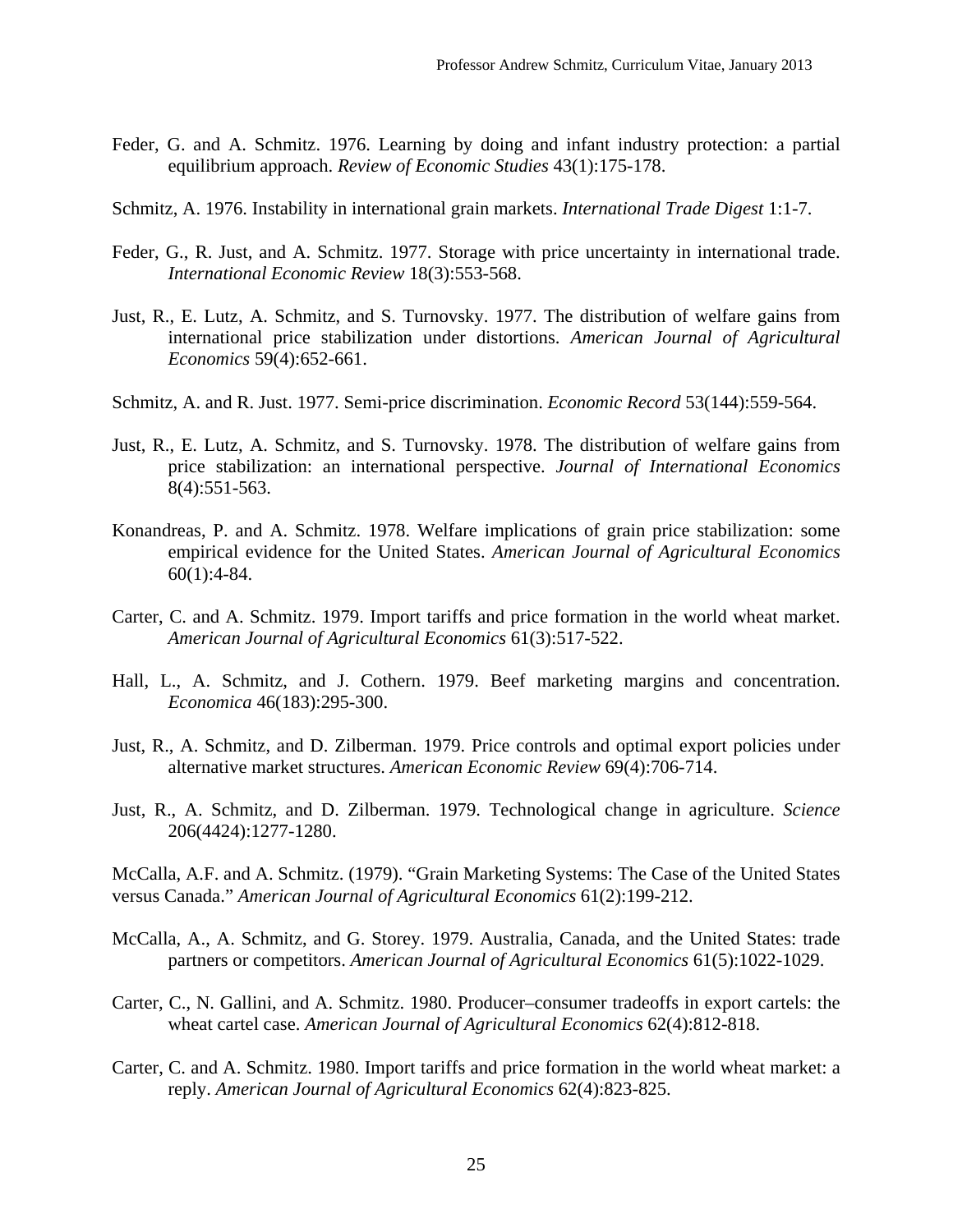- Feder, G., R. Just, and A. Schmitz. 1980. Futures markets and the theory of the firm under price uncertainty. *Quarterly Journal of Economics* XCIV(2):317-328.
- Turnovsky, S., H. Shalit, and A. Schmitz. 1980. Consumer's surplus, price instability, and consumer welfare. *Econometrica* 48(1):135-152.
- Carter, C.A., D.L. Hueth, J.W. Mamer, and A. Schmitz. (1981). "Labor Strikes and the Price of Lettuce." *Western Journal of Agricultural Economics* 6(1):1-14.
- Chambers, R., R. Just, L. Moffitt, and A. Schmitz. 1981. Estimating the impact of beef import restrictions in the US import market. *Australian Journal of Agricultural Economics* 25(2):123-133.
- Sarris, A. and A. Schmitz. 1981. Toward a US agricultural export policy in the 1980s. *American Journal of Agricultural Economics* 63(5):832-839.
- Schmitz, A., R. Firch, and J. Hillman. 1981. Agricultural export dumping: the case of Mexican winter vegetables in the US market. *American Journal of Agricultural Economics* 63(4):645-655.
- Schmitz, A., H. Shalit, and S. Turnovsky. 1981. Producer welfare and price instability. *American Journal of Agricultural Economics* 63(1):157-160.
- Shalit, H. and A. Schmitz. 1982. Farmland accumulation and prices. *American Journal of Agricultural Economics* 64(4):710-719.
- Allen, R., C. Dodge, and A. Schmitz. 1983. Voluntary export restraints as protection policy. *American Journal of Agricultural Economics* 65(2):291-297.
- Carter, C., G. Rausser, and A. Schmitz. 1983. Efficient asset portfolios and the theory of normal backwardation. *Journal of Political Economy* 91(2):319-332.
- Schmitz, A. 1983. Alternative agricultural trade strategies. *Wisconsin International Law Journal* 1:57-69.
- Schmitz, A. 1983. Supply management in Canadian agriculture: an assessment of the economic effects. *Canadian Journal of Agricultural Economics* 31:135-152.
- La France, J., A. Schmitz, and D. Zilberman. 1984. Price leadership and market shares. *Economic Record* 60:160-164.
- Shalit, H. and A. Schmitz. 1984. Farmland price behavior and credit allocation. *Western Journal of Agricultural Economics* 9(2):303-313.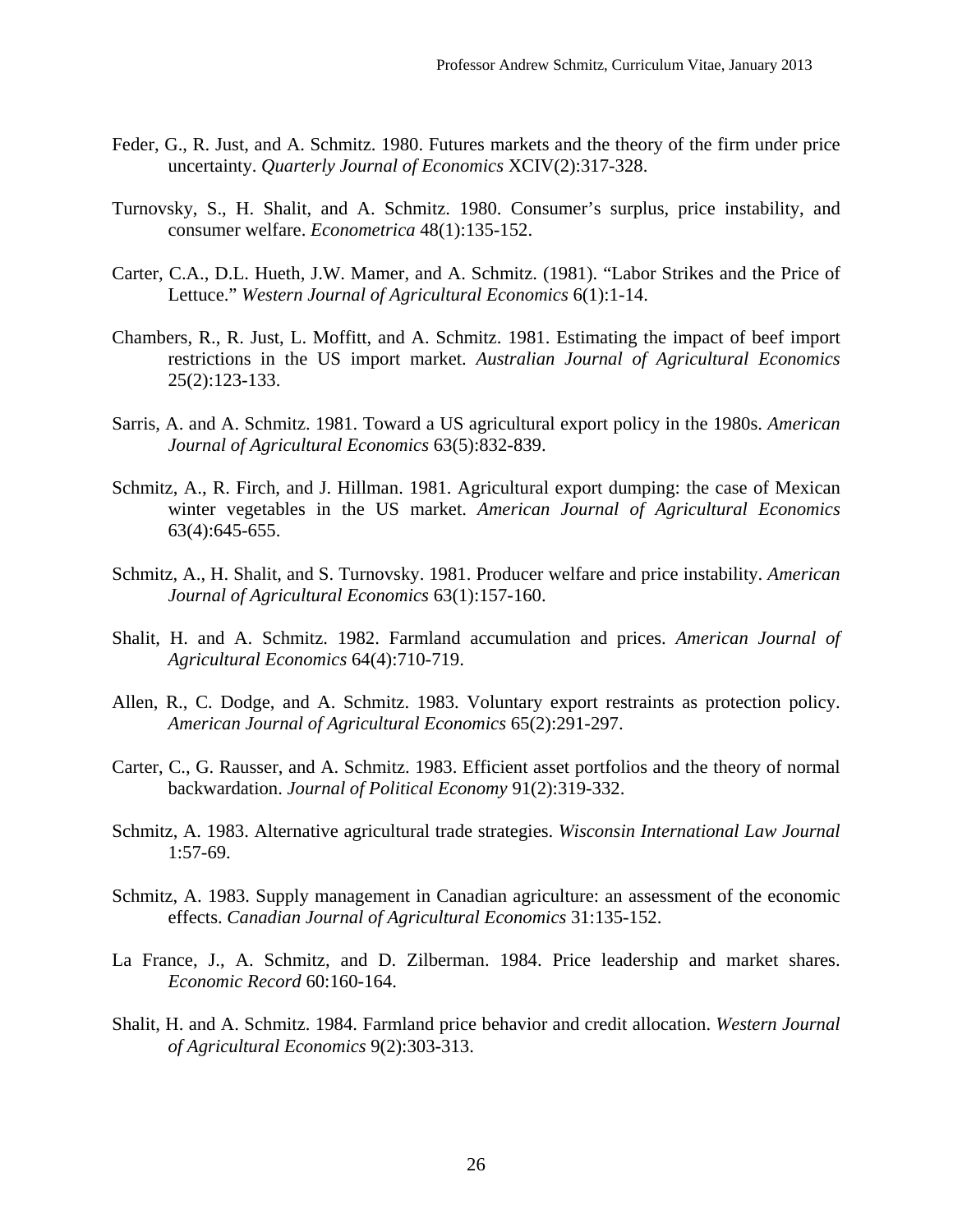- van Kooten, G. and A. Schmitz. 1985. Commodity price stabilization: the price uncertainty case. *Canadian Journal of Economics* 18(2):426-434.
- Carter, C. and A. Schmitz. 1986. Cattle feeding in Western Canada: the economics of its location. *Agribusiness* 2(1):119-135.
- Schmitz, A. 1986. Marketing institutions in international commodity markets. *Southern Journal of Agricultural Economics* 18(1):41-48.
- Schmitz, A. and R. Chambers. 1986. Welfare and trade effects of deficiency payments. *Journal of Agricultural Economics* XXXVII:37-43.
- Schmitz, A., D. Sigurdson, and O. Doering. 1986. Domestic farm policy and the gains from trade. *American Journal of Agricultural Economics* 68(4):820-827.
- Ulrich, A., H. Furtan, and A. Schmitz. 1986. Public and private returns from joint venture research: an example from agriculture. *Quarterly Journal of Economics* CI(1):103-129.
- Bredahl, M., A. Schmitz, and J. Hillman. 1987. Rent seeking in international trade: the great tomato war. *American Journal of Agricultural Economics* 69(1):1-10.
- Carter, C., D. Hueth, J. Mamer, and A. Schmitz. 1987. Agricultural labor strikes and farmers' income. *Economic Inquiry* XXV(1):121-133.
- Hayes, D. and A. Schmitz. 1987. Hog cycles and countercyclical production response. *American Journal of Agricultural Economics* 69(4):762-770.
- Leu, G-J, A. Schmitz, and R. Knutson. 1987. Gains and losses of sugar program policy options. *American Journal of Agricultural Economics* 69(3):591-602.
- Ulrich, A., W. Furtan, and A. Schmitz. 1987. The cost of a licensing system regulation: an example from Canadian prairie agriculture. *Journal of Political Economy* 95(1):160-178.
- Schmitz, A. 1988. GATT and agriculture: the role of special interest groups. *American Journal of Agricultural Economics* 70(5):994-1005.
- Schmitz, A. 1988. United States agricultural trade: where are the gains? *Western Journal of Agricultural Economics* 13(2):357-364.
- van Kooten, G., A. Schmitz, and W. Furtan. 1988. The economics of storing a non-storable commodity. *Canadian Journal of Economics* XXI(3):579-586.
- Tewari, D., S. Kulshreshtha, and A. Schmitz. 1989. Impacts of energy prices and trade-demand elasticities on Saskatchewan agriculture. *Energy* 14(11):737-746.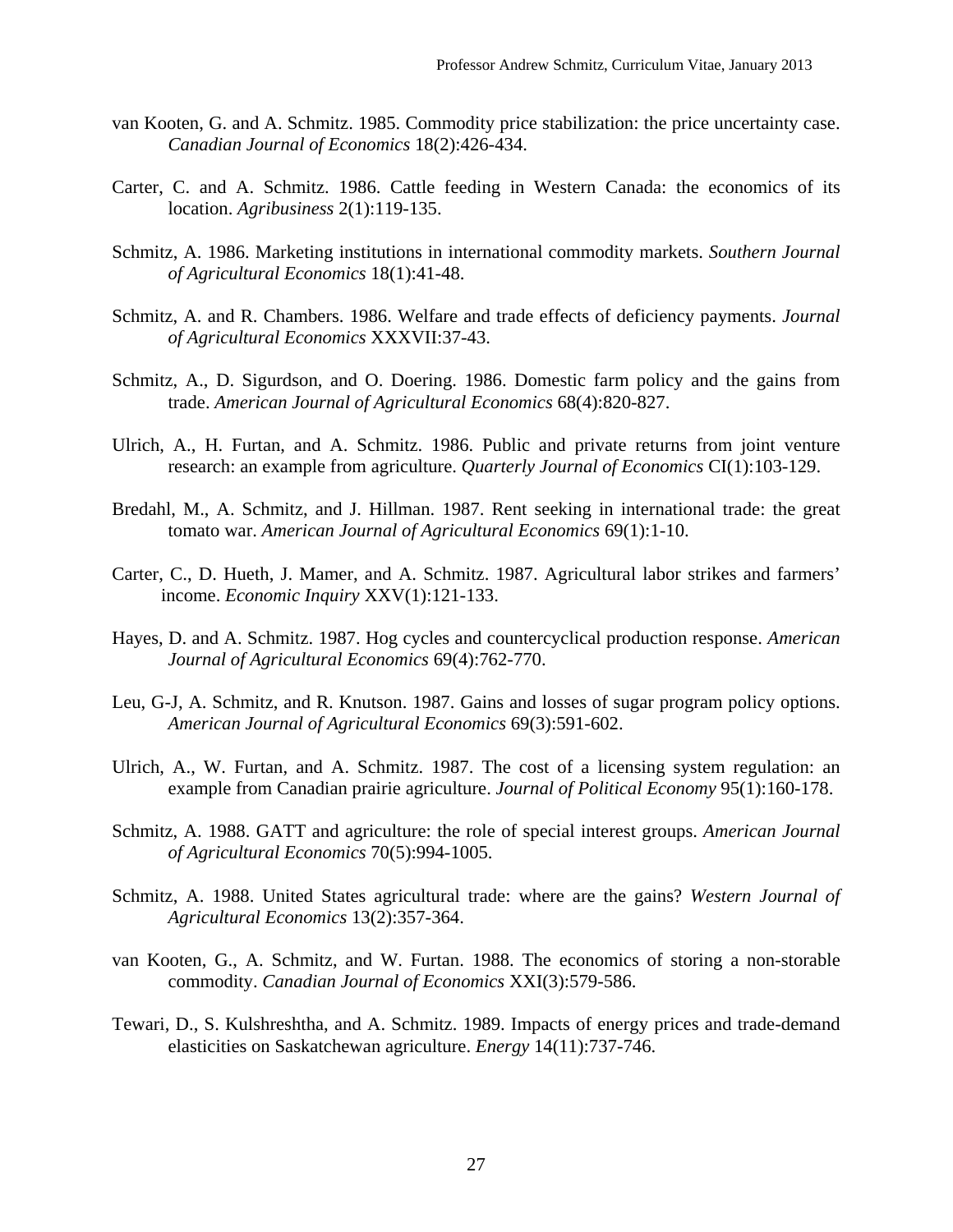- Babcock, B., C. Carter, and A. Schmitz. 1990. The political economy of US wheat legislation. *Economic Inquiry* 18(2):335-353.
- Picketts, V., A. Schmitz, and T. Schmitz. 1991. Rent seeking: the potash dispute between Canada and the United States. *American Journal of Agricultural Economics* 73(2):255-265.
- Vercammen, J. and A. Schmitz. 1992. Supply management and import concessions. *Canadian Journal of Economics* 25:957-971.
- Murphy, J., W. Furtan, and A. Schmitz. 1993. The gains from agricultural research under distorted trade. *Journal of Public Economics* 51:161-172.
- Gray, R., A. Ulrich, and A. Schmitz. 1993. The continental barley market: where are the gains? *Canadian Journal of Agricultural Economics* 41:257-270.
- Schmitz, A., H. Furtan, P. Kuch, and A. Guzel. 1994. North American agriculture: its contribution to the greenhouse effect. *International Journal of Environment and Pollution* 4(1&2):75-96.
- Schmitz, A. and T. Schmitz. 1994. Supply management: the past and the future. *Canadian Journal of Agricultural Economics* 31:135-152.
- Schmitz, A. 1995. Boom-bust cycles and Ricardian rent. *American Journal of Agricultural Economics* 77:1110-1125.
- Schmitz, A., W. Boggess, and K. Tefertiller. 1995. Regulations: evidence from the Florida dairy industry. *American Journal of Agricultural Economics* 77:1166-1171.
- Ervin, D. and A. Schmitz. 1996. A new era of environmental management in agriculture? *American Journal of Agricultural Economics* 78(5):1198-1206.
- Moulton, K. and A. Schmitz. 1996. Learning by doing: lessons from Bulgaria's transition. *Choices* 11(4):21-26.
- Schmitz, A. 1996. Further comments on booms and busts. *Choices* 11(2):1.
- Schmitz, A. 1997. Supply management and GATT: the role of rent seeking. *Canadian Journal of Economics* 43:581-586.
- Schmitz, T., A. Schmitz, and C. Dumas. 1997. Gains from trade, inefficiency of government programs and the net economic effects of trading. *Journal of Political Economy* 105(3):637-647.
- Schmitz, A., H. Furtan, H. Brooks, and R. Gray. 1997. The Canadian Wheat Board: how well has it performed? *Choices* 12(1):36-42.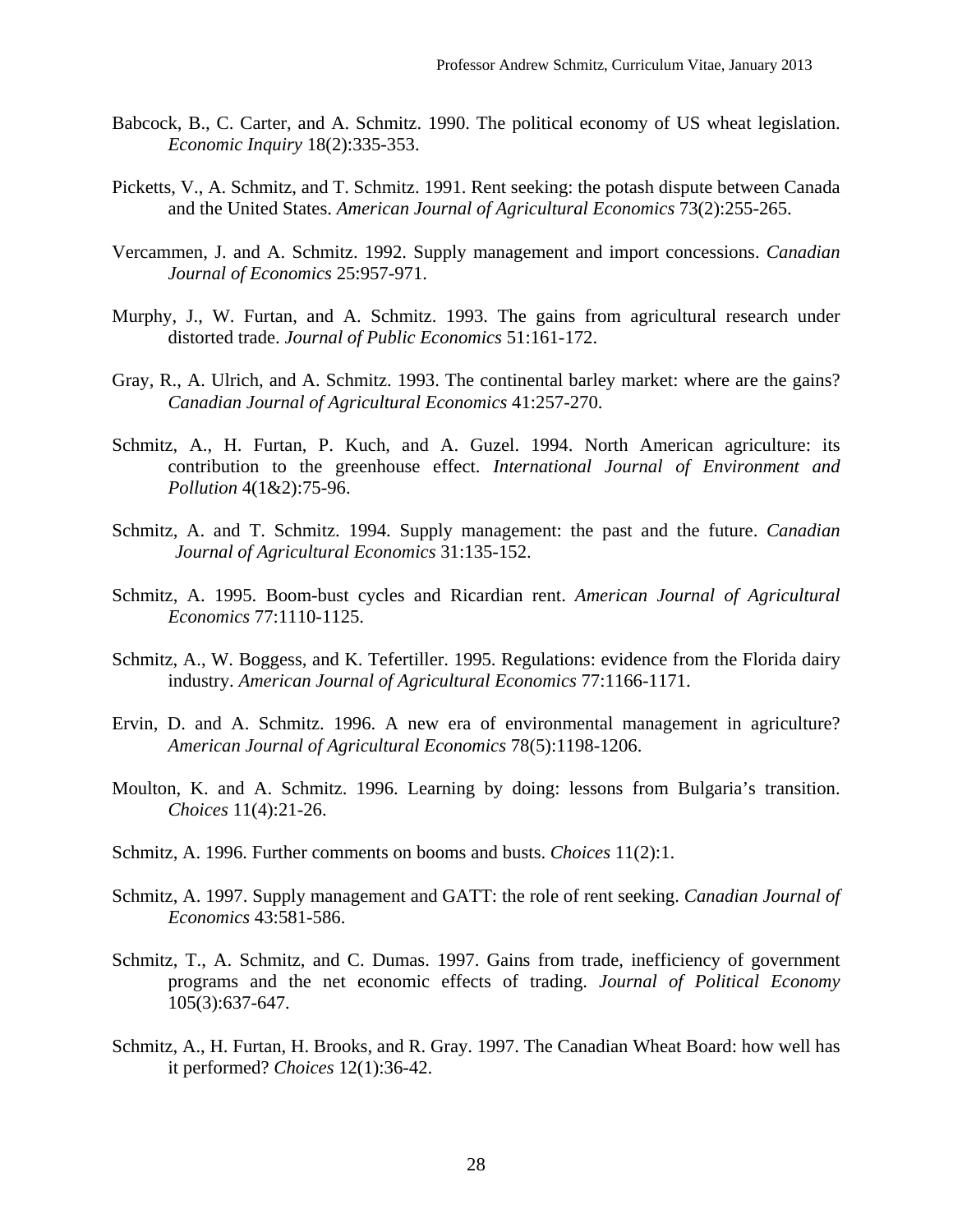- Schmitz, A., H. Furtan, and K. Baylis. 1999. State trading and the upcoming WTO discussions. *Choices* 28(3):287-313.
- Rimal, A. and A. Schmitz. 1999. Freeze risk and technology adoption by orange producers. *Journal of Agribusiness* 17(2):93-103.
- Schmitz, A. 2000. The millennium round of multinational trade negotiations*. Journal of Agricultural and Applied Economics* 32(2):215-220.
- Schmitz, A. and R. Gary. 2000. The Canadian Wheat Board and feed barley. *Agribusiness: An International Journal* 16:491-501.
- Schmitz, A. and C. Moss. 2001. Vertical integration in production and marketing: the case of sugar in the United States. *International Sugar Journal* CIII(1234):443-461.
- Schmitz, A. and R. Gray. 2001. The divergence in US–Canada grain and oilseed policies. *Canadian Journal of Agricultural Economics* 49:459-478.
- Moss, C. and A. Schmitz. 2002. Price behavior in the US sweetener market: a cointegration approach. *Applied Economic* 34:1273-1281.
- Moss, C. and A. Schmitz. 2002. Vertical integration and trade policy: the case of sugar. *Agribusiness: An International Journal* 18(1):49-60.
- Schmitz, T. and A. Schmitz. 2002. Food supply management and tariffication: game theoretical approach. *Journal of Agricultural & Food Industrial Organization* 1:1-19.
- Gladwin, C., A. Randall, A. Schmitz, and G. Schuh. 2002. Is fertilizer a public or private good in Africa? An opinion piece*. African Studies Quarterly* 6:1-10.
- Schmitz, T., T. Highmoor, and A. Schmitz. 2002. Termination of the WGTA: an examination of factor market distortions, input subsidies, and compensation. *The Canadian Journal of Agricultural Economics* 50:333-347.
- Moss, C., T. Schmitz, A. Kagan, and A. Schmitz. 2003. Institutional economics and the emergence of e-commerce in agribusiness. *Journal of Agribusiness* 21(1):83-102.
- Schmitz, A. 2003. Directions in policy analysis. *Journal of Agricultural and Applied Economics* 35(2):222-225.
- Schmitz, A., J. Seale, and T. Schmitz. 2003. Sweetener–ethanol complex in Brazil, the United States, and Mexico: do prices matter? *International Sugar Journal* 105(1259):505-513.
- Schmitz, T., C. Moss, and A. Schmitz. 2003. Marketing channels compete for US stocker cattle. *Journal of Agribusiness* 21(2):131-148.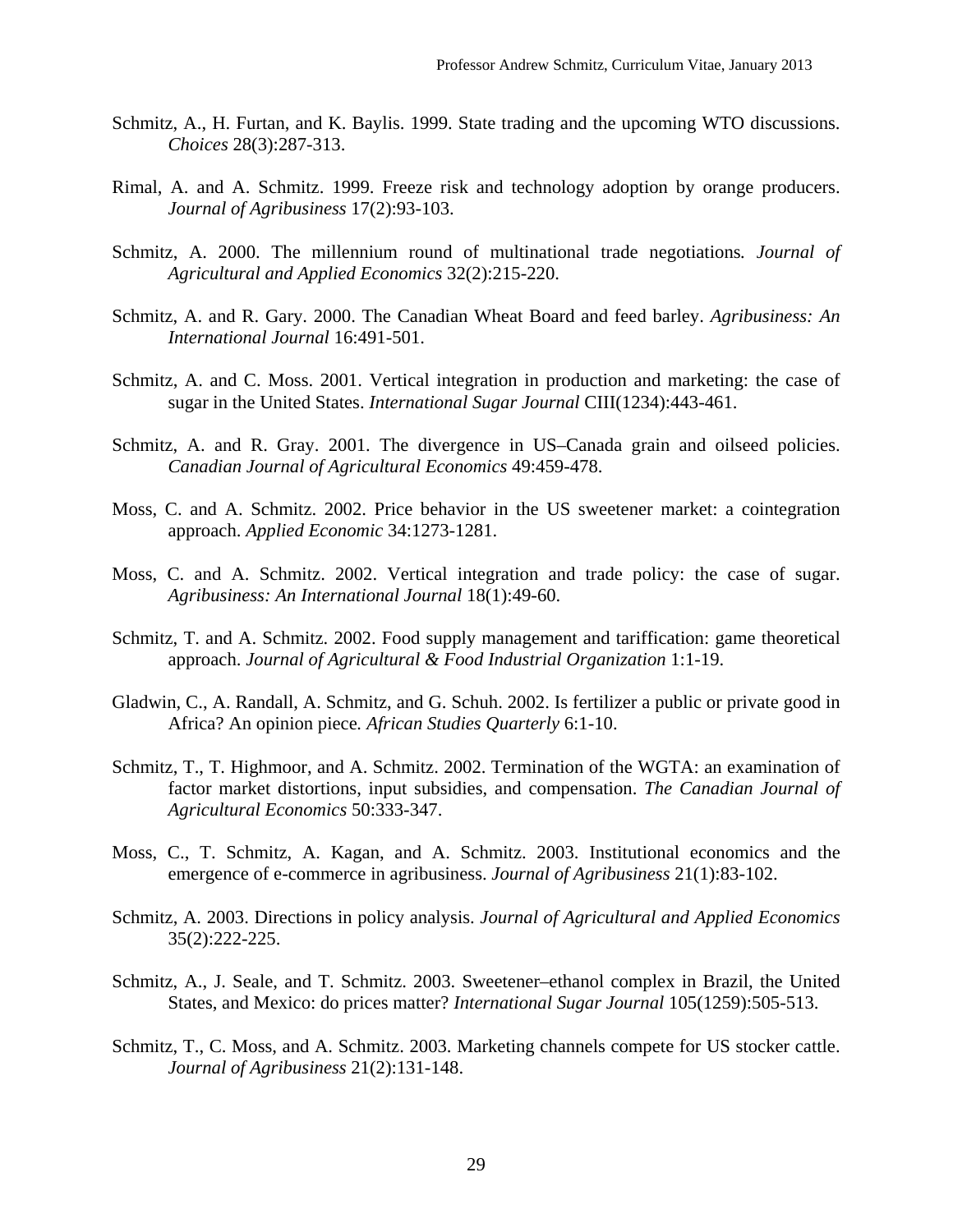- Schmitz, T. and A. Schmitz. 2003. Food supply management and tariffication: a game theoretical approach. *Journal of Agricultural & Food Industrial Organization* 1(1):1-19.
- Schmitz, T., A. Schmitz, and J. Seale. 2003. Brazil's ethanol program: the case of hidden sugar subsidies. *International Sugar Journal* 105(1254):254-265.
- Gray, R., C. Moss, and A. Schmitz. 2004. Genetically modified organisms: rights to use commodity names and the lemons problem. *Journal of Agricultural & Food Industrial Organization* 2(2, Article 7). http://www.bepress.com/ jafio/vol2/iss2/art7.
- Moss, C. and A. Schmitz. 2004. Delineating the relevant US sweetener markets. *Journal of Agricultural & Food Industrial Organization* 2(1):1-19.
- Moss, C., T. Schmitz, and A. Schmitz. 2004. The brave new world: imperfect information, segregation costs, and genetically modified organisms. *Agrarwirtschaft* 53(8):303-308
- Schmitz, A., J. Seale, and T. Schmitz. 2004. Determinants of Brazil's ethanol sugar blend ratios. *International Sugar Journal* 106(1271):586-596.
- Schmitz, T., A. Schmitz, and C. Moss. 2004. Reduced demand due to StarLink corn: a structural change model. *Journal of Agricultural and Food Industrial Organization* 2(2, Article 6)@http://www.bepress.com/jafio/vol2/iss2/art6.
- Powell, S. and A. Schmitz. 2005. The cotton and sugar subsidies decisions: WTO's dispute settlement system rebalances the agreement on agriculture. *Drake Journal of Agricultural Law* 10(2):287-330.
- Rossi, F., A. Schmitz, and T. Schmitz. 2005. The multiplicative effect of water subsidies and price support payments: the case of US cotton. *Journal of International Agricultural Trade and Development* 1(1):55-70.
- Schmitz, A. and C. Moss. 2005. Multifunctionality in agriculture: externalities, and non-traded goods. *International Journal of Agricultural Resources, Governance and Ecology* 4(3/4):327-343.
- Schmitz, T., A. Schmitz, and C. Moss. 2005. The economic impact of StarLink corn. *Agribusiness: An International Journal* 21(3):391-407.
- Highmoor, T., A. Schmitz, W. Brown, and K. Rosaasen. 2006. Case study: cow–calf expansion with the removal of transportation subsidies in East Central Saskatachewan, Canada. *Journal of the ASFMRA* (American Society of Farm Managers & Rural Appraisers) 1-7, CD-ROM.
- Javelosa, J. and A. Schmitz. 2006. Costs and benefits of a WTO dispute: Philippine bananas and the Australian market. *The Estey Centre Journal of International Law and Trade Policy* 7(1):58-83.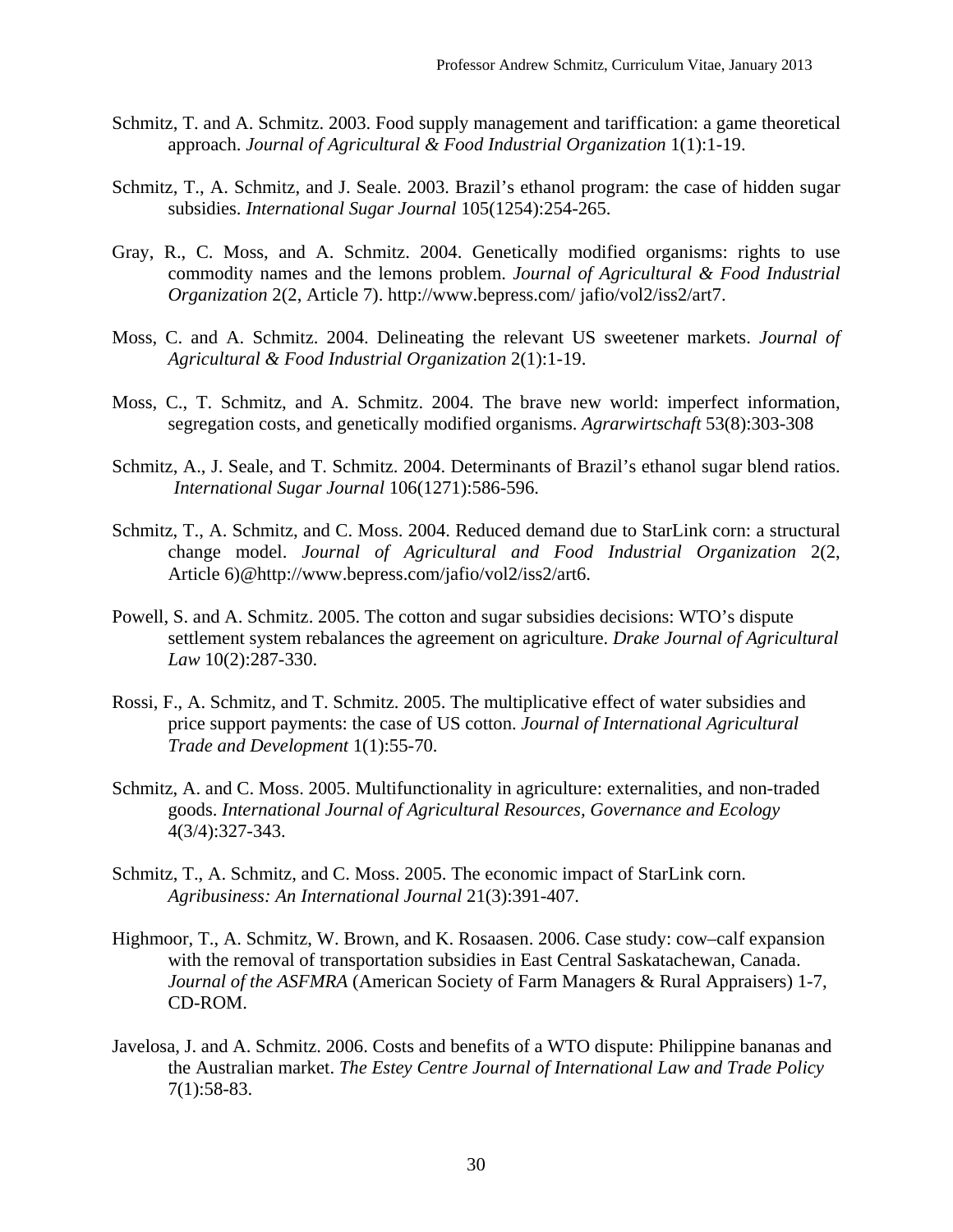- Moss, C., A. Schmitz, and T. Schmitz. 2006. First-generation genetically modified organisms in agriculture. *Journal of Public Affairs* 6:46-57.
- Schmitz, A., T. Schmitz, and F. Rossi. 2006. Agricultural subsidies in developed countries: impact on global welfare. *Review of Agricultural Economics* 28(3):416-425.
- Schmitz, A., T. Schmitz, and J. Seale. 2006. CAFTA and US sugar in perspective. *International Sugar Journal* 108(1290):307-315.
- Schmitz, A., J. Seale, and T. Schmitz. 2006. The optimal processor tariff under the Byrd Amendment. *International Journal of Applied Economics* 3(2):9-20.
- Castillo, M. and A. Schmitz. 2007. US high fructose corn syrup and sugar prices. *International Sugar Journal* 109(1302):352-361.
- Schmitz, A., C. Moss, and T. Schmitz. 2007. Ethanol: no free lunch. *Journal of Agricultural and Food Industrial Organization* 5(2):Article 3.
- Schmitz, A., F. Rossi, and T. Schmitz. 2007. Agricultural subsidies under decoupling. *Research in Law and Economics* 23:131-148.
- Schmitz, A., F. Rossi, and T. Schmitz. 2007. US cotton subsidies: drawing a fine line on the degree of decoupling. *Journal of Agricultural and Applied Economics* 39(1):135-149.
- Castillo, M., S. Bucaram, and A. Schmitz. 2008. Price relationships in the US sweetener market: a cointegration approach. *International Sugar Journal* 110(1314):358-363.
- Just, R. and A. Schmitz. 2008. Special issue in memory of Bruce Gardner, 1942–2008: dedication and introduction." *Journal of Agricultural and Food Industrial Organization* 6(2):Article 1.
- Katz, M., J. Bruneau, and A. Schmitz. 2008. Identifying and applying a comparative advantage framework in Canadian supply-managed agriculture. *Canadian Journal of Agricultural Economics* 56(2):129-144.
- Moss, C., T. Schmitz, and A. Schmitz. 2008. Segregating genetically and nongenetically modified corn in a marketing channel. *Applied Economics* 40:2765-2774.
- Schmitz, A. 2008. Canadian agricultural programs and policy in transition. *Canadian Journal of Agricultural Economics* 56(4):371-392.
- Schmitz, A., T. Schmitz, and P. Schure. 2008. High commodity prices and the EU's single payment scheme: some consequences of double-dipping. *Canadian Journal of Agricultural Economics* 56(4):523-532.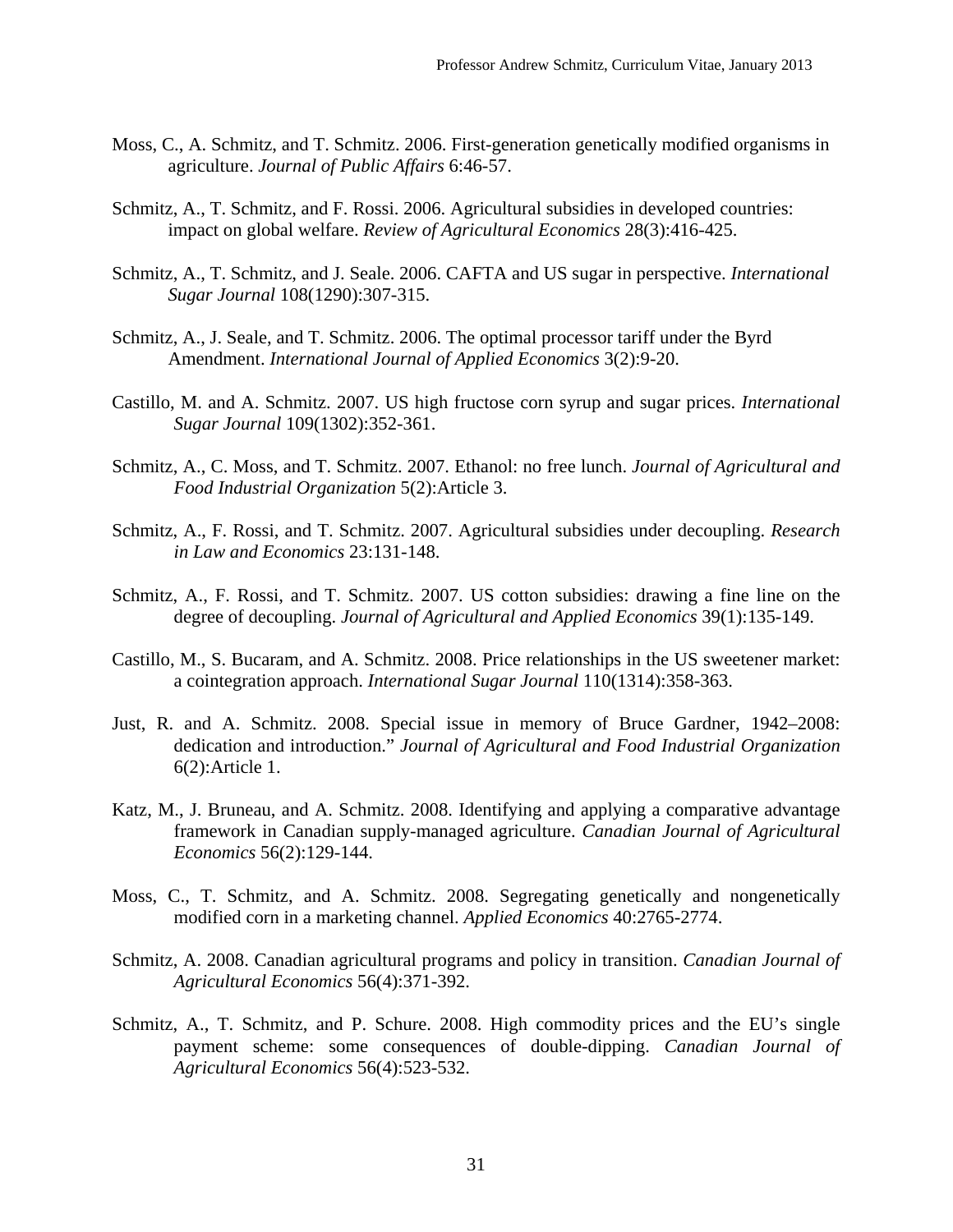- Schmitz, A. and P. Schure. 2008. Agricultural policies in transition: Canada, the European Union, and the World Trade Organization. *Canadian Journal of Agricultural Economics* 56(4):365-370.
- Schmitz, A. and R. Zerbe. 2008. Scitovsky reversals and efficiency criteria. *Journal of Agricultural and Food Industrial Organization* 6(2):Article 3.
- Castillo, M., S. Bucaram, and A. Schmitz. 2009. Changes in the behavior of HFCS prices: the effect of US corn prices. *International Sugar Journal* 111(1327):434-439.
- Kennedy, P. and A. Schmitz. 2009. Production response to increased imports: the case of US sugar. *Journal of Agricultural and Applied Economics* 41(3):777-789.
- Schmitz, A., H. Furtan, and T. Schmitz. 2009. Agricultural policy: high commodity and input prices. *Agricultural and Resource Economics Review* 38(1):18-35.
- Schmitz, T., A. Schmitz, and J. Seale. 2009. The optimal Byrd tariff in vertical markets. *International Journal of Applied Economics* 6(1):1-10.
- Josling, T., K. Anderson, A. Schmitz, and S. Tangermann. 2010. Understanding international trade in agricultural products: one hundred years of contributions by agricultural economists. *American Journal of Agricultural Economics* 92(2):424-446.
- Moss, Charles B., Grigorios Livanis, and Andrew Schmitz. 2010. The effect of increased energy prices on agriculture: A differential supply approach. *Agricultural and Applied Economics* 42(4):711-718.
- Schmitz, A. and T. Schmitz. 2010. Benefit-cost analysis: distributional considerations under producer quota buyouts. *Journal of Benefit-Cost Analysis* 1(1):Article 2. http://www.bepress.com/jbca/vol1/iss1/2 (DOI: 10.2202/2152-2812.1002).
- Schmitz, Andrew. 2011. Agricultural policies in the next decade: A global perspective. *Applied Economics* 18(1):1-14.
- Schmitz, Andrew. 2011. Book review, Distortions to agricultural incentives: A global perspective, edited by K. Anderson. *American Journal of Agricultural Economics* 93(3):907-910.
- Schmitz, T. and A. Schmitz. 2011. Compensation and the twin producer gains from production quotas. *Theoretical Economic Letters* 1(3):70-72.
- Just, R., A. Schmitz, and R. Zerbe. 2012. Scitovsky reversals and practical benefit cost analysis. *Journal of Benefit-Cost Analysis* 3(2):Article 3.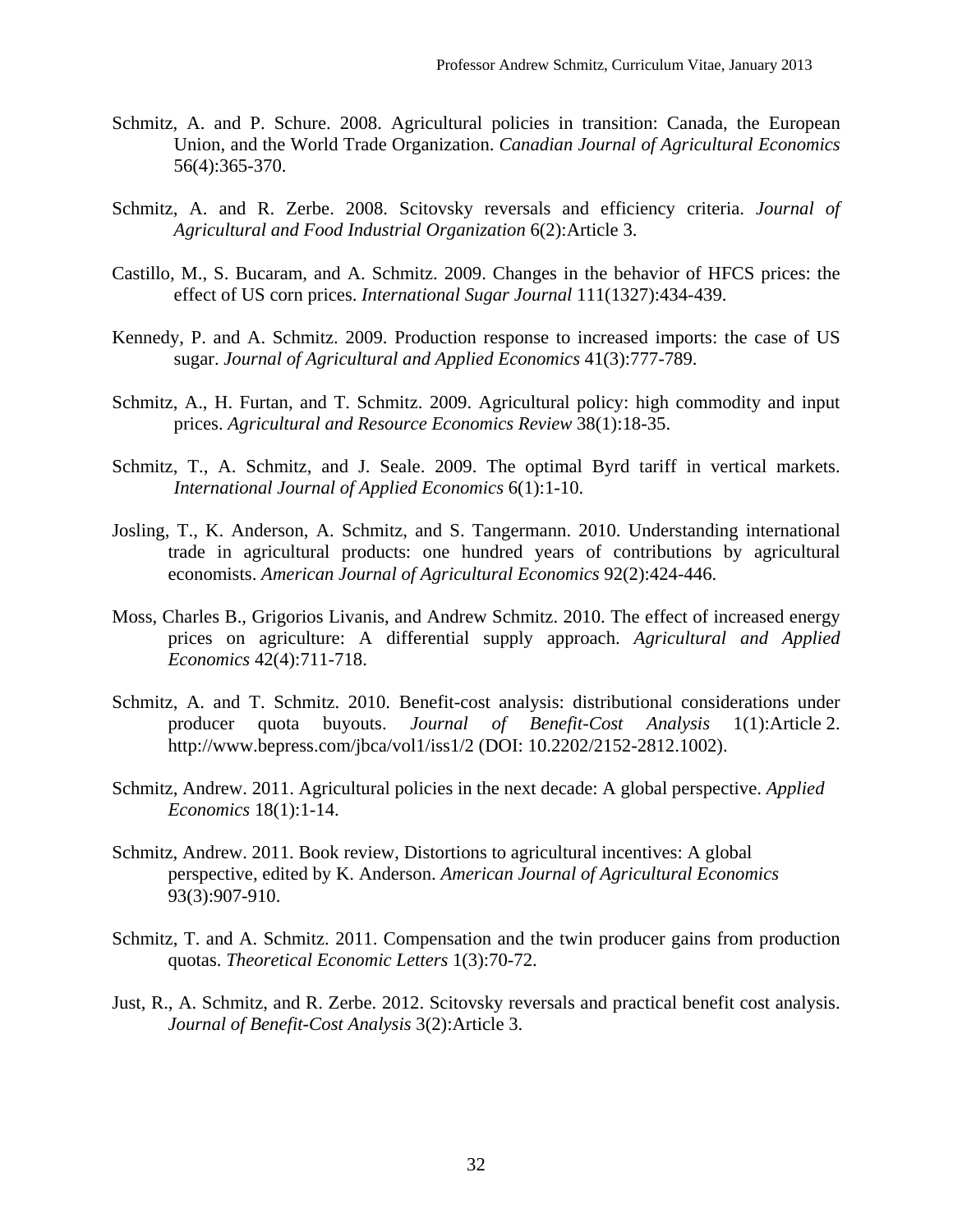- Schmitz, A., P. Kennedy, and J. Hill-Gabriel. 2012. Restoring the Florida Everglades through a sugar land buyout: Benefits, costs, and legal challenges. *Environmental Economics* 3(1):74-89.
- Schmitz, A. C.B. Moss, T.G. Schmitz, and G. Greene. 2012. Markets for used motor oil in California under a controversial deposit-refund system. *Environmental Economics* 3(4):23-34.
- Schmitz, T. and A. Schmitz. 2012. The complexities of the interface between agricultural policy and trade. *The Estey Centre Journal of International Law and Trade Policy* 13(1):14-25.
- Schmitz, T., A. Schmitz, and D. Haynes. 2012. Inflated production quota gains paid for by a consumption tax. *Theoretical Economic Letters* 2(1):67-68.

# **INVITED PRESENTATIONS (1970 TO PRESENT)**

- Schmitz, A. 1970. An overview of agricultural export trade. Paper presented to the California State Board of Agriculture, Sacramento, CA (June).
- Bieri, J. and A. Schmitz. 1970. Time series modeling of economic phenomena. Paper presented at American Agricultural Economics Association Conference, Columbia, MO (August).
- Schmitz, A. 1970. Priorities in agricultural economics for the 1970s. Paper presented at the American Agricultural Economics Association Conference, Columbia, MO (August).
- Bieri, J., A. de Janvry, and A. Schmitz. 1970. Agricultural technology and the distribution of welfare gains. Paper presented at the American Agricultural Economics Association Conference, Gainesville, FL.
- Chen, D., R. Courtney, and A. Schmitz. 1971. A distributed lag analysis of milk production response. Paper presented at the Western Agricultural Economics Association Meeting, Corvallis, OR.
- Schmitz, A. 1973. The role of government in the buying and selling of grain. Paper presented at the International Grains Institute, Winnipeg, Manitoba, Canada (October).
- Schmitz, A. 1975. Compensation/Criteria in welfare economics. Paper presented at the University of Montana, Bozeman, MT (April).
- Schmitz, A. 1975. Trade liberalization: obstacles and prospects. Paper presented at the Western Agricultural Economics Association Conference, Reno, NV (July).
- Schmitz, A. 1976. Private vs. public grain marketing. Paper sponsored by the Winnipeg Chamber of Commerce and the University of Manitoba, Winnipeg, Canada (December).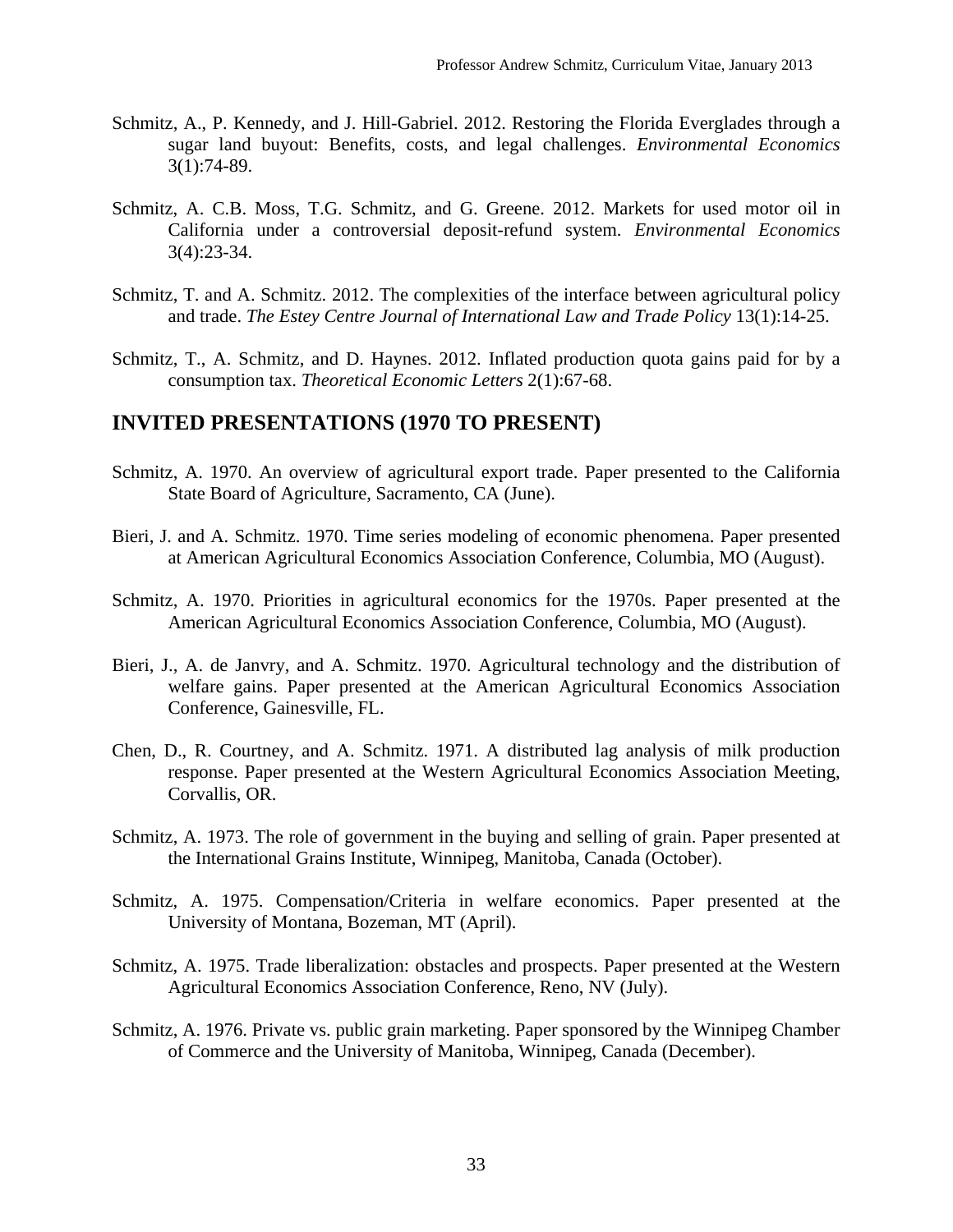- Schmitz, A. 1977. Compensation criteria in welfare economics. Paper presented at the University of Rhode Island, Kingston, RI (February).
- Schmitz, A. 1977. The economics of commodity agreements and stability. Paper presented at the Farm and Food Policy Symposium, Kansas City, MO (February).
- Schmitz, A. 1977. The role of market intermediaries. Paper presented at the University of California, Davis, CA (May).
- Schmitz, A. 1997. Instability in agricultural prices. Paper presented at the American Farm Bureau Federation Conference, San Francisco, CA (June).
- Feder, G., R. Just, and A. Schmitz. 1977. Storage with price uncertainty in international trade. Paper presented at the Econometric Meeting, Helsinki, Finland (July).
- Schmitz, A. 1977. Quantitative agricultural policy. Paper presented at the American Statistical Association Conference, Chicago, IL (July).
- Schmitz, A. 1977. Methods and techniques for doing research in international trade. Paper presented at Symposium on International Trade and Agriculture, Tucson, AZ (August).
- McCalla, A. and A. Schmitz. 1977. The world market for wheat. Paper presented at the Public Affairs Forum, Bozeman, MT (September).
- Schmitz, A. 1977. Some recent contributions to welfare theory. Paper presented at the University of Alberta, Edmonton, Canada (November).
- Schmitz, A. 1977. The role of welfare economics in policy formation. Paper presented at the University of Lethbridge, Alberta, Canada (November).
- Schmitz, A. 1977. The structure of the world grain market. Paper presented at the University of Alberta, Edmonton, Canada (November).
- Schmitz, A. 1977. The welfare consequences of price instability. Paper presented at the University of Saskatchewan, Saskatoon, Canada (November).
- Schmitz, A. 1978. Wealth and instability in international trade. Paper presented at the University of Arizona, Tucson, AZ (February).
- Schmitz, A. 1978. Alternative measures of welfare change. Paper presented at the University of Rhode Island, Kingston, RI (April).
- Schmitz, A. 1978. Income distribution effects of technical change. Paper presented at the University of Idaho, Moscow, ID (May).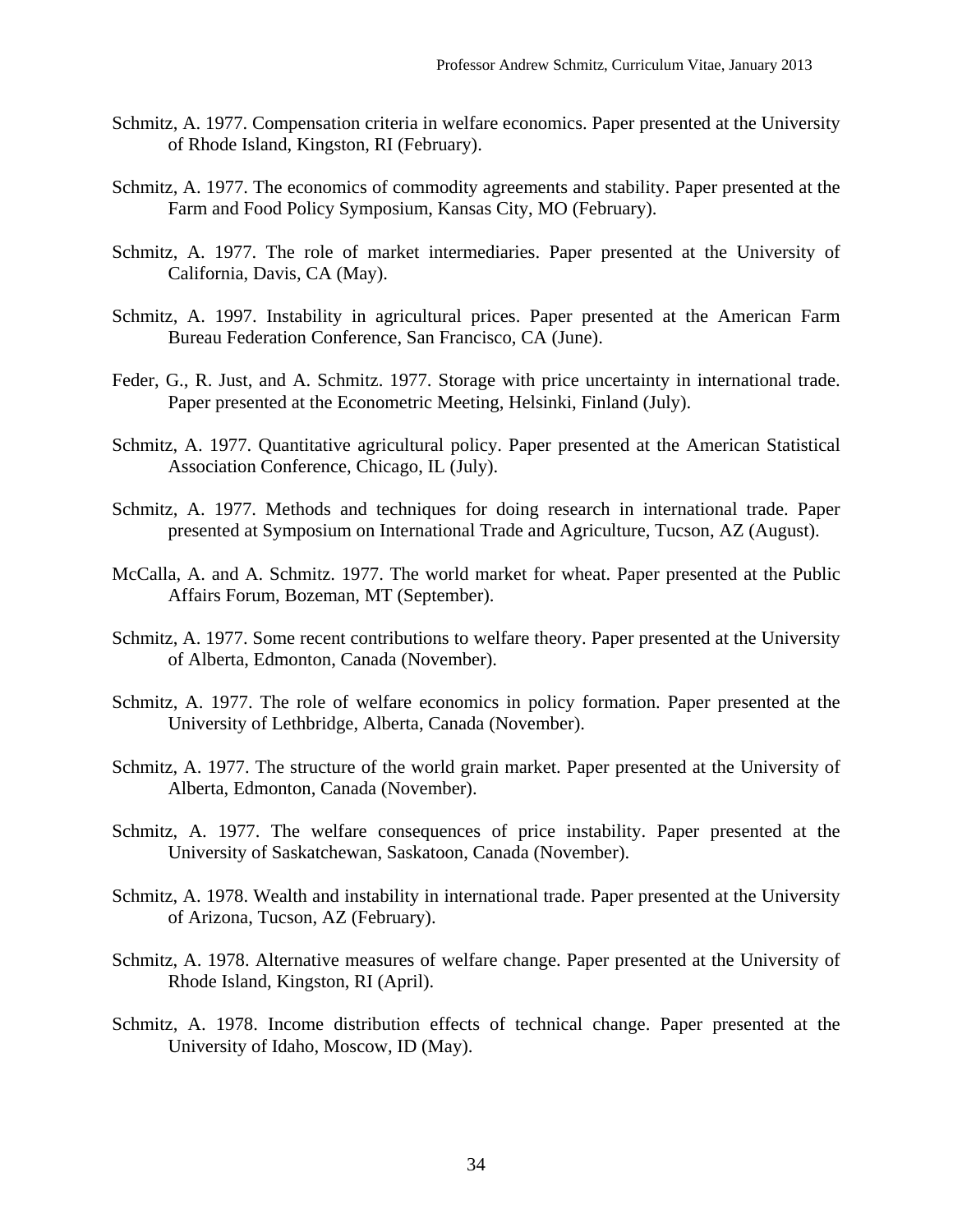- Schmitz, A. 1978. Uncertainty analysis in welfare theory. Paper presented at Stanford University, Stanford, CA (June).
- Just, R., A. Schmitz, and D. Zilberman. 1978. Price controls and optimal export policies under alternative market structures. Paper presented at the Western Economics Association Conference, Honolulu, HI (June).
- Schmitz, A. 1978. Export monopolies in international trade. Paper presented to the United States Department of Agriculture, Washington, D.C. (September).
- Schmitz, A. 1978. Instability in world trade. Paper presented to the United States Department of Agriculture, Washington, D.C. (September).
- Schmitz, A. 1978. Producer cartels. Paper presented at the University of California, Berkeley, CA (October).
- Schmitz, A. 1978. The future of US agriculture. Speech to the US White House Staff and Leaders of the American Farmers Movement, Washington, D.C. (December).
- McCalla, A. and A. Schmitz. 1979. International grain cartels: prospects and pitfalls. Paper presented to US Senate Committee on Agriculture, Washington, D.C.
- Schmitz, A. 1979. Markets and price formation in international trade. Paper presented at the Food Research Institute, Stanford University, Stanford, CA (March).
- Schmitz, A. 1979. A comparison of the United States and Canadian grain marketing systems. Paper presented to the Palliser Wheat Growers Association, Weyburn and Moose Jaw, Saskatchewan, Canada (April).
- Schmitz, A. 1979. State trading in grain. Paper presented at the Conference on World Trade, University of Montreal, Quebec, Canada (April).
- Schmitz, A. 1979. New forecasting models in international trade. Paper presented to the United States Department of Agriculture, Washington, D.C. (July).
- Schmitz, A. 1979. Testing the Hotelling theory of national resource pricing. Paper presented at the Resources for the Future, Washington, D.C. (July).
- Schmitz, A. 1979. The future of the North American beef industry. Paper presented to the Canadian Cattlemen's Association, Moose Jaw, Saskatchewan, Canada (July).
- Schmitz, A. 1979. Trade in the Pacific region. Paper presented at the American Agricultural Economics Association Conference, Pullman, WA (August).
- Schmitz, A. 1979. Forecasting agricultural trade. Paper presented at the Outlook Conference, United States Department of Agriculture, Washington, D.C. (November).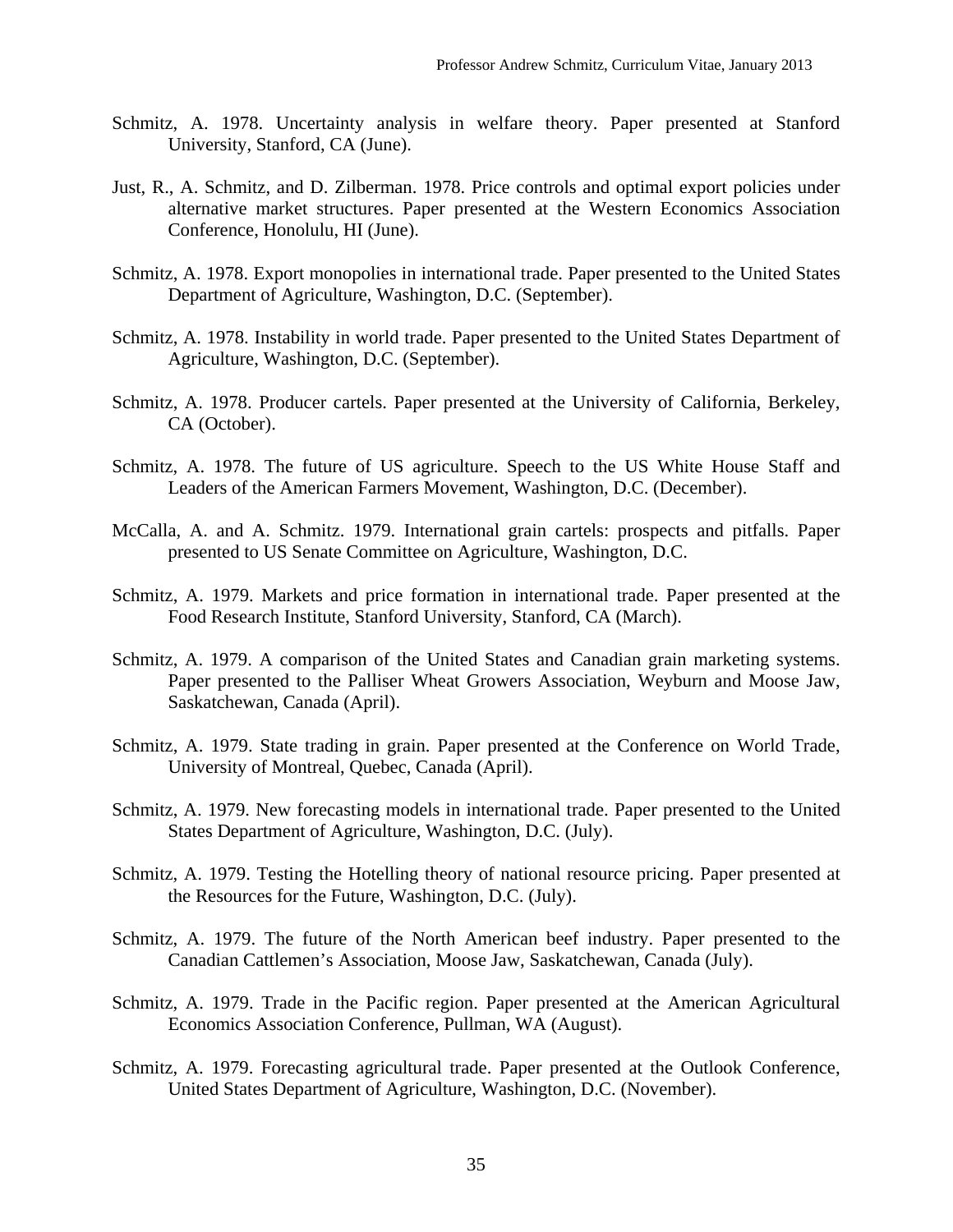- Schmitz, A. 1979. The importance of agricultural trade. Paper presented at the Farm Leadership Conference, Davis, CA (December).
- Schmitz, A. 1980. Managing future technology. Paper presented at the Conference on the Growth of North American Agriculture, Regina, Saskatchewan, Canada (February).
- Schmitz, A. 1980. Grain export cartels. Paper presented at Texas A&M University, College Station, TX (April).
- Schmitz, A. 1980. State trading between advanced and less developed countries. Paper presented at the University of Maryland, College Park, MD (April).
- Schmitz, A. 1980. State trading in grain. Paper presented to the United States Department of Agriculture, Washington, D.C. (April).
- Schmitz, A. 1980. The economics of export dumping in agricultural products. Paper presented at the University of Arizona, Tucson, AZ (April).
- Schmitz, A. 1980. The economics of the US beef industry. Paper presented at Texas A&M University, College Station, TX (April).
- Schmitz, A. 1980. Forecasting international trade flows. Paper presented to the Canadian Department of Agriculture. Ottawa, Ontario, Canada (May).
- Schmitz, A. 1980. The ideal grain marketing system. Paper presented at the Grain Marketing Symposium, Edmonton, Alberta, Canada (June).
- Schmitz, A. 1980. US grain marketing and its comparison to the Canadian system. Paper presented at the Grain Marketing Symposium, Edmonton, Alberta, Canada (June).
- Schmitz, A., R. Firch, and J. Hillman. 1980. Exports of Mexican winter vegetables to the United States: a case study of dumping. Paper presented at the Trade Symposium, University of Minnesota, Duluth, MN (June).
- Shalit, H. and A. Schmitz. 1980. Farmland accumulation and farmland prices. Paper presented at the World Congress of the Econometric Society, Aix-en-Provence, France (August).
- Schmitz, A. 1980. Cooperative marketing. Paper presented to the California Farm Bureau Federation, Sacramento, CA (November).
- Schmitz, A. 1980. Grain export cartels. Paper presented at the University of Manitoba, Winnipeg, Canada (November).
- Schmitz, A. 1980. Rates of return from research. Paper presented at the University of Saskatchewan, Saskatoon, Canada (November).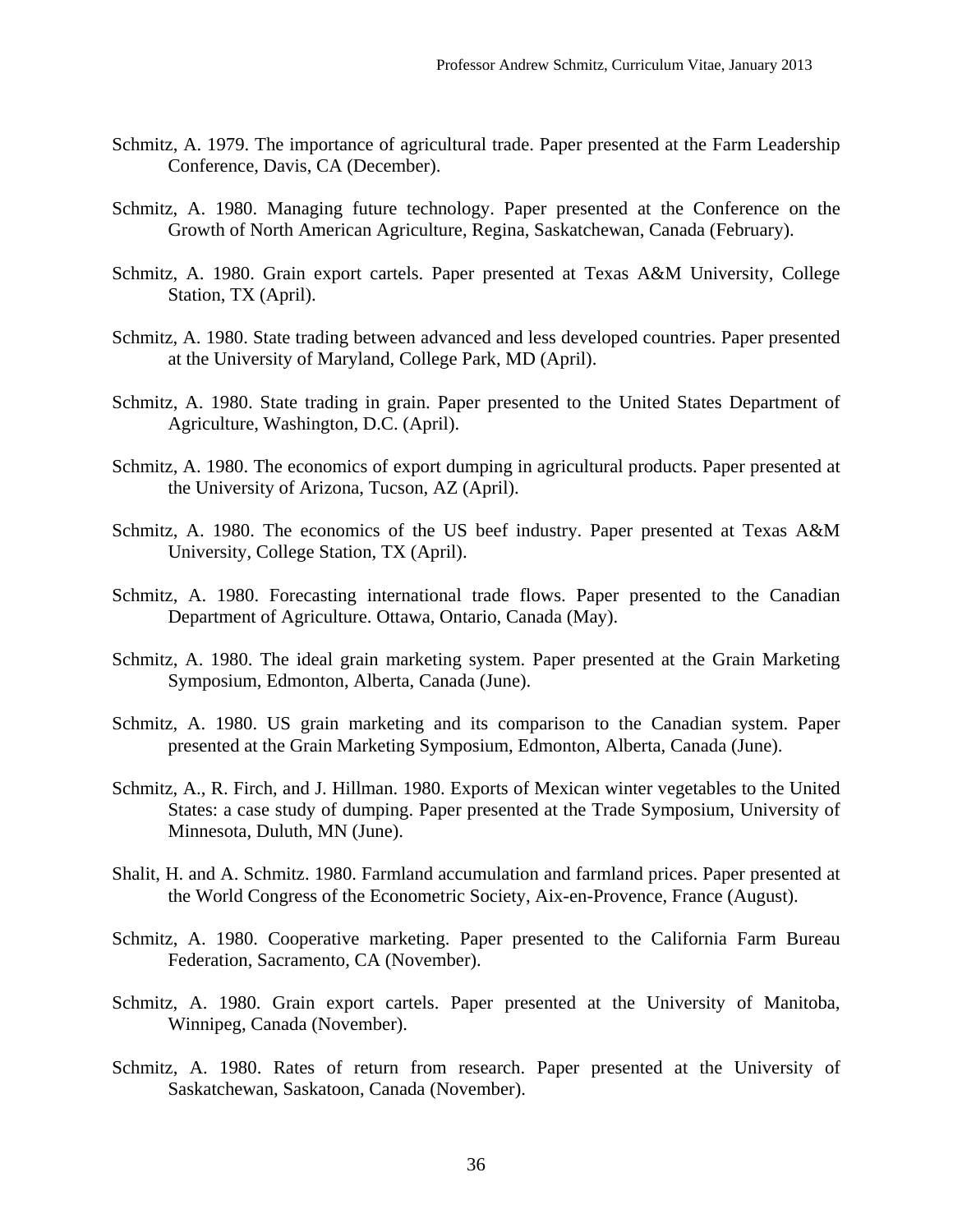- Schmitz, A. 1980. Comparative advantage of US agriculture in world trade. Paper presented at Farm Leadership Conference, University of California at Davis, Davis, CA (December).
- Schmitz, A. 1980. Exchange rate fluctuations and trade. Paper presented at the International Trade Conference, Tucson, AZ (December).
- Schmitz, A. 1981. Issues facing agriculture in the 1980s. Paper presented at the Agricultural Conference, Banff, Alberta, Canada (April).
- Schmitz, A. 1981. Estimating and evaluating import demand functions. Paper presented to the United States Department of Agriculture, Washington, D.C. (June).
- Schmitz, A. and A. Sarris. 1981. Optimal US agricultural trade policy. Paper presented at the American Agricultural Economics Association Conference, Clemson, SC (July).
- Schmitz, A. 1981. Agricultural dumping in international trade. Paper presented at the University of Ontario, Guelph, Canada (November).
- Schmitz, A. 1981. Effects of labor unions in agriculture. Paper presented at the University of Ontario, Guelph, Canada (November).
- Schmitz, A. 1981. Grain export cartels. Paper presented at the University of Ontario, Guelph, Canada (November).
- Schmitz, A. 1981. Social and private rates of return from aggregate investment. Paper presented at the University of Ontario, Guelph, Canada (November).
- Schmitz, A. 1981. Social and private rates of return from agricultural research. Paper presented at the University of Manitoba, Winnipeg, Canada, (November).
- Schmitz, A. 1982. Grain export cartels. Paper presented at the Farm Conference, University of California, Davis, CA (February).
- Schmitz, A. 1982. The income position of US farmers. Paper presented at the Farm Conference, Great Falls, MT (February).
- Schmitz, A. 1982. US policy response to agricultural trade barriers. Public lecture presented at University of Minnesota, Minneapolis, MN (February).
- Schmitz, A. 1982. The use of voluntary quotas in trade. Paper presented to the World Affairs Council, San Francisco, CA (March).
- Schmitz, A. 1982. A retaliatory US agricultural trade policy. Paper presented at the University of Uppsala, Uppsala, Sweden (April).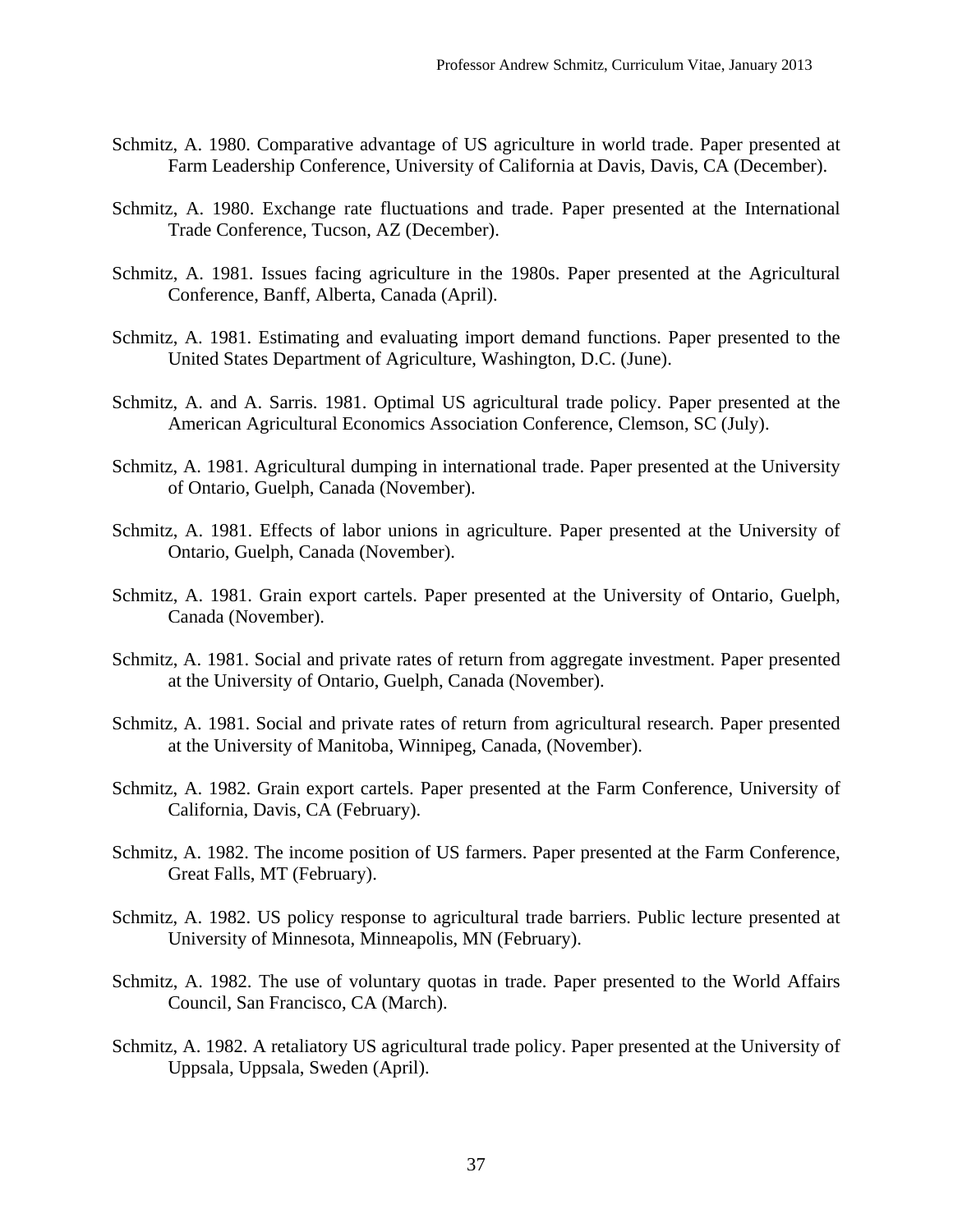- Schmitz, A. 1982. Optimal trade instruments. Paper presented to the International Law Society, University of Wisconsin, Madison, WI (April).
- Schmitz, A. 1982. Appropriate technology for US agriculture. Paper presented at the Appropriate Technology Conference, University of California, Santa Barbara, CA (May).
- Schmitz, A. 1982. Grain export cartels. Paper presented at the University of Kiel, and at the University of Gottingen, Germany (May).
- Schmitz, A. 1982. The subsidy component of US agricultural exports. Paper presented at the Hebrew University of Jerusalem, Rehovot, Israel (May).
- Schmitz, A. 1982. The cost of US exports. Paper presented at the Trade Conference, St. Louis, MO (June).
- Schmitz, A. 1982. Price supports in the context of trade. Paper presented at the American Agricultural Economics Association Conference, Logan, UT (August).
- Schmitz, A. 1982. International capital movements. Paper presented at the Trade Conference sponsored by the Interdependence Center, St. Paul, MN (September).
- Schmitz, A. 1982. Demand enhancement programs. Paper presented at the Trade Conference sponsored by the Canadian Wheat Board, Winnipeg, Manitoba, Canada (October).
- Schmitz, A. 1982. Grain exporter cooperation. Paper presented to the Saskatchewan Wheat Pool Delegation Meeting, Regina, Canada (November).
- Schmitz, A. 1982. Price instability—the theoretical foundation. Paper presented to The World Bank, Washington, D.C. (December).
- Schmitz, A. 1982. The gains from trade revisited. Paper presented at the University of Maryland, College Park, MD (December).
- Schmitz, A. 1982. The impact of export instability. Paper presented at the University of Maryland, College Park, MD (December).
- Schmitz, A. 1983. The gains from trade: the case of agriculture. Paper presented to the National Association of Wheat Growers, Houston, TX (January).
- Schmitz, A. 1983. "North America's agricultural trade and the policy debate. Paper presented at the James Snyder Memorial Lecture in Agricultural Economics, Purdue University, West Lafayette, IN (February).
- Schmitz, A. 1983. The marketing challenge. Paper presented at the Agricultural Conference, Saskatoon, Saskatchewan, Canada (February).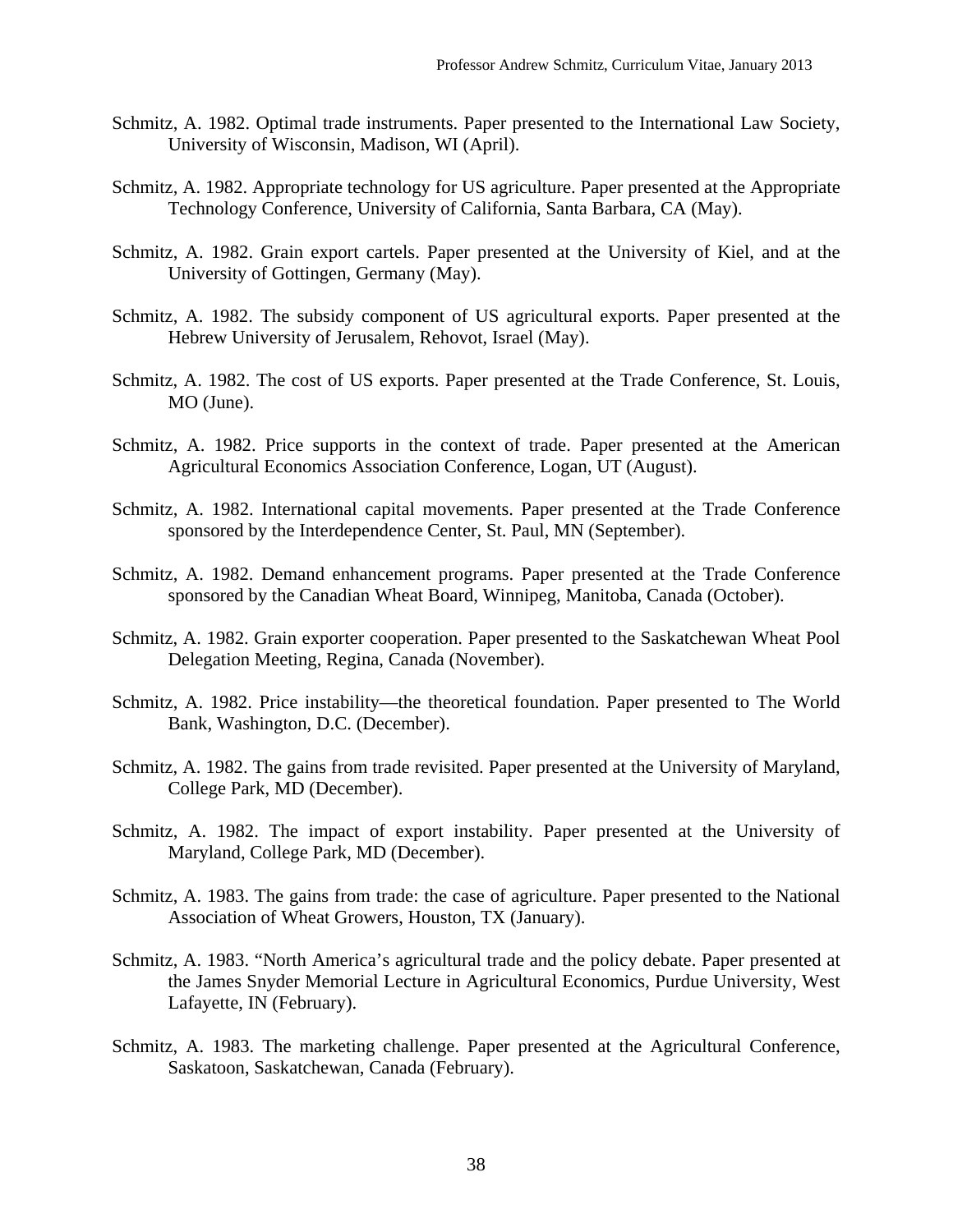- Schmitz, A. 1983. Wheatpec and Canada's foreign trade. Public Lecture sponsored by the Canadian Institute of National Affairs, Winnipeg, Manitoba, Canada (February).
- Schmitz, A. 1983. Welfare economics. Paper presented at the University of Uppsala, Uppsala, Sweden (April).
- Schmitz, A. 1983. North America's agricultural trade—the grain cartel debate. Paper presented at University of Idaho, Moscow, ID, and Montana State University, Bozeman, MT (July).
- Schmitz, A. 1983. Public and private rates of return to agricultural research. Paper presented at the Conference on Agricultural Productivity in Canada, University of Lethbridge, Alberta, Canada (September).
- Schmitz, A. 1984. The structure of US agriculture and policy response. Paper presented at the University of Missouri, Columbia, MO (October).
- Schmitz, A. 1984. Prospects for change in livestock production and trade. Paper presented at the University of Saskatchewan, Saskatoon, Canada (November).
- Schmitz, A. 1985. The world grain trade. Paper presented at the Managing Farm Technology Conference, Regina, Saskatchewan, Canada (February).
- Schmitz, A. 1985. The US farm policy debate. Paper presented at the University of Oklahoma, Stillwater, OK (March).
- Schmitz, A. 1985. World trade in sugar. Paper presented at the International Sugar Conference, Palm Springs, CA (March).
- Schmitz, A. 1985. Canadian–US agricultural trade. Paper presented at Texas A&M University, College Station, TX (April).
- Schmitz, A. 1985. The competitive nature of US agriculture. Paper presented at Congressional Hearings, Washington, D.C. (April).
- Schmitz, A. 1985. Trade implications for natural resource-based industries. Keynote Address, Western Agricultural Economics Conference, University of Saskatchewan, Saskatoon, Canada (July).
- Schmitz, A. 1986. International agricultural trade. Paper presented at the School for Agricultural and Resource Development, Colorado State University, Fort Collins, CO (January).
- Schmitz, A. 1986. Marketing institutions in international commodity markets. Paper presented at the Southern Agricultural Economics Association Conference, Orlando, FL (February).
- Schmitz, A. 1986. Grain cartels and agricultural trade. Anderson Scholar Lecture, Ohio State University, Columbus, OH (March).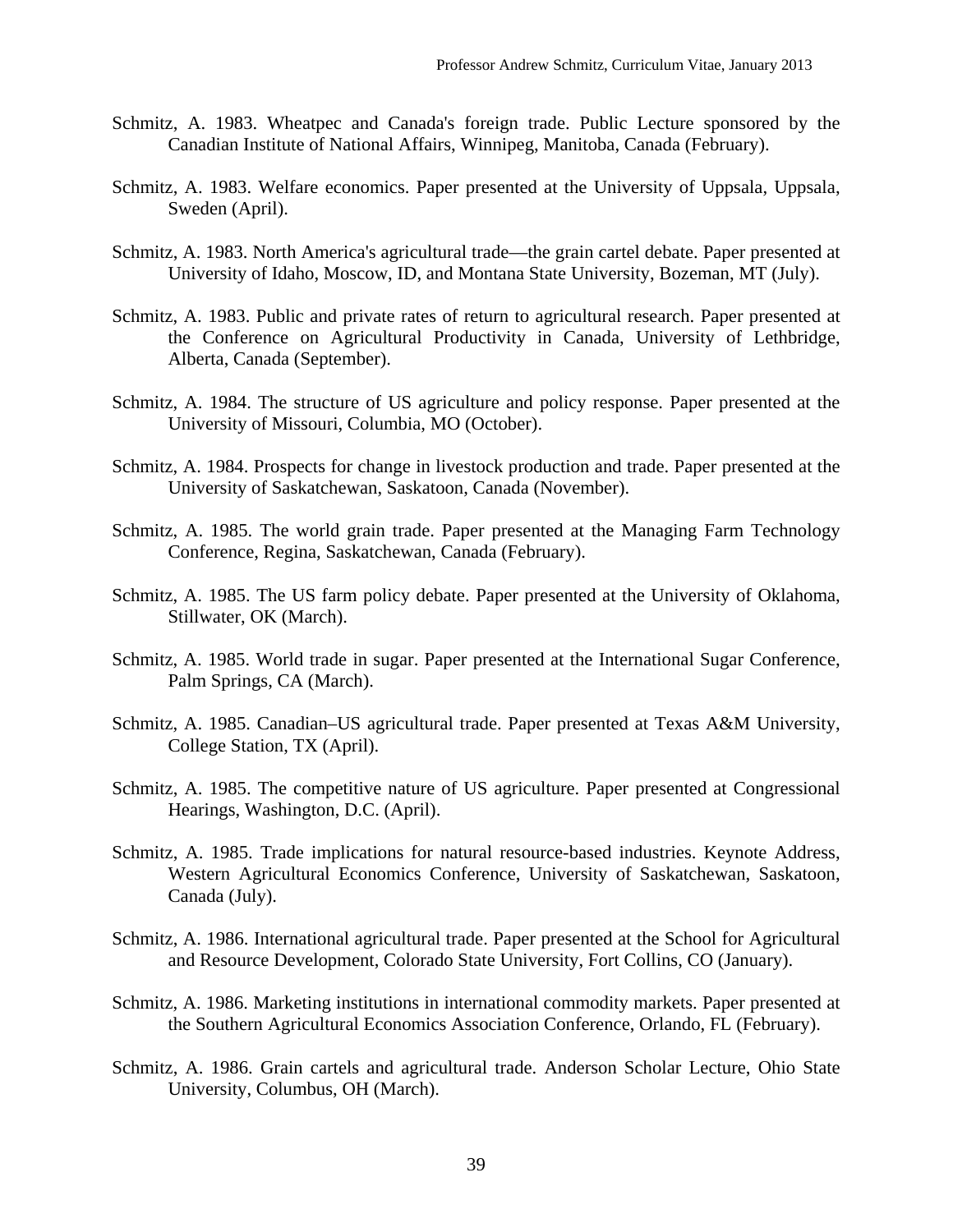- Schmitz, A. 1986. New market opportunities for red meat. Paper presented to the Alberta Cattle Feeders Association, Calgary, Alberta, Canada (March).
- Schmitz, A. 1986. The impact on trade of the US 1985 farm bill. Paper presented to the Western Grain Growers Association, Calgary, Alberta, Canada (March).
- Schmitz, A. 1986. Wheat trade and trade policy. Paper presented at the Canadian Wheat Production Symposium, Saskatoon, Saskatchewan, Canada (March).
- Schmitz, A. 1986. Sector issues in US–Canadian trade agreement. Paper presented at Workshop on US–Canadian Relations, University of Western Ontario, London, Canada (April).
- Carter, C. and A. Schmitz. 1986. Instability, uncertainty, and agricultural trade. Paper presented at the American Enterprise Policy Conference, Washington, D.C. (May).
- Hayes, D. and A. Schmitz. 1986. The price and welfare implications of agricultural policies of the United States and the European Community. Paper presented at NBER and at the Center for European Policy Studies, Brussels, Belgium (June).
- Schmitz, A. 1986. International implications of national policy development: Canada. Paper presented at the Conference on Pacific Economic Cooperation, Massey University, Palmerston North, New Zealand (July).
- Schmitz, A. 1986. Canada–US free trade and the implications for grains. Paper presented at Brandon University, Brandon, Manitoba, Canada (November).
- Schmitz, A. 1986. The future of the red meat industry. Paper presented at the Farm Foundation Symposium, Atlanta, GA (November).
- Schmitz, A. 1986. Is there a future for the red meat industry? Paper presented to the Canadian Cattlemen's Association, Saskatoon, Saskatchewan, Canada (November).
- Schmitz, A. 1986. The future prospects for red meat industry. Paper presented at the Agricultural Outlook Conference, Ottawa, Canada (December).
- Schmitz, A. 1986. The growth and demand for fertilizers. Paper presented at Western Fertilizer Association Conference, Vancouver, British Columbia, Canada (December).
- Schmitz, A. 1987. The future demand for fertilizers in North American agriculture. Paper presented to Simplot Inc., Brandon, Manitoba, Canada (January).
- Schmitz, A. 1987. The future outlook for grain. Paper presented to the Western Wheat Growers Association, Saskatoon, Saskatchewan, Canada (January).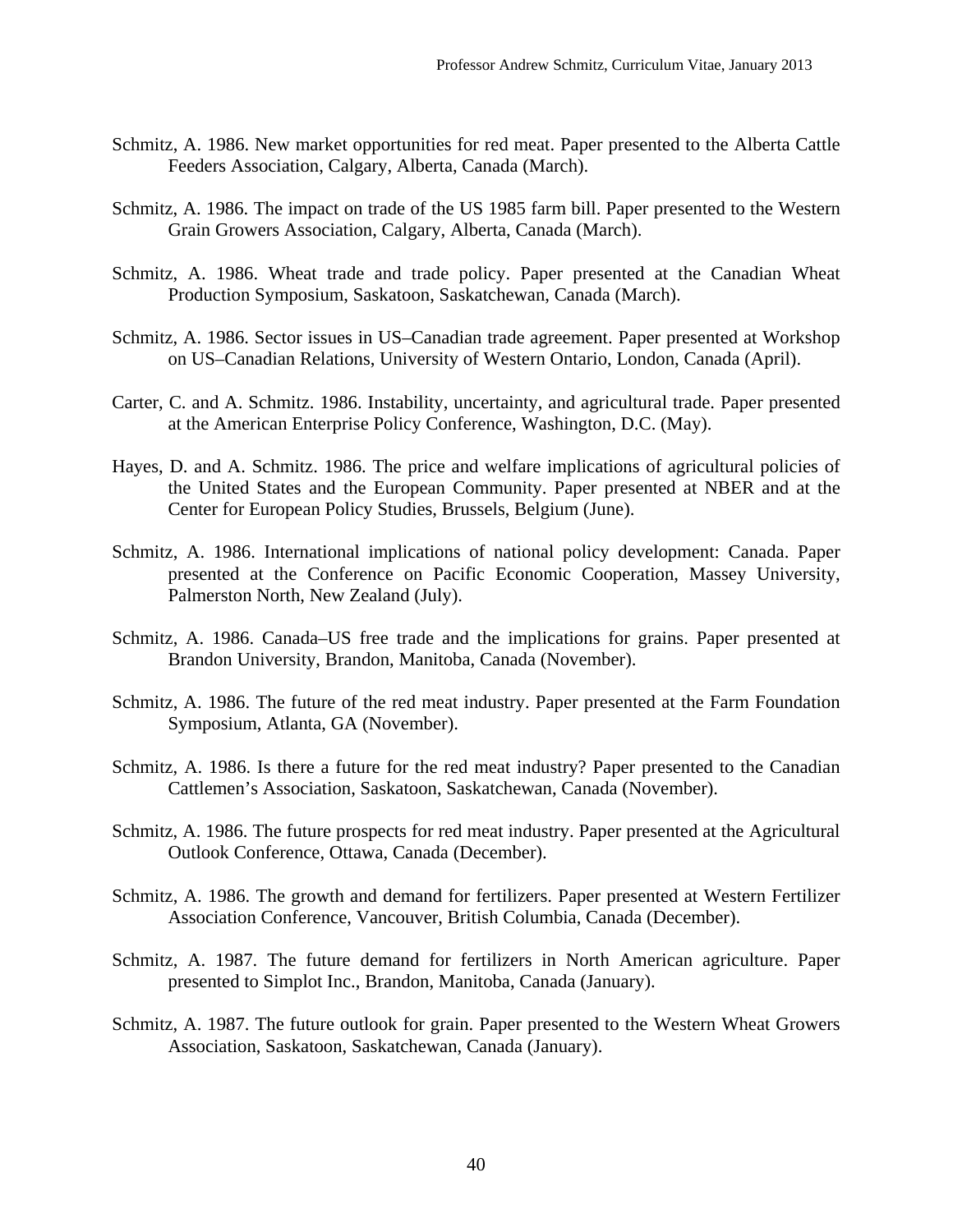- Schmitz, A. 1987. International trade in agriculture and resource use. Paper presented to the United States Department of Agriculture, Washington, D.C. (April).
- Schmitz, A. 1987. Trade in primary products: United States, Canada, and Japan. Paper presented at the University of Michigan, Ann Arbor, MI (April).
- Schmitz, A. 1987. The future demand for world feed grains." Paper presented to Canadian Feed Grains Council, Saskatoon, Saskatchewan, Canada (June).
- Schmitz, A. 1987. Canada–US free trade in agriculture. Paper presented at the University of Minnesota, St. Paul, MN (July).
- Schmitz, A. 1987. Elasticities in international agricultural trade. Paper presented at University of Michigan, Dearborn, MI (July).
- Schmitz, A. 1987. The financial crisis in North American agriculture. Paper presented at Finance Conference, Regina, Saskatchewan, Canada (November).
- Schmitz, A. 1987. The implications of the US agricultural policy on world agriculture. Paper presented at the University of Minnesota, St. Paul, MN (November).
- Schmitz, A. 1987. Key issues in Canadian agriculture. Paper presented at the Canadian Women's Institute, Saskatoon, Saskatchewan, Canada (November).
- Schmitz, A. 1987. Less developed countries and the demand for US feed grains. Paper presented to the US Feed Grains Council, Caracas, Venezuela (November).
- Schmitz, A. 1987. Finance for beginning farmers. Paper presented to Saskatchewan Department of Agriculture, Swift Current, Saskatchewan, Canada (December).
- Schmitz, A. 1987. The interface between livestock and grain producers. Paper presented to W-177 and Regional Directors, Tucson, AZ (December).
- Schmitz, A. 1987. Land values, wealth, and the impact of government policies. Paper presented to the Economic Council of Canada, Ottawa, Canada (December).
- Schmitz, A. 1988. The outlook for grains. Paper presented at Australian Agricultural Outlook Conference, Canberra, Australia (January).
- Schmitz, A. 1988. Market pricing strategies in world grain markets. Keynote Address, Australian Agricultural Economics Meetings, LaTrobe University, Melbourne, Australia (February).
- Schmitz, A. 1988. Predicting land markets in North America. Paper presented at the Royal Bank Conference, Regina, Saskatchewan, Canada (February).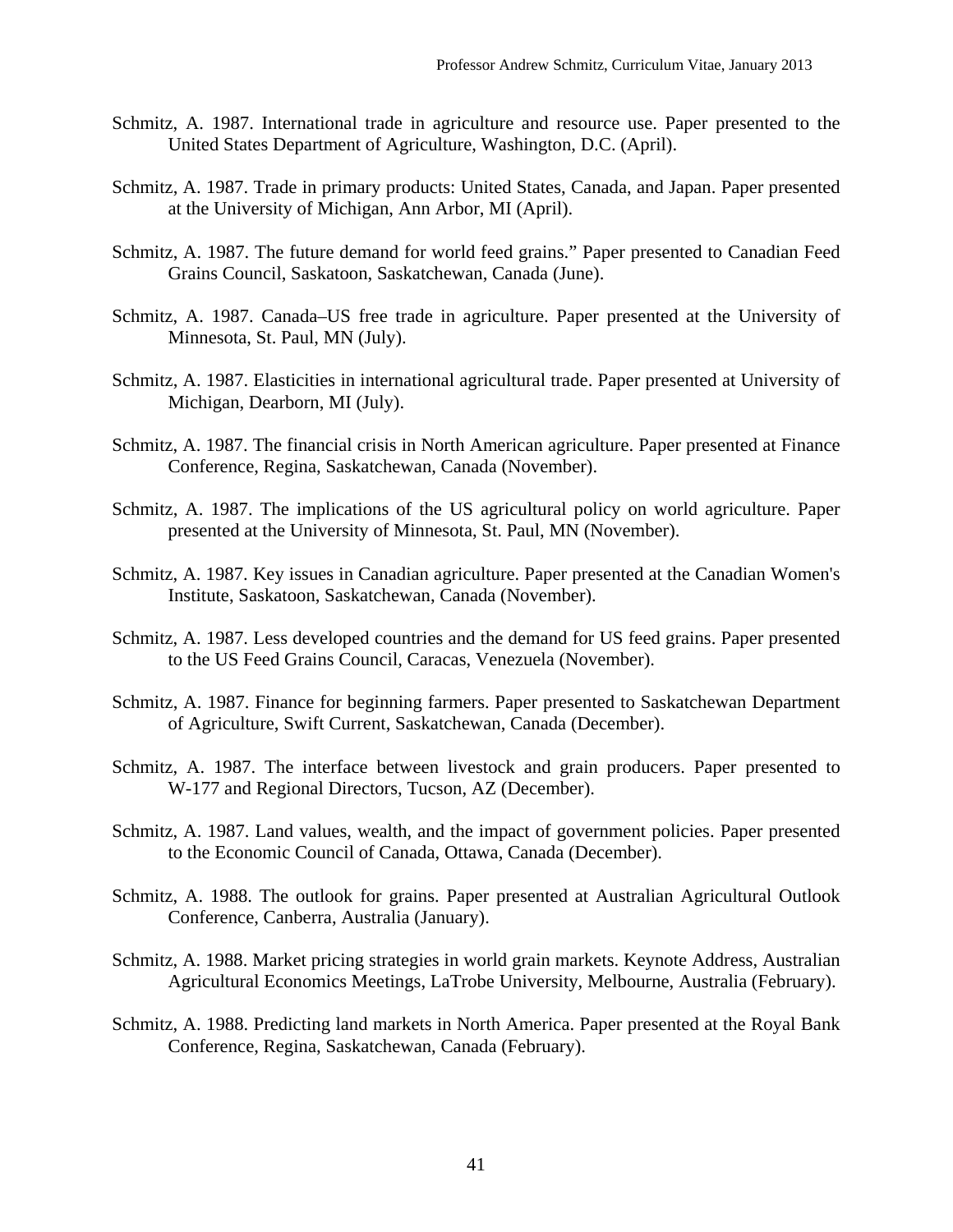- Schmitz, A. 1988. The role of fertilizers and chemicals in the agricultural complex. Paper presented at Western Fertilizer and Chemical Dealers Association Conference, Regina, Saskatchewan, Canada (February).
- Schmitz, A. 1988. Border disputes between Canada and the United States: case studies on pork products and potatoes. Paper presented at the University of Lethbridge Agriculture Conference, Lethbridge, Alberta, Canada (March).
- Schmitz, A. 1988. Canadian agriculture and GATT. Paper presented to Canadian Federation of Agriculture, Winnipeg, Manitoba, Canada (March).
- Schmitz, A. 1988. US agriculture and GATT. Paper presented at Michigan State University, East Lansing, MI (April).
- Schmitz, A. 1988. Redesigning agricultural policy. Paper presented at the Agricultural Institute of Canada (AIC) Conference, Calgary, Alberta, Canada (June).
- Schmitz, A. 1988. The role and impact of crop insurance. Paper presented to the United States Department of Agriculture, Washington, D.C. (June).
- Schmitz, A. 1988. The imperfect nature of world grain markets. Keynote Address, Western Agricultural Economics Association Conference, Honolulu, HI (July).
- Schmitz, A. 1988. Measuring trade distortions. Paper presented at the Canadian Agricultural Economics Association Conference, Montreal, Quebec, Canada (July).
- Schmitz, A. 1988. GATT and special interest groups. Fellows Address, American Agricultural Economics Association Conference, Knoxville, TN (August).
- Schmitz, A. 1988. The future of the prairie grain economy. Paper presented to the Economic Council of Canada, Ottawa, Canada (September).
- Schmitz, A. 1988. The future role of biotechnology in development. Paper presented at the University of Trinidad, Trinidad, Jamaica (October).
- Schmitz, A. 1989. Commodity futures and financial management. Paper presented at the Mt. Lucas Management Conference, New York, NY (March).
- Schmitz, A. 1989. Efficient pricing of wheat. Paper presented to the Canadian Wheat Board, Tokyo, Japan (March).
- Schmitz, A. 1989. Futures demand for farm inputs. Paper presented to Esso Canada, Edmonton, Alberta, Canada (April).
- Schmitz, A. 1989. Efficiency of US farm programs and PSE measures. Paper presented to the Office of the Trade Representative, Washington, D.C. (July).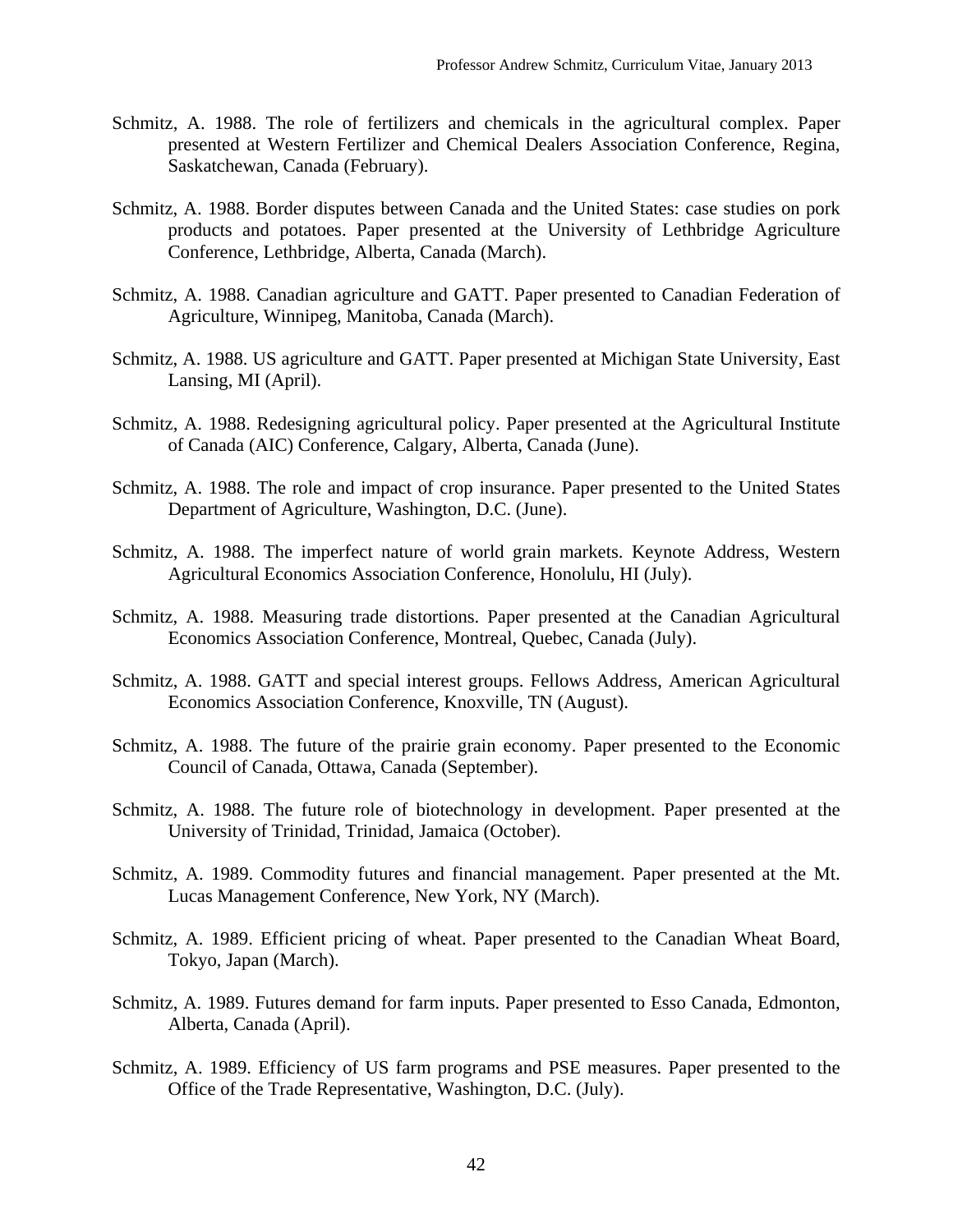- Schmitz, A. 1989. Price discovery in the US beef industry. Paper presented at the National Cattlemen's Association Conference, Columbus, OH (July).
- Schmitz, A. 1989. Can beef compete in the 1990s? Paper presented at the Manitoba Cattlemen's Association Conference, Manitoba, Canada (November).
- Schmitz, A. 1989. The impact of GATT negotiations. Paper presented to the Southern Regional Research Group, New Orleans, LA (November).
- Schmitz, A. 1990. Efficiency of farm programs and trade distortions. Paper presented at Iowa State University, Ames, IA (February).
- Schmitz, A. 1990. The impact of GATT on North American agriculture. Paper presented to the GATT Secretariat, Geneva, Switzerland (February).
- Schmitz, A. 1990. US and Canadian farm programs: similarities and differences. Paper presented at the Saskatchewan Crop Insurance Conference, Saskatchewan, Canada (March).
- Schmitz, A. 1990. Do farmers practice moral hazard when participating in crop insurance contracts. Paper presented at Saskatchewan Crop Insurance Conference, Saskatchewan, Canada (March).
- Schmitz, A. 1990. Crop market prospects. Television interview, University of California, Berkeley, CA (March).
- Schmitz, A. 1990. The world sugar economy and US sugar programs. Paper presented at the US State Department Conference, Washington, D.C. (May).
- Schmitz, A. 1990. Trade: lessons to be learned. Paper presented at the Agricultural Extension Training Seminar, University of California, Davis, CA (June).
- Schmitz, A. 1990. Production controls in import concessions. Paper presented at the Western Economics Association Conference, San Diego, CA (June).
- Schmitz, A. 1990. Forming effective coalitions in agriculture. Paper presented at the Annual Convention of the North Dakota Farmers Union, Fargo, ND (December).
- Schmitz, A. 1990. Land use implications of Canadian crop insurance. Paper presented at the Maryland/Saskatchewan Conference for the Improvement of Agricultural Crop Insurance. Saskatchewan, Canada (April).
- Schmitz, A. 1990. Monopoly power and international trade. Paper presented at Iowa State University, Ames, IA (February).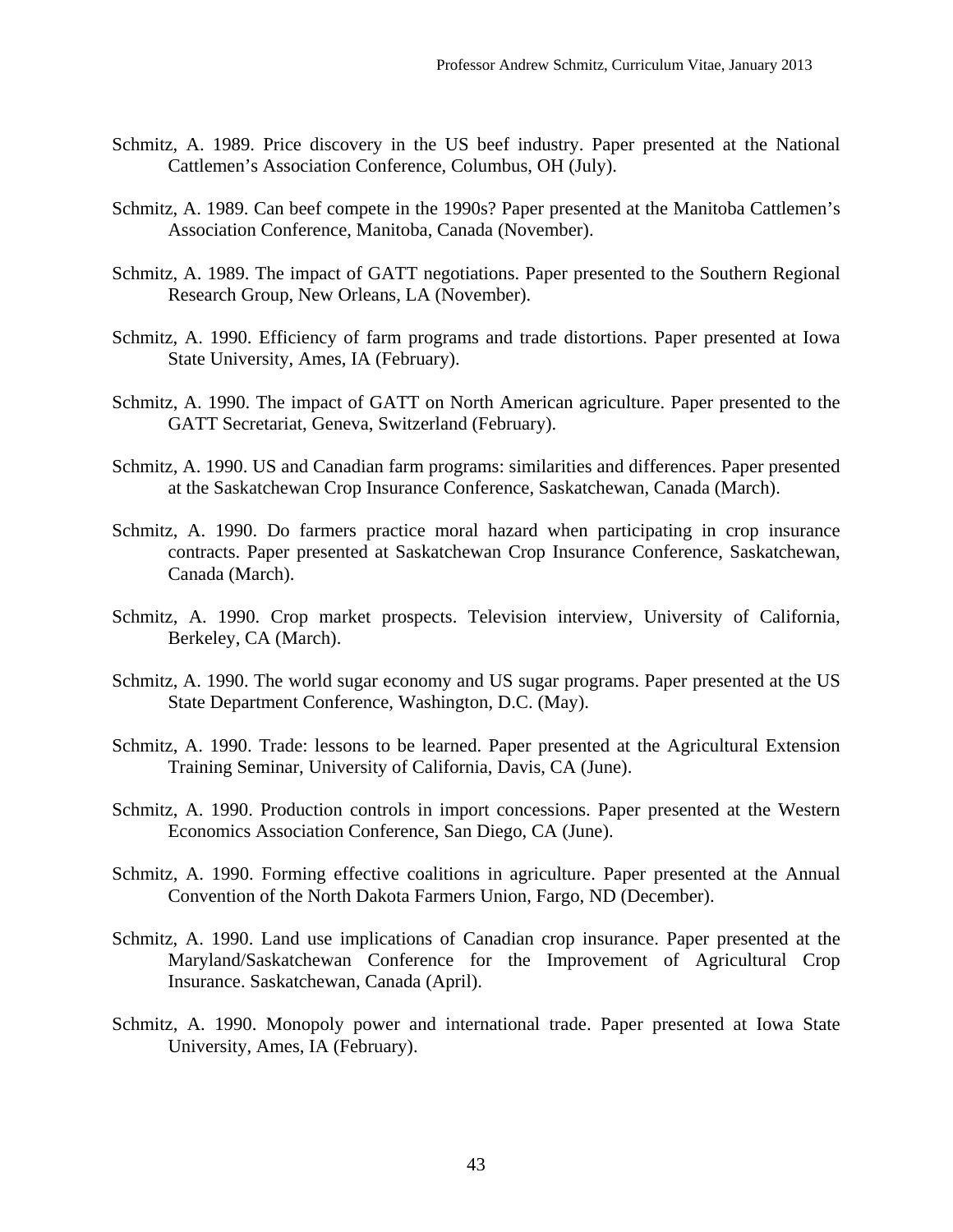- Schmitz, A. 1990. Commodities important to the southern region of the United States. Paper presented at the S-224 Meetings, New Orleans, LA (January).
- Schmitz, A. 1990. Developing issues in North American agriculture. Paper presented to the Council of Economic Advisors, Washington, D.C. (December).
- Schmitz, A. 1990. International agricultural development. Paper presented at USAID Workshop, Washington, D.C. (December).
- Schmitz, A. 1990. Cooperation in Canada trade relations. Paper presented at a conference organized by Governor Sinner. Bismarck, ND (October).
- Schmitz, A. 1990. Economic development and trade in the Pacific. Paper presented at the University of Hawaii, Honolulu, HI (August).
- Schmitz, A. 1990. The growth and importance of sugar markets. Paper presented at the Conference on Sugar Markets in the 1990s, Washington, D.C. (May).
- Schmitz, A. 1990. The importance of the grain sector in Latin America. Paper presented to the World Bank, Washington, D.C. (September).
- Schmitz, A. 1990. The gains from international trade under distortions. Paper presented at the Conference on Mechanisms to Improve Agricultural Trade Performance under the GATT. Kiel, Germany (October).
- Schmitz, A. 1991. Policy options for prairie agriculture in the 1990s. Paper presented at the University of Saskatchewan, Saskatoon, Saskatchewan, Canada (January).
- Schmitz, A. 1991. Tariff and non-tariff barriers in international trade. Paper presented at the University of Florida Consortium on International Development, Gainesville, FL (Spring).
- Schmitz, A. 1991. The importance of water in economic development. Paper presented at the International Conference on Water Management for the Sustainable Environment, Saskatoon, Saskatchewan, Canada (June).
- Schmitz, A. 1991. Maximizing the potential from forage production. Paper presented at the American Alfalfa Symposium, Reno, NV (February).
- Schmitz, A. 1992. Negative externalities in agricultural trade. Paper presented at the Conference on Resource and Environmental Management in an Interdependent World, Washington, D.C. (January).
- Schmitz, A. 1992. The evaluating impacts of CUSTA. Paper presented at the North American Free Trade Agreement Conference, Los Angeles, CA (March).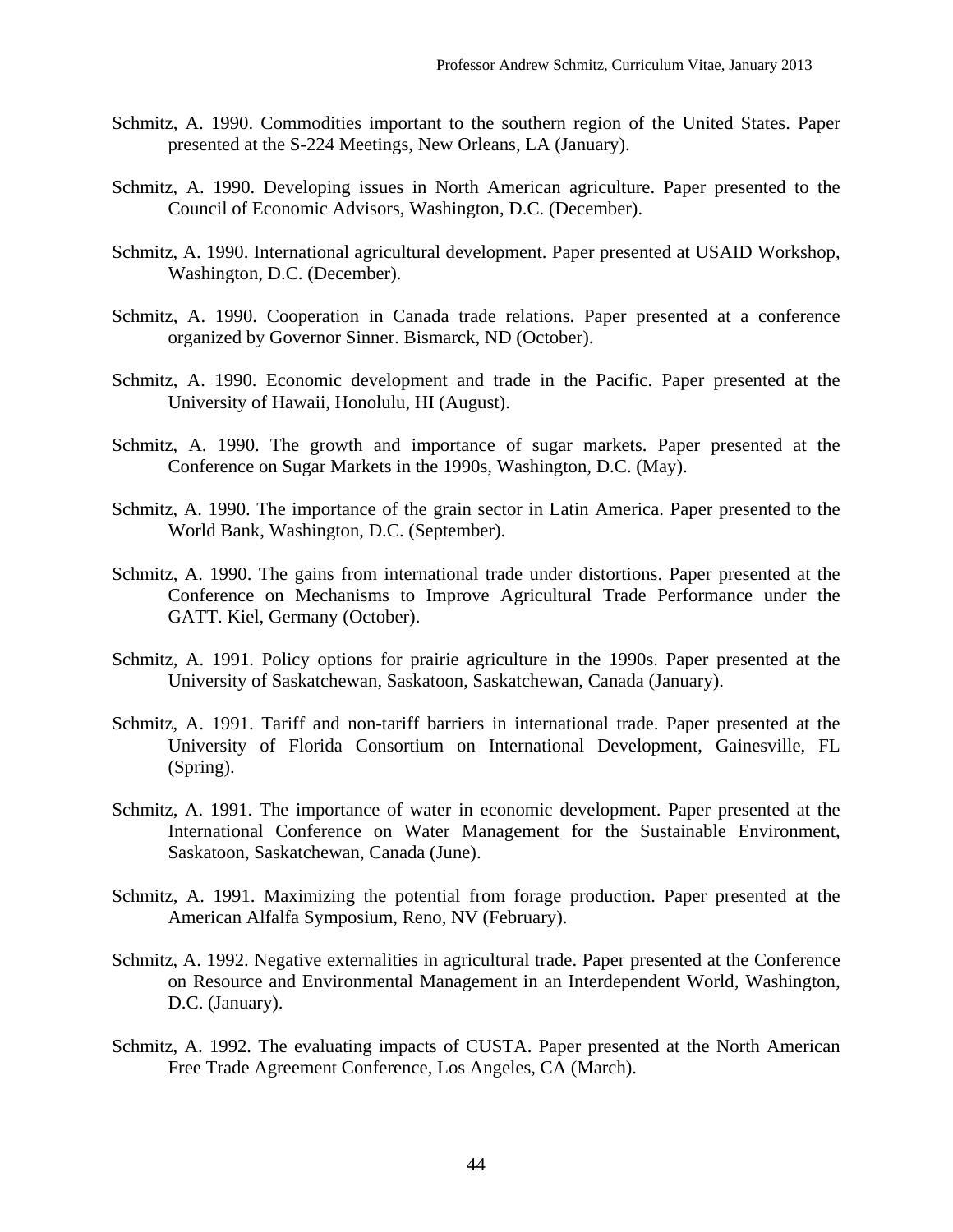- Schmitz, A. 1992. Farm debt in Canadian agriculture. Paper presented at the University of Regina, Regina, Saskatchewan, Canada (February).
- Schmitz, A. 1992. Alternative agricultural technologies. Paper presented to the Institute for Alternative Agriculture, Inc., Baltimore, MD (March).
- Schmitz, A. 1992. The new supply management. Paper presented at McGill University, Quebec, Canada (April).
- Schmitz, A. 1992. New directions in international trade theory. Paper presented at the Annual WEA International Conference, San Francisco, CA (July).
- Schmitz, A. 1992. Can farmers survive without government intervention? Paper presented at the Executive Seminar on Agricultural Issues, Davis, CA (December).
- Schmitz, A. 1992. The role of farmer cooperatives. Paper presented to Board of Directors Meeting, Harvest States, St. Paul, MN (December).
- Schmitz, A. 1992. The gains from agricultural research under distorted trade." Paper presented at the International Agricultural Trade Research Consortium, Miami, FL (December).
- Schmitz, A. 1993. The world grain trade: grain marketing, institutions, and policies. Paper presented to the World Bank, Washington, D.C. (June).
- Schmitz, A. 1993. International grains in the 21st century. Paper presented at the International Grains and Livestock Outlook Conference, Winnipeg, Manitoba, Canada (January).
- Schmitz, A. 1993. Structural changes in North America agriculture. Paper presented at the National Forum for Agriculture, Des Moines, IA (March).
- Schmitz, A. 1993. Where's agriculture headed? Paper presented at the Imperial Oil Marketing Symposium, Edmonton, Alberta, Canada (March).
- Schmitz, A. 1993. Is prairie agriculture sustainable? Paper presented to the Regina District Association of Rural Municipalities, Regina, Canada.
- Schmitz, A. 1993. The mechanics of COPF: competitive pricing for the 1990s. Paper presented to the National Farm Products Council, Chateau Laurier, Ottawa, Canada (June).
- Schmitz, A. 1993. Using institutions to create a stronger agricultural industry for Saskatchewan. Paper presented at the University of Saskatchewan, Saskatoon, Canada (June).
- Schmitz, A. 1993. Implications for 1862 land grant universities. Paper presented at the National Workshop, Stone Mountain, GA (December).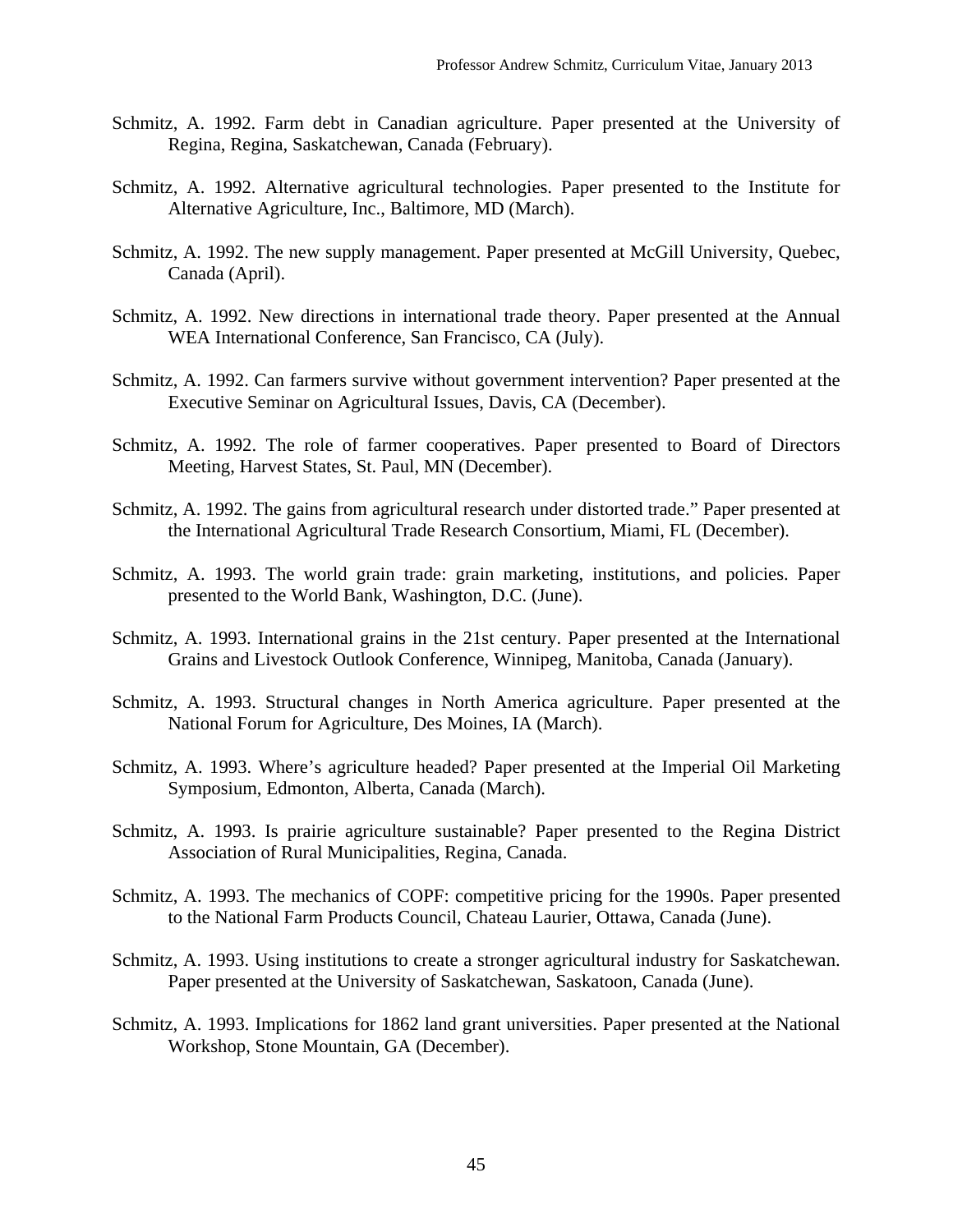- Schmitz, A. 1994. GATT and the environment. Paper presented at the Pesticide Economics Conference, University of Massachusetts, Boston, MA (April).
- Schmitz, A. 1994. Supply management and GATT. Paper presented at the Conference on World Agriculture in a Post-GATT Environment: New Rules, New Strategies, Saskatoon, Saskatchewan, Canada (June).
- Schmitz, A. 1994. Power relationships in the political process. Paper presented at the Conference on Supply Management in Transition towards the 21st Century, MacDonald Campus of McGill University, Saint-Anne-de-Bellevue, Quebec, Canada (June).
- Schmitz, A. 1994. Are we in for more US/Canada trade disputes? Paper presented at the North American Agricultural Policy Research Consortium, Vancouver, British Columbia, Canada (May).
- Schmitz, A. 1994. Policy paper presented to Canadian senators at the Diefenbaker Center, Saskatoon, Saskatchewan, Canada (June).
- Schmitz, A. 1994. Invited paper, International Agricultural Economics Association Conference, Africa (August).
- Schmitz, A. 1994. Invited paper, Standing Committee on Agriculture and Agri-Food, Ottawa, Ontario, Canada (September).
- Schmitz, A. (1994). International trade and environmental policies. Paper presented at the International Conference on Coordination and Decentralization and Water Resources Management, Hebrew University of Jerusalem, Rehovot, Israel (October).
- Schmitz, A. 1994. Livestock production for sustainable rural communities (anti-trust issues and concentration in the beef-packing industry). Paper presented at Center for Rural Affairs, Kansas City, MO (October).
- Schmitz, A. 1994. Keynote Address, International Citrus Industry Economic Outlook Conference (sponsored by Association of Citrus Economists and Allied Professionals), Orlando, FL (October).
- Schmitz, A. 1994. Invited paper, University of Arkansas, Lafayette, AR (December).
- Schmitz, A. 1994. Invited paper, Winrock International, Morrilton, AR. (December).
- Schmitz, A. 1994. Invited paper, International Agricultural Trade and Research Consortium, Washington, D.C. (December).
- Schmitz, A. 1995. Invited paper, the Foreign and Domestic Market Development Conference (sponsored by Food and Agricultural Marketing Consortium), Orlando, FL (January).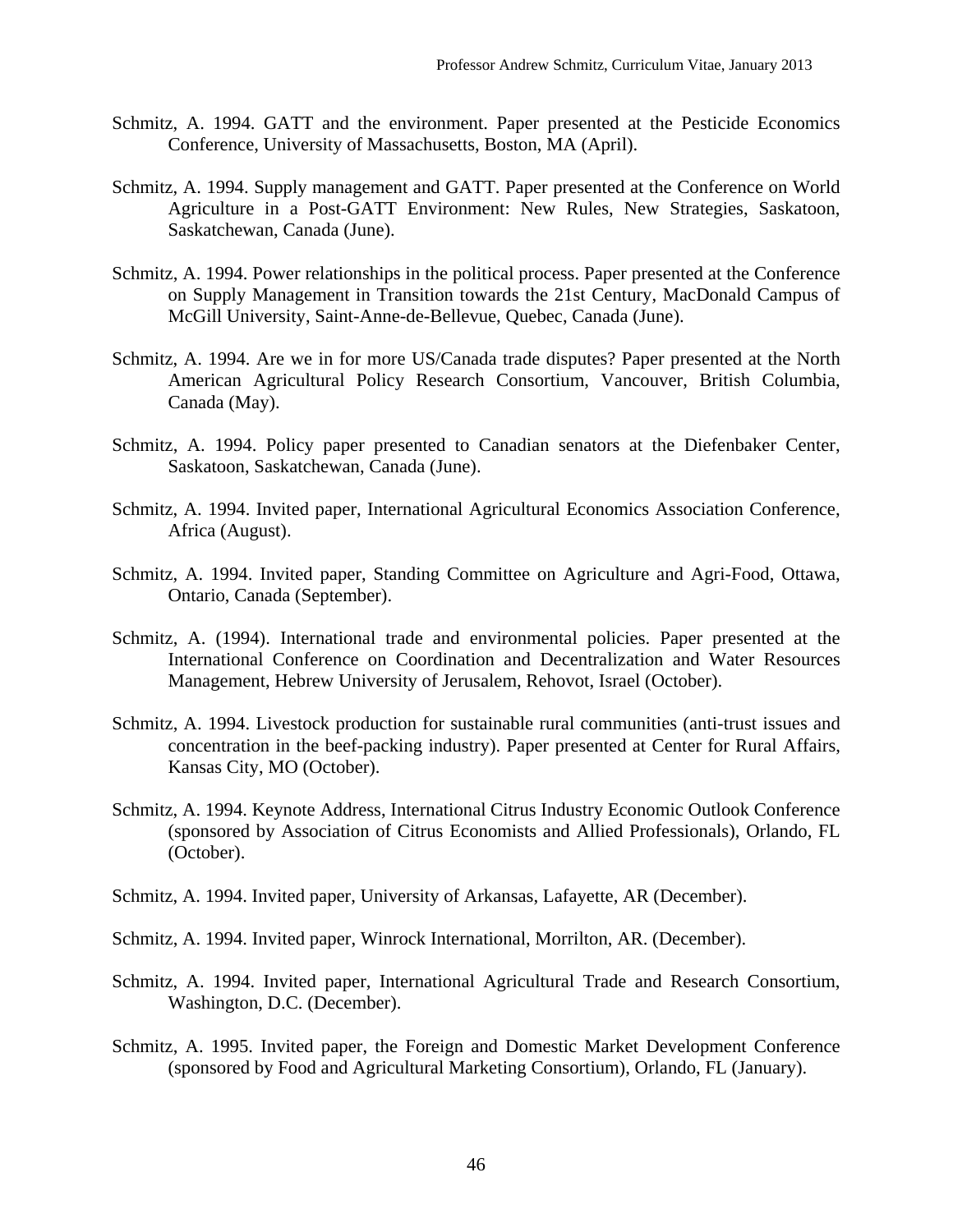Schmitz, A. 1995. Invited paper, Trade Expansion Conference, Fort Pierce, FL (June).

- Schmitz, A. 1995. Keynote Address, International Sweetener Symposium (sponsored by the American Sugar Alliance), Washington, D.C. (June).
- Schmitz, A. 1995. Economics of rent-seeking. Paper presented at the Canadian Agricultural Economics Association Conference, Ottawa, Ontario, Canada (July).
- Schmitz, A. 1995. Keynote Address, Waugh Lecture, American Agricultural Economics Association Conference, Indianapolis, IN (August).
- Schmitz, A. 1995. Regulation and its impact on the Florida dairy industry. Paper presented at the American Agricultural Economics Association Conference, Indianapolis, IN (August).
- Schmitz, A. 1995. Invited paper, Institute of Agricultural Economics, Bulgaria (October).
- Schmitz, A. 1995. Rates of return. Paper presented at International Trade Research Consortium Conference, Tucson, AZ (December).
- Schmitz, A. 1996. Transitional economies. Paper presented at Allied Social Science Conference, San Francisco, CA (January).
- Schmitz, A. and C. Moss. 1996. Boom bust cycles. Paper presented at the University of Nevada, Reno, NV (January).
- Schmitz, A. 1996. The impact of technology on the structure of agriculture. Paper presented at the National Forum for Agriculture, Ames, IA (March).
- Schmitz, A. 1996. Canada–US trade dispute: the Wilson Lecture Series. Paper presented at the University of Montana, Bozman, MT (April).
- Schmitz, A 1996. Privatization in Eastern European agriculture. Paper presented at Wye College, England, United Kingdom (April).
- Schmitz, A. 1996. Free trade in sugar: myth and reality. Paper presented at the FAO, Rome, Italy (April).
- Schmitz, A. 1996. Canada–US trade disputes. Tweeten Lecture Series. Paper presented at Ohio State University, Columbus, OH (June).
- Moss, C., J. Shonkwiler, and A. Schmitz. 1996. A historical examination of certainty equivalence for agricultural assets: 1910–1992. Paper presented at the American Agricultural Economics Conference, San Antonio, TX (July).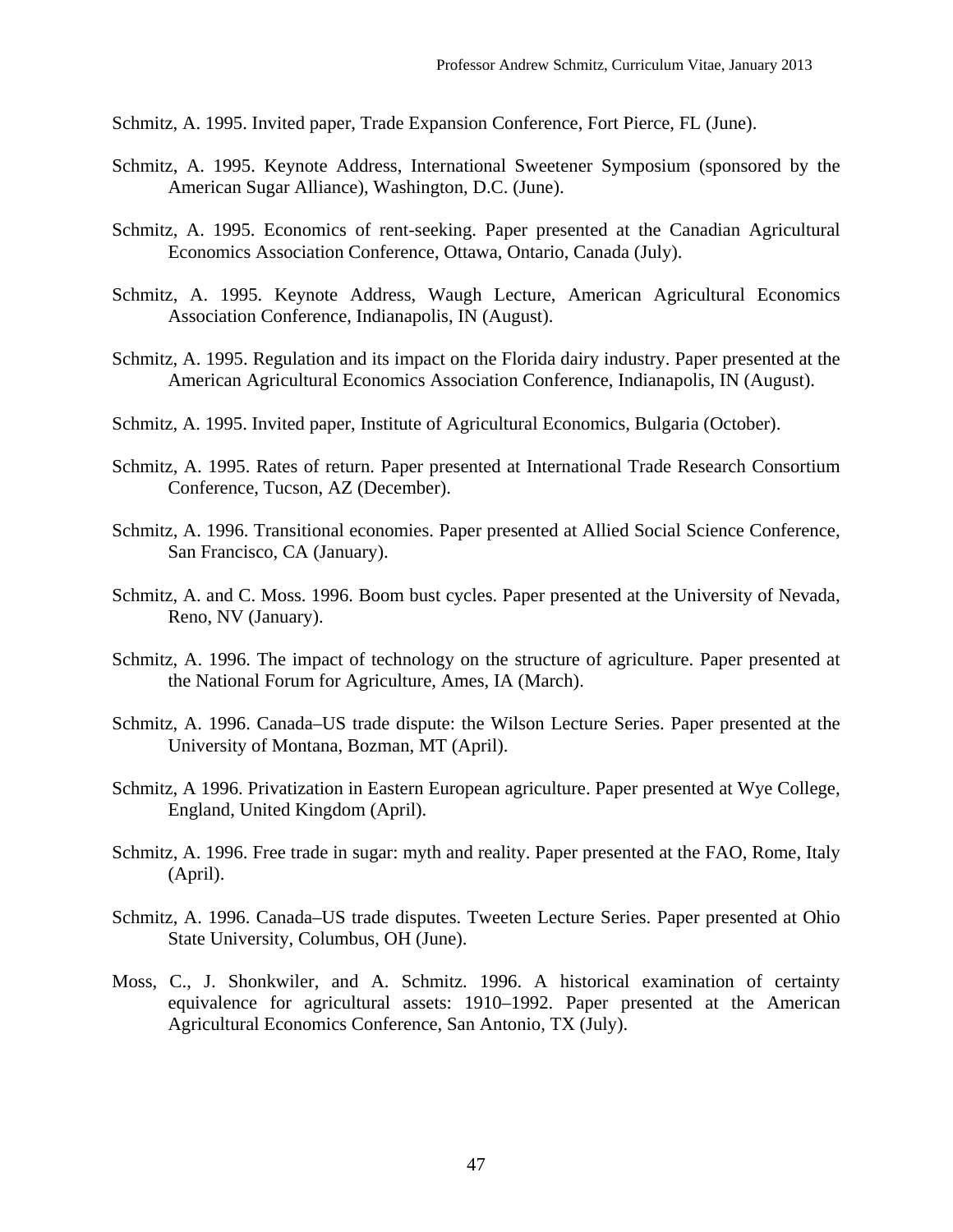- Schmitz, A. and C. Moss. 1996. Aggregate evidence of boom/bust cycles in domestic agriculture. Paper presented at the American Agricultural Economics Conference, San Antonio, TX (July).
- Ervin, D. and A. Schmitz. 1996. A new era of environmental management in agriculture? Paper presented at the American Agricultural Economics Conference, San Antonio, TX (July).
- Schmitz, A. 1996. The impact of R&D in agriculture productivity. Paper presented at the University of Vicosa, Vicosa, Brazil (October).
- Schmitz, A. 1997. New dimensions in water policy. Paper presented at the World Water Conference, Baltimore, MD (February).
- Schmitz, A. 1997. WTO and the new trade order. Paper presented at the Farming for Profit Conference, Moose Jaw, Canada (June).
- Schmitz, A. 1997. Further comments on boom-bust cycles. Paper presented at the American Agricultural Economics Association Conference, Toronto, Canada (July).
- Schmitz, A. 1997. The economics of state trading. Paper presented at the Conference on World Trade, Ankara, Turkey (September).
- Schmitz, A. 1997. State trading in grains. Paper presented at the WTO/GATT Conference, Saskatoon, Saskatchewan, Canada (October).
- Schmitz, A. 1997. The impact of single-desk buyers on world trade. Paper presented to COFCO, Beijing, China (October).
- Schmitz, A. 1997. Manufactured price instability and state trading organizations. Paper presented at the International Trade Conference, San Diego, CA (December).
- Schmitz, A. 1998. State trading in China. Paper presented at Conference on Chinese Agricultural Trade, Honolulu, HI (February).
- Schmitz, A. 1998. Alternative forms of agricultural cooperation between Canada and the United States. Paper presented at North Dakota State University, Fargo, ND (September).
- Schmitz, A. 1998. Rent seeking in Turkey's agriculture. Paper presented at International Economic Conference, Mid-East Technical University, Ankara, Turkey (September).
- Schmitz, A. 1998. Antidumping measures and Canada/US trade conflicts. Paper presented at the University of Maryland, Columbia, MD (December).
- Schmitz, A. 1999. The economics of rent seeking. Paper presented at the University of California, Berkeley, CA (February).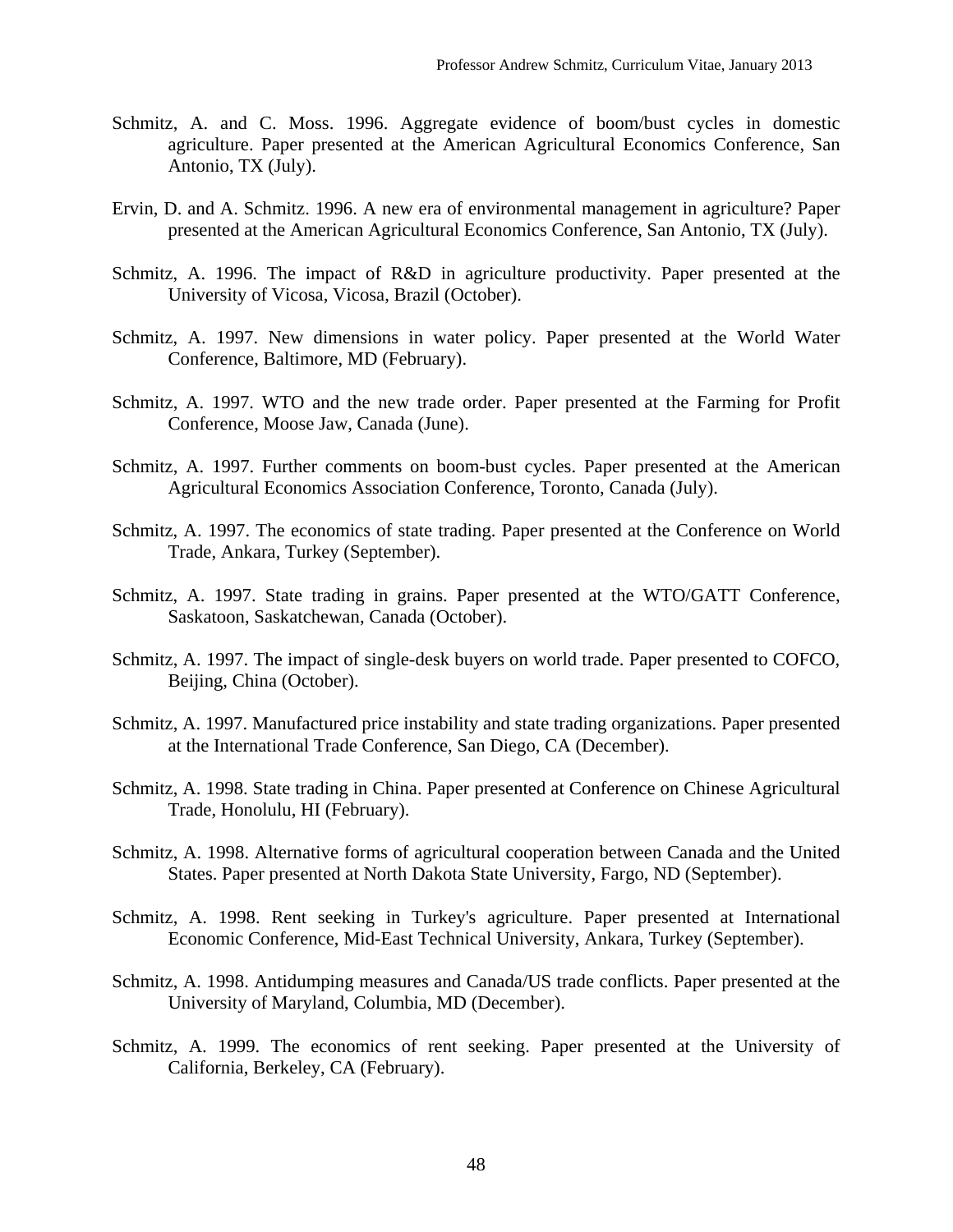- Schmitz, A. 1999. The changing dynamics of US sugar policy. Invited paper, Veracruz, Mexico (March).
- Schmitz, A. 1999. The role of less developed countries in the WTO. Invited paper, Guyana. (July).
- Dumas, C., C. Moss, and A. Schmitz. 1999. Carbon sequestration in US agriculture. Paper presented at the Climate Change Conference, University of Florida, Gainesville, FL (September).
- Moss, C. and A. Schmitz. 1999. The changing agenda for agribusiness: sweetener alliances in the 21st century. Paper presented at the Sweetener Markets in the 21st Century Conference, Miami, FL (November).
- Schmitz, A. 1999. The dominance of Brazil in the world sugar market. Paper presented at the FAO Sugar Conference, Cuba (December).
- Schmitz, A. 2000. Price discrimination and state trading Enterprises. Paper presented at the International Trade Conference, Saskatoon, Canada (March).
- Schmitz, A. 2000. Compatibility between US and Canadian farm policies. Paper presented at the Southern Agricultural Economics Association Conference, Lexington, KY (March).
- Schmitz, A. 2000. Decoupling and the new US farm program. Paper presented at International Trade Forum, New Orleans, LA (May).
- Schmitz, A. 2000. The application of e-commerce in agriculture. Paper presented at CARD Symposium, Iowa State University, Ames, IA (May).
- Schmitz, A., and C. Moss. 2000. Coalitions and agricultural policy. Paper presented at In Honor of Luther Tweeten Conference, Ohio State University, Columbus, OH (September).
- Schmitz, A. 2000. Product differentiation in international markets. Invited paper, Vera Cruz, Mexico (September).
- Schmitz, A. 2000. CUSTA and NAFTA: good or bad?" Paper presented at the International Trade Conference, North Dakota State University, Fargo, ND (October).
- Schmitz, A. 2000. Can farm subsidies possibly be decoupled? Invited paper, Alberta Agriculture (Edmonton, Alberta) and Department of Rural Economy, University of Alberta, Edmonton, Canada (October).
- Schmitz, A. 2001. International trade and beef and countervailing duties. Invited paper, Auckland, New Zealand (January).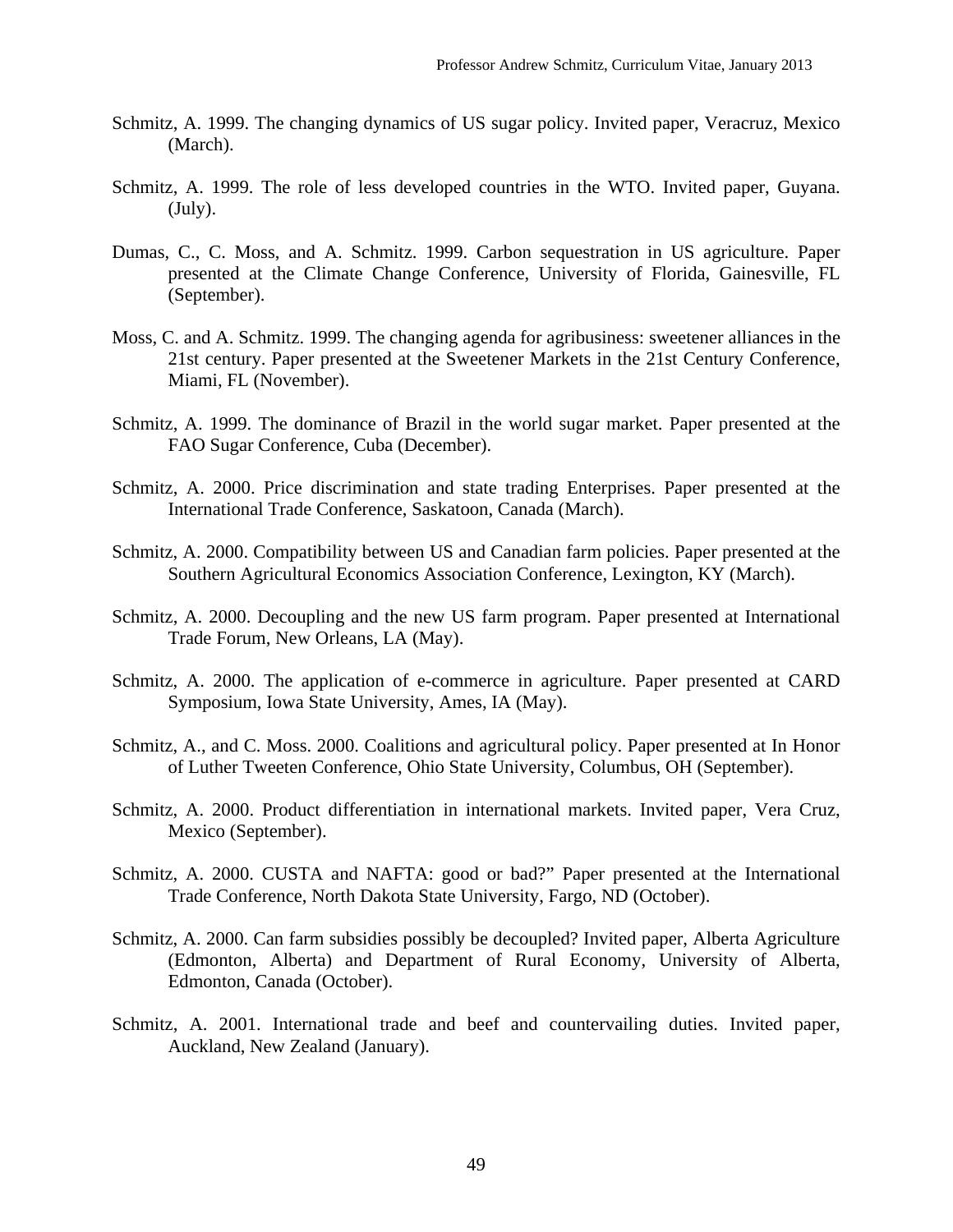- Schmitz, A. 2001. State trading and sugar. Paper presented to Queensland Sugar Corporation, Brisbane, Australia (February).
- Schmitz, A. 2001. Rent-seeking behavior and agricultural policy. Paper presented at Purdue University, West Lafayette, IN (March).
- Schmitz, A. 2001. Agricultural policy in the 21st century. Paper presented at the University of Nebraska, Lincoln, NE (April).
- Schmitz, A. 2001. Targeting agricultural subsidies. Paper presented at Kansas State University, Manhattan, KS (April).
- Schmitz, A. 2001. Agricultural policy and the theory of public choice. Paper presented at the University of Georgia, Athens, GA (May).
- Schmitz, A. 2001. E-commerce: its importance for agriculture. Paper presented to the Economic Research Service, United States Department of Agriculture, Washington, D.C. (May).
- Schmitz, A., and R. Gray. 2001. The divergence between US and Canadian agricultural policies. Paper presented at American Agricultural Economics Association Conference, Chicago, IL (August).
- Moss, C., T. Schmitz, and A. Schmitz. 2001. E-commerce and the Walrasian auctioneer. Paper presented at the American Agricultural Economics Association Conference, Chicago, IL (August).
- Schmitz, A. 2001. Gainers and losers from trade liberalization. Paper presented at the First International Agricultural Trade and Policy Conference (UF/IFAS/FRED/IATPC), Gainesville, FL (November).
- Schmitz, A., C. Moss, and T. Schmitz. 2001. The cost of market segmentation for genetically modified crops. Paper presented at the International Trade Consortium, Tucson, AZ (December).
- Schmitz, A., T. Schmitz, and C. Moss. 2002. The significance of e-commerce in the marketing of agricultural products. Paper presented at E-Commerce and Agriculture Conference, San Diego, CA (January).
- Schmitz, A. 2002. The role of the WTO in freeing-up agricultural trade. Paper presented at the International Trade Consortium, San Antonio, TX (May).
- Moss, C. and A. Schmitz. 2002. New institutional economics, bureaucratic rent-seeking, and the potential role of state trading enterprises in coffee markets. Paper presented at the International Congress in Agribusiness, National Autonomous University, San Lois Potosi, Mexico (May).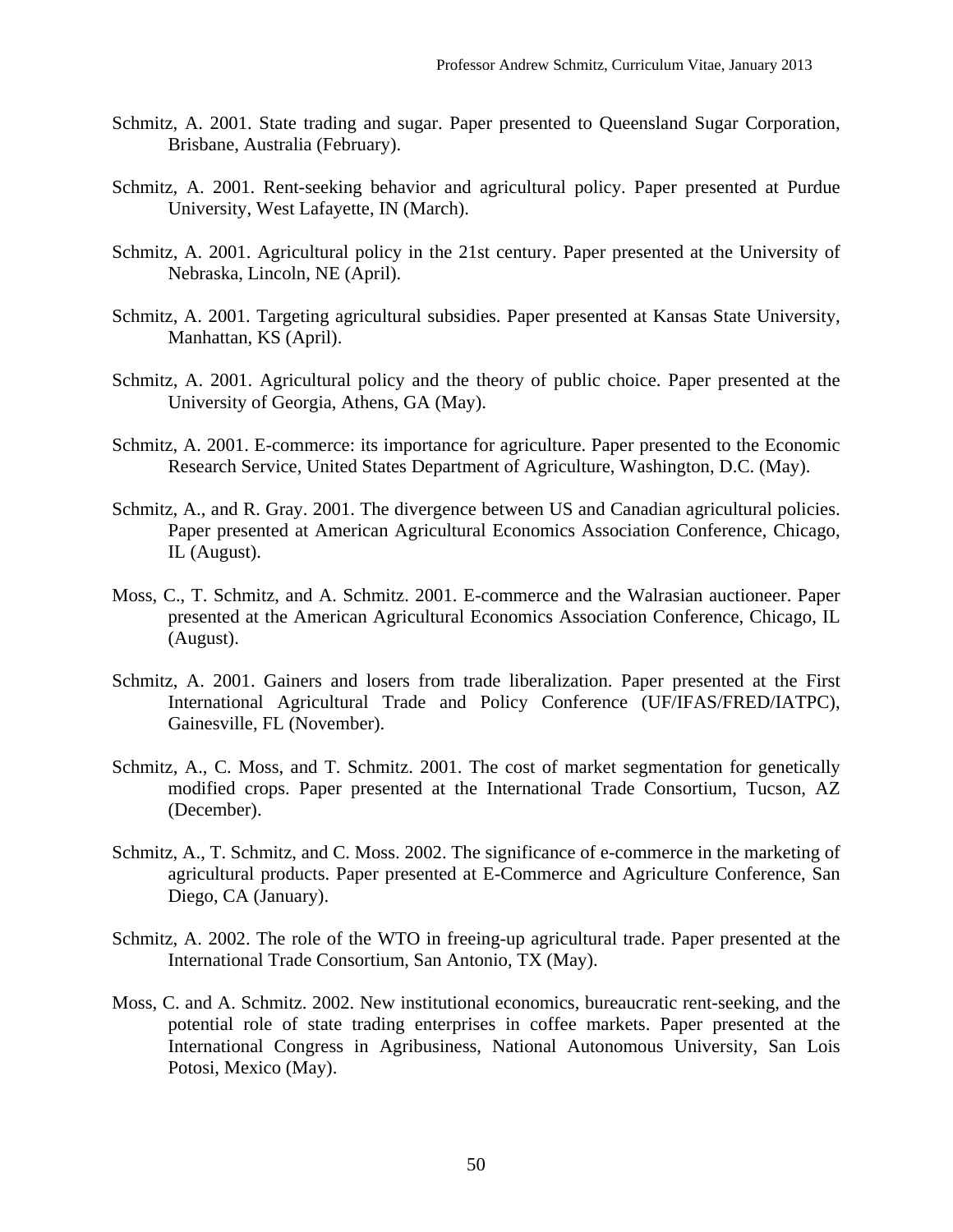- Schmitz, A. and R. Just. 2002. The economics of farmland values. Paper presented at the Government Policy and Farmland Markets: Implications of the New Economy Conference, Economic Research Service, United States Department of Agriculture, Washington, D.C. (May).
- Moss, C., T. Schmitz, A. Kagan, and A. Schmitz. 2002. New institutional economics, Schumpeter, and the emergence of the internet in agriculture: fad or innovation? Paper presented at the International Conference on Financial Engineering, E-Commerce and Supply Chain, and Strategies of Development, Piraeus Greece (June).
- Moss, C., T. Schmitz, and A. Schmitz. 2002. Differentiating GMOs and non-GMOs in a marketing channel. Paper presented at the International Consortium on Agricultural Biotechnology Research, Ravello, Italy (July).
- Schmitz, A. 2002. Brazil as a dominant player in the world sweetener market: do prices matter? Paper presented at FAO/Mozambique Third International Sugar Conference, Maputo, Mozambique, Africa (October).
- Schmitz, A. 2002. The impact of US farm policy on less developed countries. Paper presented at the University of Zimbabwe, Zimbabwe, Africa (October).
- Schmitz, A. 2002. Trade distortions and impacts on exports. Paper presented at the University of Cape Town, Cape Town, Africa (October).
- Schmitz, A. 2002. International trade and policy dimensions: the case of sugar. Paper presented at the International Agricultural Trade and Policy Conference (UF/IFAS/FRED/IATPC), Gainesville, FL (November).
- Schmitz, A. 2003. Frontiers in agricultural policy research. Paper presented at the Southern Agricultural Economics Association Conference, Birmingham, AL (February).
- Schmitz, A. 2003. New dimensions in trade and countervail cases. Paper presented at the International Agricultural Trade Disputes: Case Studies in North America Conference, Gainesville, FL (March).
- Schmitz, A. and H. Furtan. 2003. Canada/US agricultural trade and future growth. Paper presented at the Canada–United States Business Conference, Bloomington, IN (April).
- Schmitz, A. 2003. Liberalized agricultural trade: prosperity for all? Paper presented at the Agricultural Competitiveness and World Trade Liberalization Conference, Fargo, ND (May).
- Schmitz, A. 2003. The farm crisis? Paper presented at the Farm Crisis Conference, Baton Rouge, LA (May).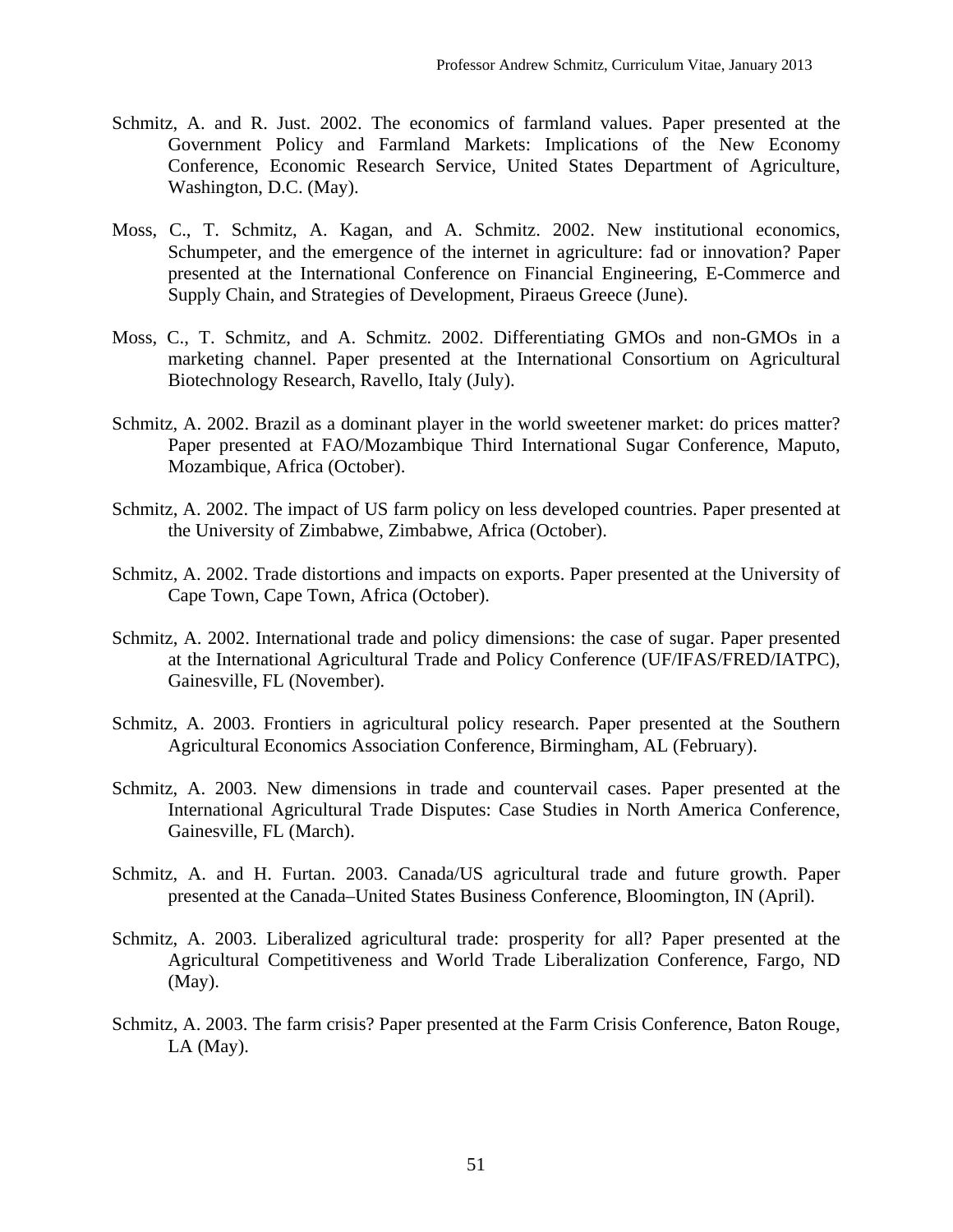- Schmitz, A. 2003. Comparison of EU and US agricultural polices. Paper presented at the Farming for Profit Conference, Moose Jaw, Saskatchewan, Canada (June).
- Schmitz, A. 2003. World trade and hidden subsidies. Paper presented at the Sugar Cane League Conference, Destin, FL (June).
- Schmitz, A., C. Moss, and T. Schmitz. 2003. Market segmentation and GMOs. Paper presented at the Western Agricultural Economics Association Conference, Denver, CO (July).
- Schmitz, A. 2003. WTO and state trading enterprises. Paper presented at American Agricultural Economics Association Conference, Montreal, Quebec, Canada (July).
- Schmitz, A., C. Moss, and T. Schmitz. 2003. StarLink corn and structural demand changes. Paper presented at the Role of GMOs in Trade Disputes Conference, San Antonio, TX (October).
- Schmitz, A. and H. Furtan. 2003. Policy under uncertainty. Paper presented at the Conference in Honor of Professor Daryl Kraft, Winnipeg, Manitoba, Canada (October).
- Schmitz, A. (2004). Sugar and water use. Paper presented at Agricultural Production Trends and the Future of the Trans-boundary Rio Grande/Rio Bravo Basin Conference, San Antonio, TX (May).
- Schmitz, A. 2004. Farmers and rent-seeking behavior. Paper presented at the Farming for Profit Conference, Moose Jaw, Canada (June).
- Schmitz, A. 2004. Agricultural trade policy issues in a global context. Paper presented at the Agricultural Trade Cooperation in Southeast Europe Conference, Bucharest, Romania (June).

Schmitz, A., T. Schmitz, and C. Moss. 2004. The impact of StarLink corn. Paper presented at the American Agricultural Economics Association Conference, Denver, CO (July).

Schmitz, A. 2004. Sugar trade liberalization closely examined: who wins? who loses? Paper presented at the International Sweetener Symposium, Vail, CO (August).

Schmitz, A. 2004. Cotton policy and the WTO. Paper presented at Louisiana State University, Baton Rouge, LA (September).

- Schmitz, A. 2004. The future of agricultural policy. Paper presented at Canadian Agri-Food Policy Institute Conference, Toronto, Canada (September).
- Schmitz, A. 2004. Competitiveness in the US farm sector under globalization: are we less competitive? Paper presented at the Agricultural Competitiveness and Change under Globalization Conference, Fargo, ND (October).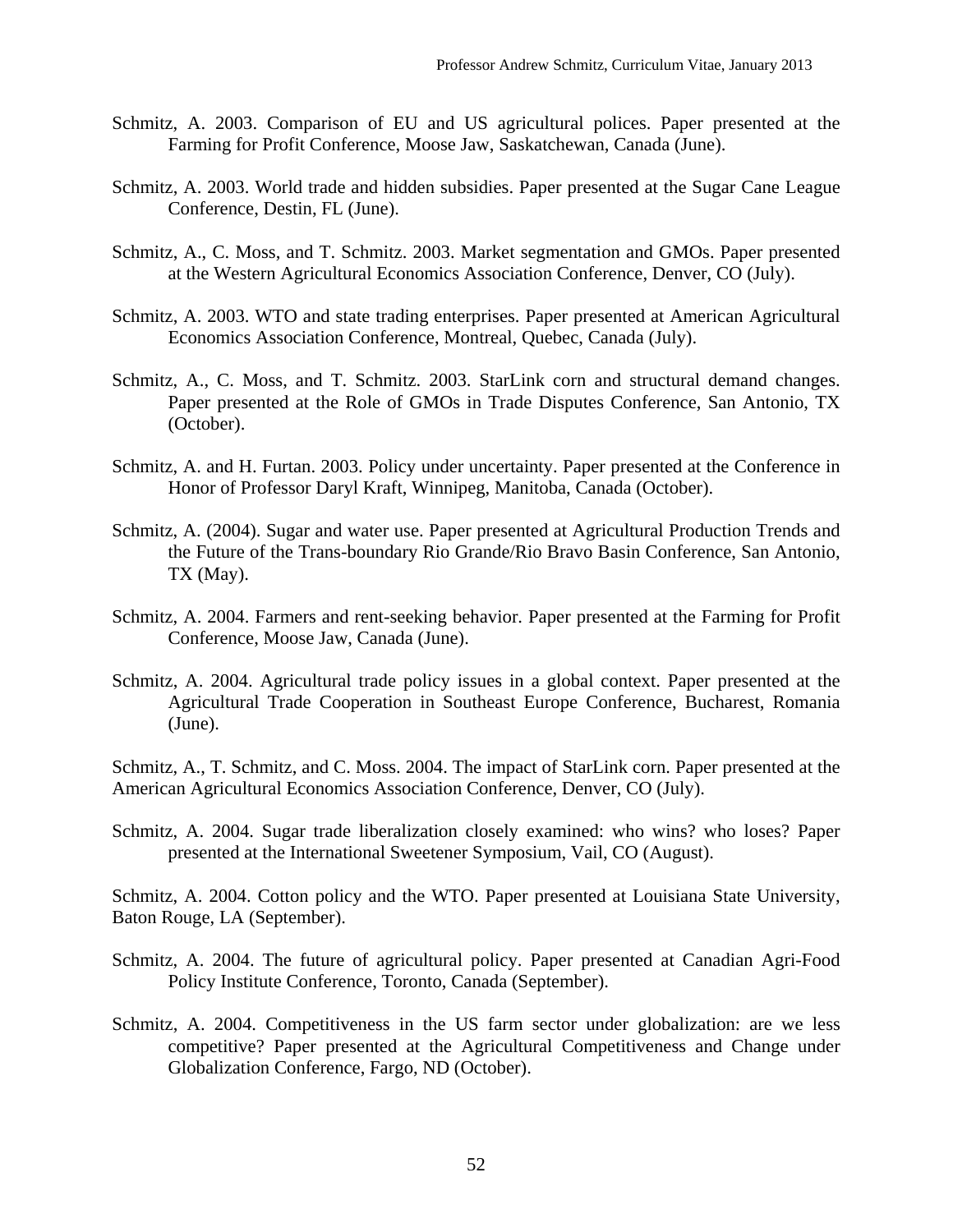- Schmitz, A. 2004. Modeling the impact of agricultural policy. Paper presented at the University of Tennessee, Knoxville, TN (November).
- Powell, S. and A. Schmitz. 2004. The WTO's cotton subsidies decision: the agreement on agriculture takes a bite out of US agricultural policy. Paper presented at UF/IFAS International Agricultural Trade and Policy Center Conference, University of Florida, Gainesville, FL (December).
- Schmitz, A. 2005. Television Interview, *Farmgate Show* (aired on CTV on January 22, 2005 at 12:30PM), Saskatoon, Saskatchewan, Canada (January).
- Schmitz, A. 2005. Forced evolution of the US sugar program. Panelist, International Sweetener Colloquium, Westin La Paloma, Tucson, AZ (February).
- Powell, S. and A. Schmitz. 2005. The WTO's cotton subsidies decision: the agreement on agriculture takes a bit out of US agricultural policy. Paper presented at MABM Conference, Mississippi State University, MS (March).
- Schmitz, A. 2005. The current state of the FTAA negotiations. Paper presented at the Sugar and Ethanol Brazil Conference, Sao Paulo, Brazil (March).
- Schmitz, A. and J. Seale. 2005. Chinese cotton and the impact of US cotton subsidies. Paper presented at the WERA Conference, University of Reno, Reno, NV (April).
- Schmitz, A. 2005 Litigation of agricultural subsidies: the cotton case." Panelist, International Agricultural Trade Research Consortium, Summer Symposium, Seville, Spain (June).
- Schmitz, A. 2005. Across the border: US–Canadian agricultural policies and issues. Paper presented to Midwest Council of State Governments, Agriculture and Natural Resources Committee, Regina, Saskatchewan, Canada (July).
- Schmitz, A., T. Schmitz, and F. Rossi. 2006. Are agricultural policies efficient? Paper presented at the Allied Social Sciences Conference, Boston, MA (January).
- Schmitz, A. and J. Javelosa. 2006. Human rights and agricultural trade. Paper presented at Southern Agricultural Economics Association Conference, Orlando, FL (February).
- Moss, C. and A. Schmitz. 2006. Rates of return to agricultural research. Paper presented at R&D Conference, Jekyll Island, GA (March).
- Schmitz, A. and J. Javelosa. 2006. R&D in improved nutrition. Paper presented at R&D Conference, Jekyll Island, GA (March).
- Schmitz, A. 2006. Decoupling agricultural programs. Paper presented at the Cost Benefit Conference, University of Washington, Seattle, WA (May).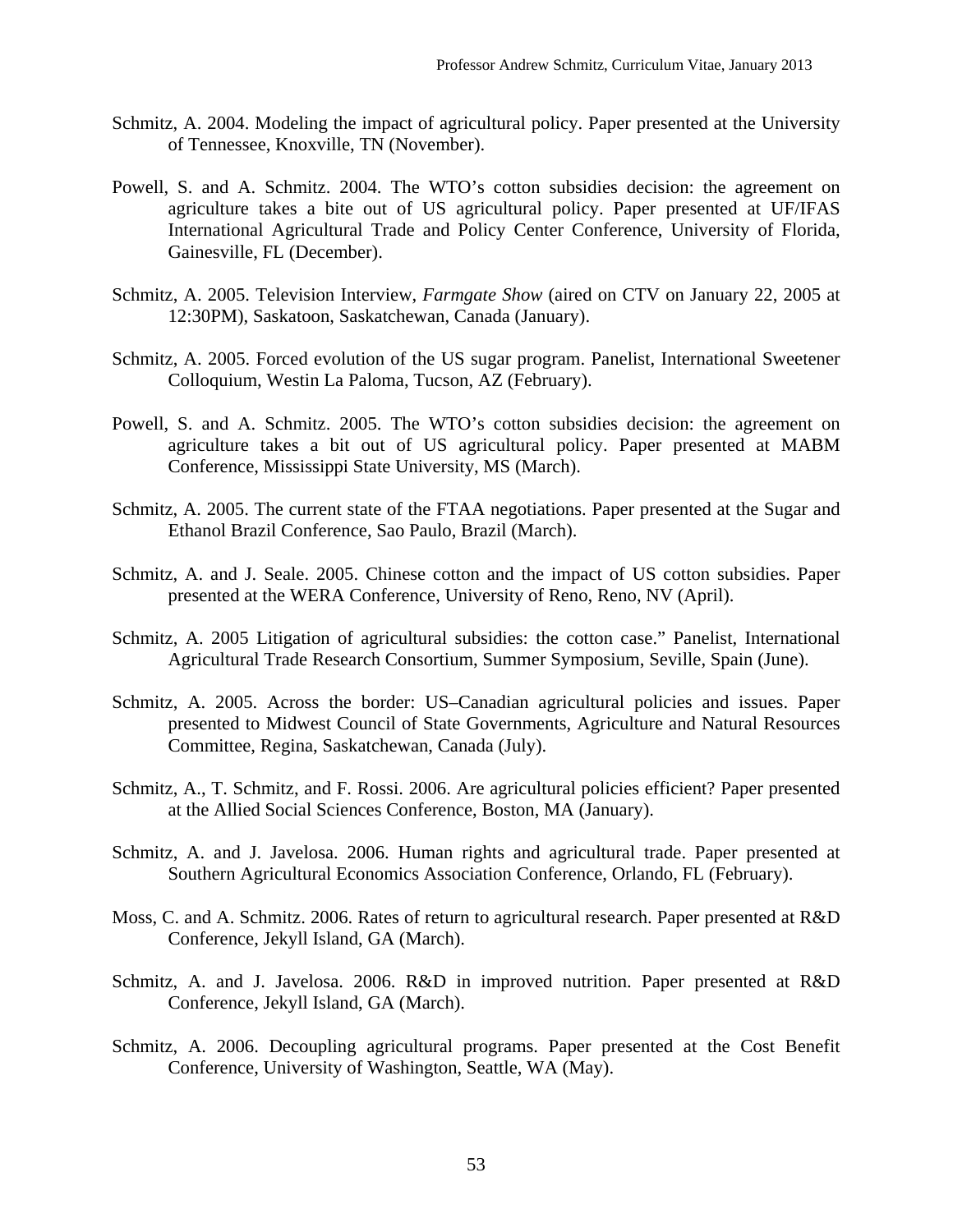- Schmitz, A. and C. Moss. 2006. Farmland markets, boom-bust cycles, and farm size. Paper presented at IAMO Forum, Halle, Germany
- Schmitz, A. 2006. US agriculture policy and the WTO. Paper presented at the Agricultural Institute, Prague, Czech Republic (July).
- Schmitz, A. and R. Gray. 2006. Marketing boards: Canada–US agricultural trade. Invited paper, Winnipeg, Manitoba, Canada (September).
- Moss, C. and A. Schmitz. 2006. International trade and the new institutional economics. Paper presented at the Trade Consortium, Orlando, FL (December).
- Schmitz, A. 2007. New directions in cost-benefit analysis. Paper presented at the Cost Benefit Analysis Conference, University of Washington, Seattle, WA (May).
- Schmitz, A. 2007. Rates of return to agricultural research. Paper presented at Conference of Biotechnology, University of Saskatchewan, Saskatoon, Canada (May).
- Schmitz, A. 2007. The European Union and the United States: agricultural policy convergence or divergence?. Paper presented at the Agricultural Policy Changes: Canada, European Union, and the World Trade Organization Conference, Victoria, British Columbia, Canada (September).
- Schmitz, A. 2007. Ethanol: no free lunch. Paper presented at the Domestic and Trade Impacts of US Farm Policy: Future Directions and Challenges Conference, Washington, D.C. (November).
- Schmitz, A. 2007. The new US farm bill? Paper presented at Arizona State University, Phoenix, AZ (November).
- Schmitz, A. 2007. Future directions in US agricultural policy. Paper presented at the APAS Conference, Regina, Saskatchewan, Canada (December).
- Schmitz, A. 2008. US and EU agricultural policy: divergence or convergence? Paper presented at the II AIEA2-USDA International Conference (The Economic Impact of Public Support to Agriculture), Bologna, Italy (June).
- Schmitz, A. 2008. Three invited papers: (1) Scitovsky reversals, (2) The economics of biofuels, and (3) Byrd tariffs. Papers prested at Louisiana State University, Baton Rouge, LA (November).
- Schmitz, A. 2009. Rising input costs: the impact on producers. Paper presented at the Canola Growers Association Conference, Toronto, Canada (January).
- Schmitz, A. 2009. Rates of return to agricultural research, Paper presented at the Farming for Profit Conference, Moose Jaw, Saskatchewan Canada (June).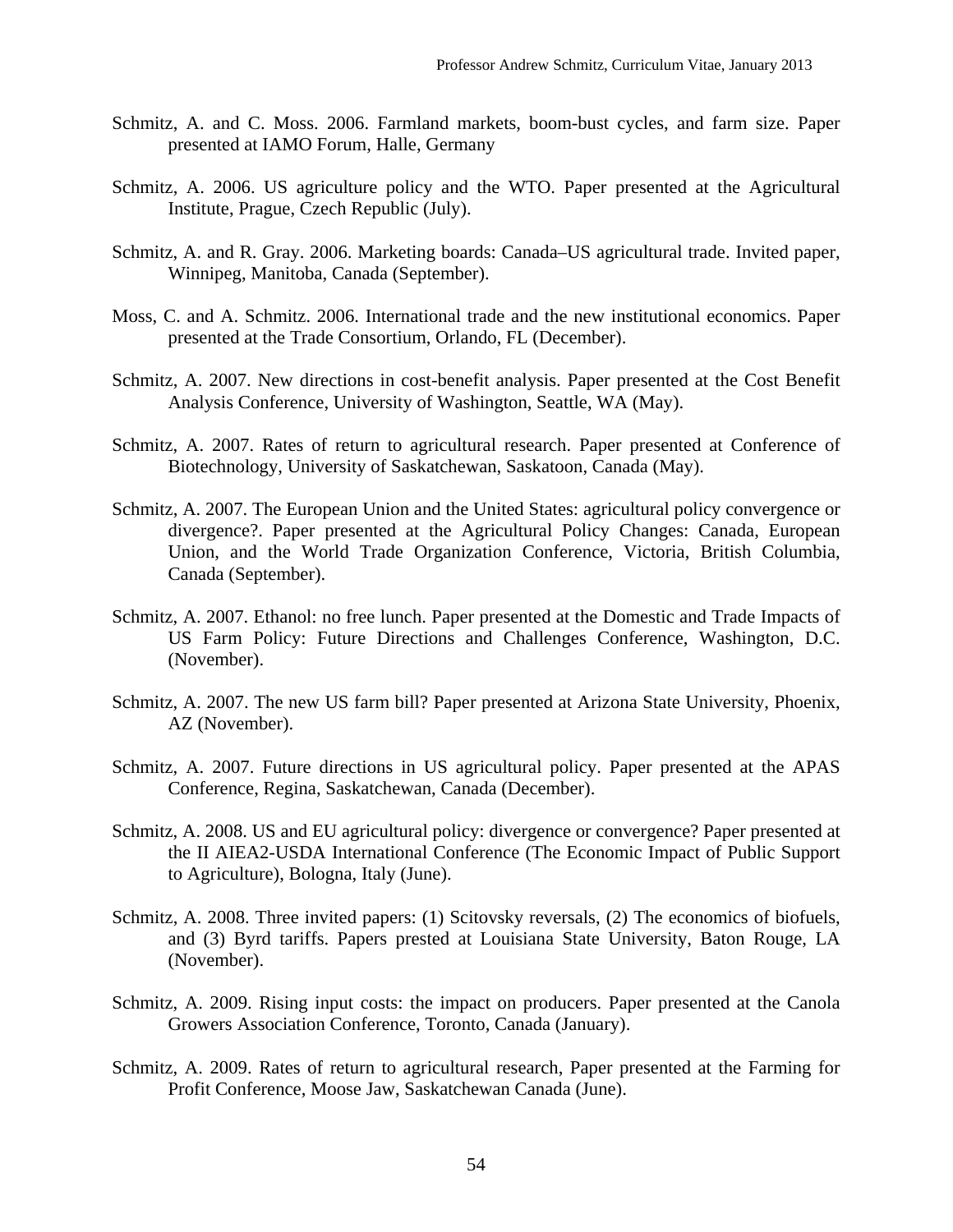- Schmitz, A. 2009. Benefit cost analysis and distributional considerations. Paper presented at the Benefit-Cost Analysis Conference, Washington, D.C. (October).
- Moss, C. T. Schmitz, and A. Schmitz. 2009. Under what conditions would ethanol be in society's best interest? Paper presented at the Economics of Alternative Energy Sources and Globalization: The Road Ahead Conference, Orlando, FL (November).
- Schmitz, T., J. Seale, and A. Schmitz. 2009. Ethanol and hidden subsidies in Brazil, Paper presented at the Economics of Alternative Energy Sources and Globalization: The Road Ahead Conference, Orlando, FL (November).
- Schmitz, A. 2009. Production quota buyouts. Seminar presented at the Arizona State University, Phoenix, AZ (December).
- Schmitz, A. 2010. The buyout of the United States Sugar Corporation to save the Everglades. Keynote Address, International Sweetener Colloquium, Miami, FL (February).
- Schmitz, A. 2010. Biofuels: Brazil and the United States. Keynote Address, Sustainable Biofuels Development Opportunities and Challenges Conference, Shimla, India (March)
- Vansickle, J., C. Moss, and A. Schmitz. 2010. The economics of greening and long-term sustainability. Paper presented at the Future of the Global OJ Industry Workshop, Lake Alfred, FL (April).
- Schmitz, A. 2010. Benefit cost analysis and distributional considerations, Seminar, New Orleans, LA (May).
- Schmitz, A. 2010. Gains from trade and the impact of farm policy, Paper presented at American Agricultural Economics Association (AAEA) Conference, Denver, CO (July).
- Schmitz, A. 2010. Benefit cost analysis: saving the Everglades. Paper presented at Society of Benefit Cost Analysts Conference, Washington, D.C. (October).
- Schmitz, A. 2010. Agricultural trade from a global perspective. Paper presented at Canadian Farm Writers Association, Moose Jaw, Saskatchewan, Canada (October).
- Schmitz, A. and L. Kennedy. 2010. Saving the Everglades. Paper presented at International Agricultural Trade Research Consortium (IATRC), Berkeley, CA (December).
- Schmitz, A. 2010. Factoring in trade in benefit cost analysis, Paper presented at International Trade Consortium, Berkeley, CA (December).
- Schmitz, A. 2011. The interface between US agricultural policy and Thailand's agricultural development, Seminar, Bangkok, Thailand (January).